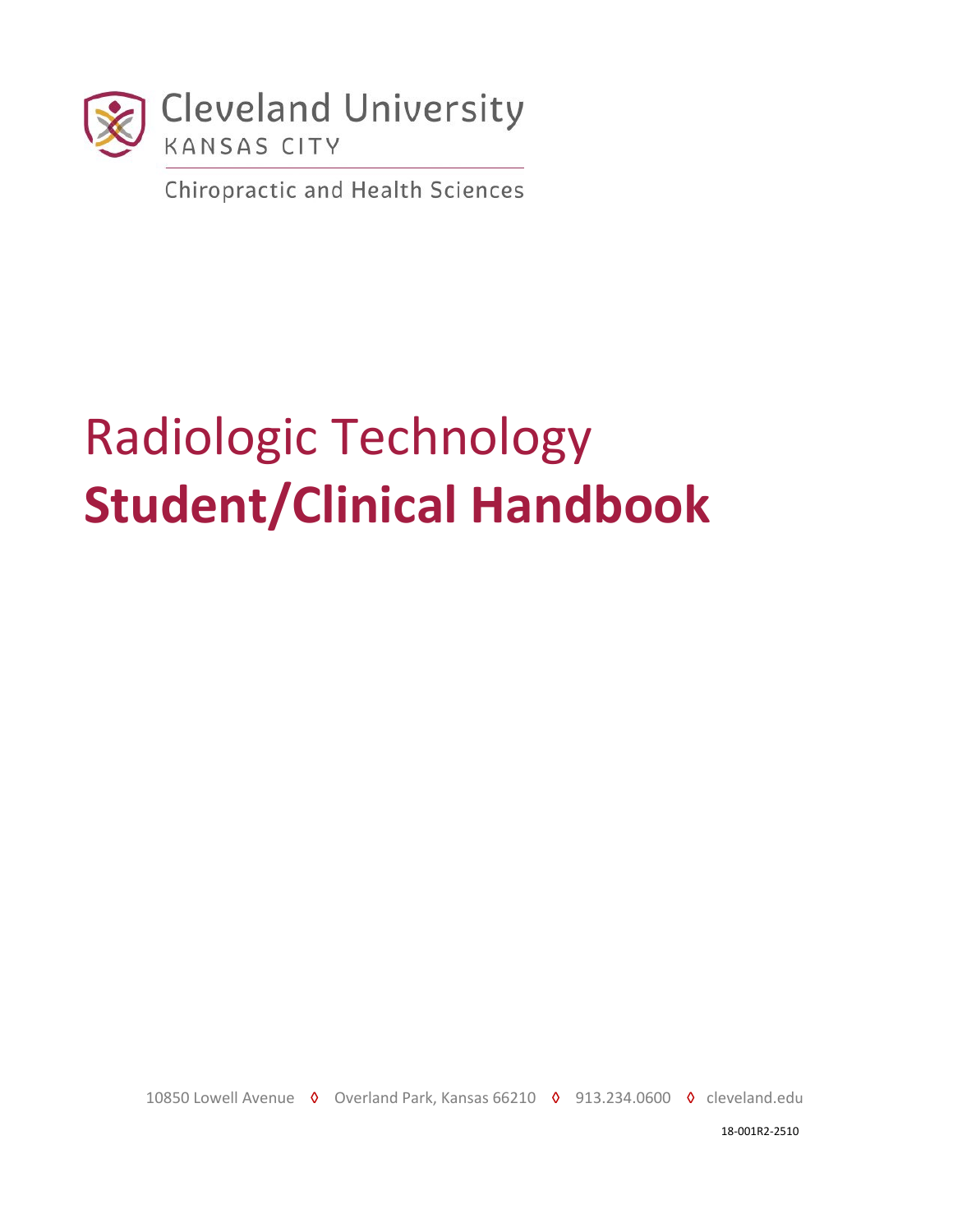# Radiologic Technology Student Handbook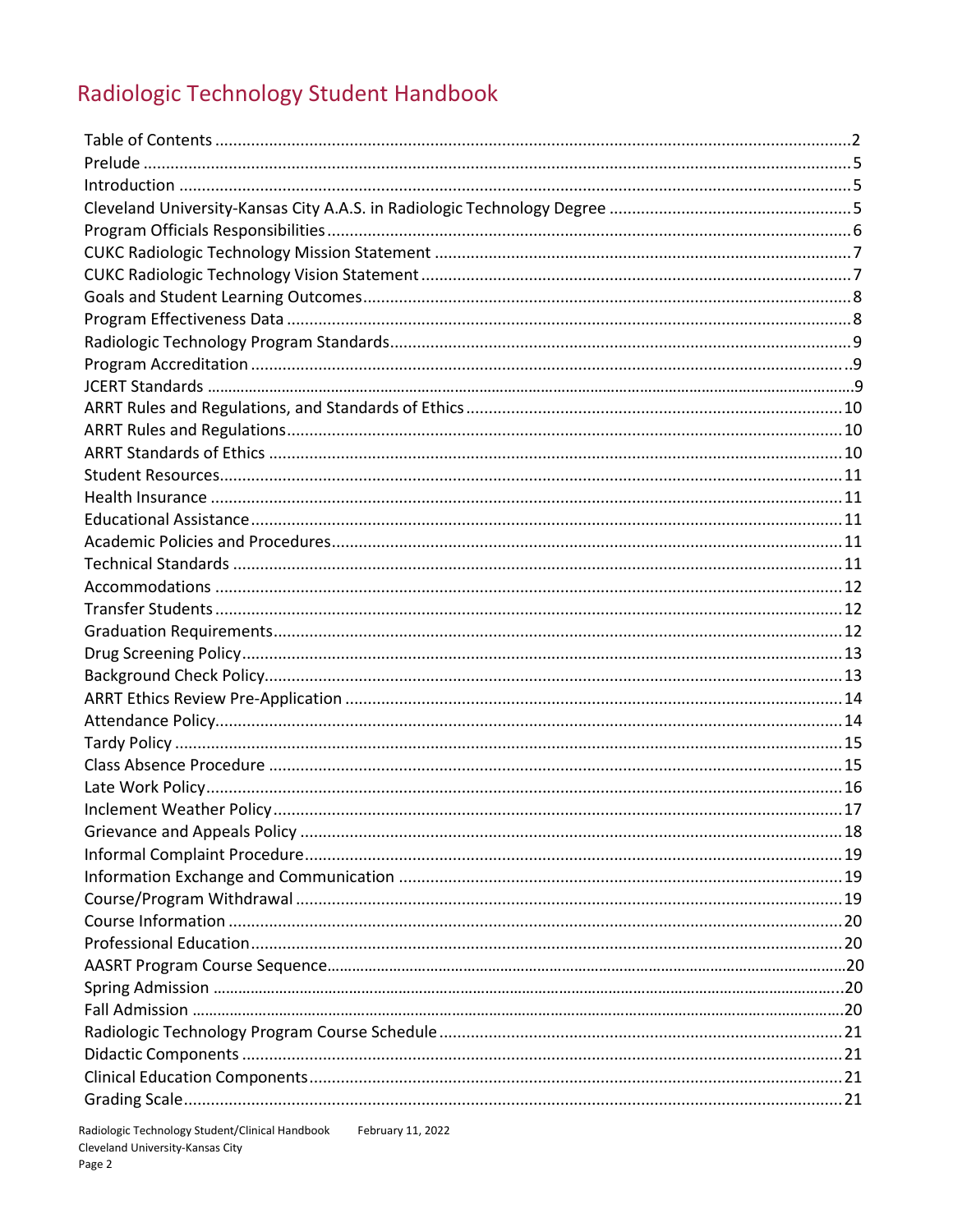# **CUKC Radiologic Technology Clinical Handbook**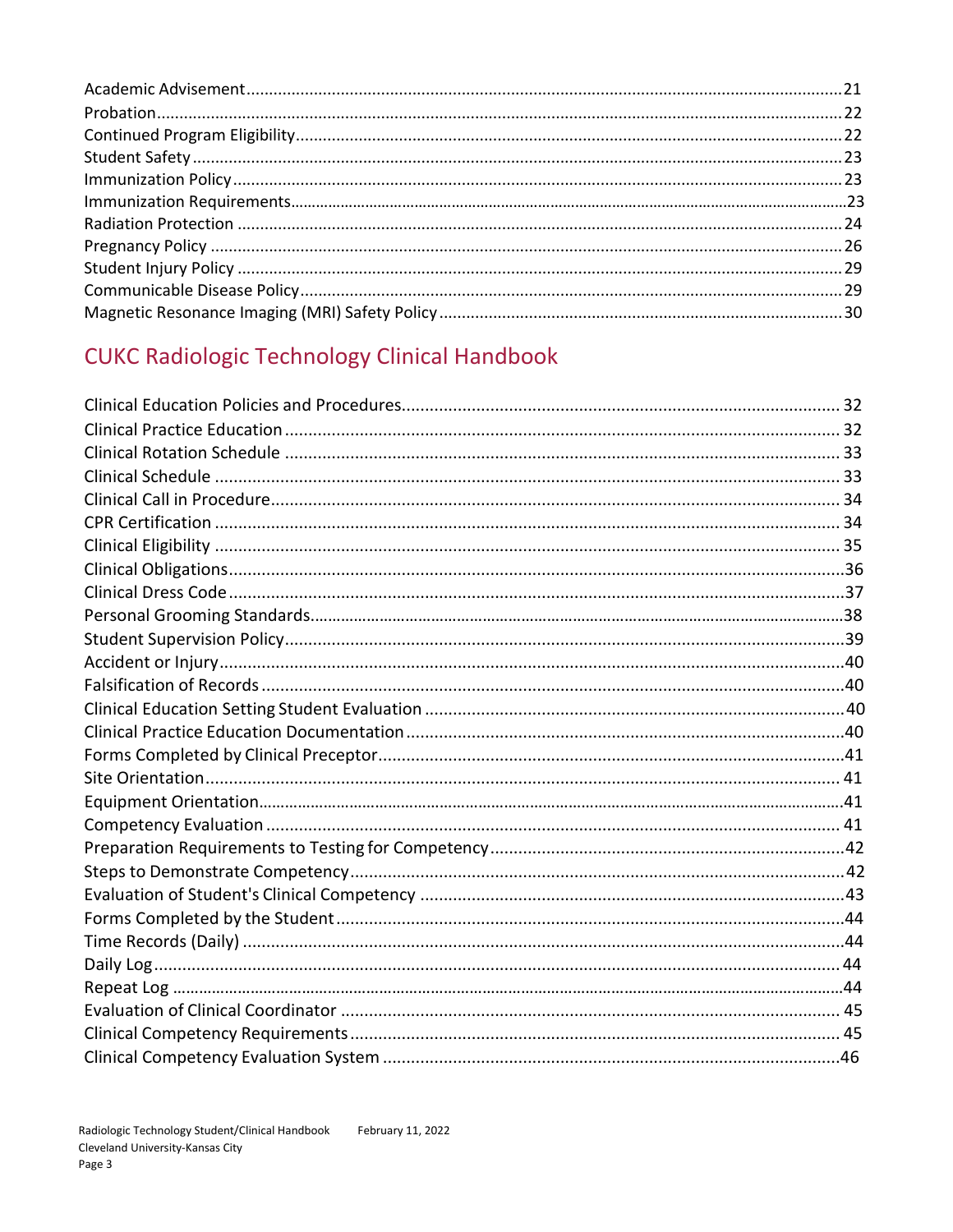# Fillable PDF Forms Section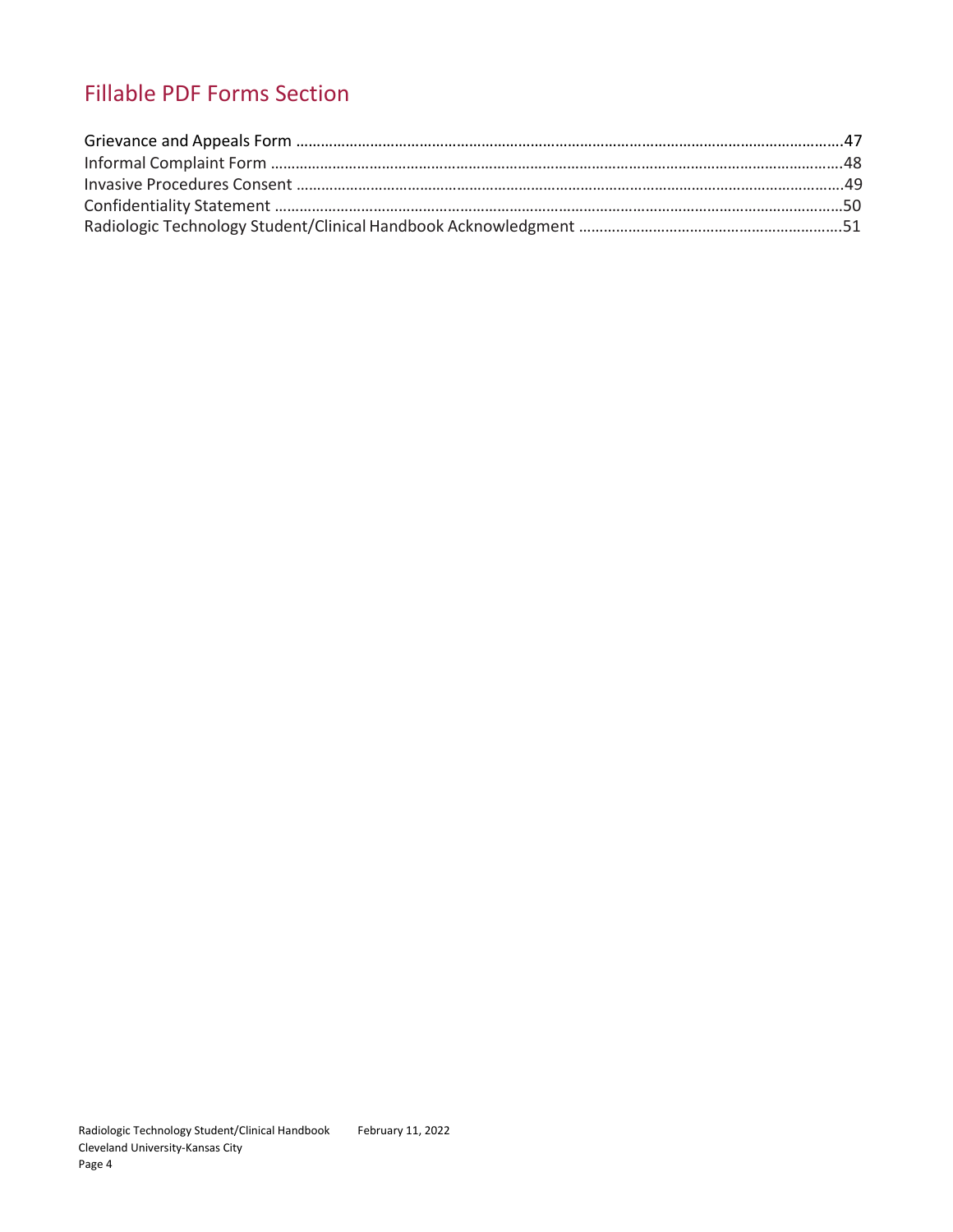# Prelude

Cleveland University-Kansas City's Radiologic Technology program reserves the right, without prior notice, to make changes at any time to the material contained in this Student & Clinical Handbook, including but not limited to, entrance and graduation requirements, curriculum, academic policies, and any rules and regulations.

Radiologic Technology students are required to familiarize themselves with and abide by the rules and regulations of CUKC and the Radiologic Technology programs.

Students should be aware that any of Cleveland University-Kansas City's Radiologic Technology program policies and procedures are subject to change during the time of their enrollment based upon the requirements of state boards, or governmental or accrediting agencies, as well as at the discretion of Cleveland University- Kansas City or the Radiologic Technologyprogram.

The AASRT program has many policies and proceduresthat are specific to the Radiologic Technology program. Should a policy or procedure in this Handbook differ from other University publications, it is to be understood that this Radiologic Technology Student/Clinical Handbook takes precedence over any and all other University publications.

The provisions of this handbook shall in no way be construed as a contract between Cleveland University- Kansas City and any student(s).

# Introduction

# The Cleveland University-Kansas City A.A.S. in Radiologic Technology Degree

The CUKC A.A.S. in Radiologic Technology degree is 75 credit hours including 24 credit hours of general education and prerequisites and 51 credit hours of professional Radiologic Technology courses designed to be taken on a full-time status. All courses are delivered in a unique eight (8) week module. All courses are sequenced to ensure an optimum educational experience.

Curriculum is competency based and follows the requirements of the American Society of Radiologic Technologists (ASRT). Professional Radiologic Technology didactic courses are conducted on campus during evening hours, 6-10 p.m. The student's clinical education occurs at affiliated medical and imaging facilities in the surrounding communities. Clinical schedules vary by assignment and may include traditional daytime hours;\* evenings, and/or weekends.

Upon successful completion of Cleveland University-Kansas City's unique Radiologic Technology program, the student will be awarded an Associate of Applied Science degree in Radiologic Technology. The A.A.S. in Radiologic Technology meets the educational requirements for the American Registry of Radiologic Technologists (ARRT) primary certification and registration in radiography.

\*Operational hours of traditional programs as Monday-Friday, 5 a.m. to 7 p.m.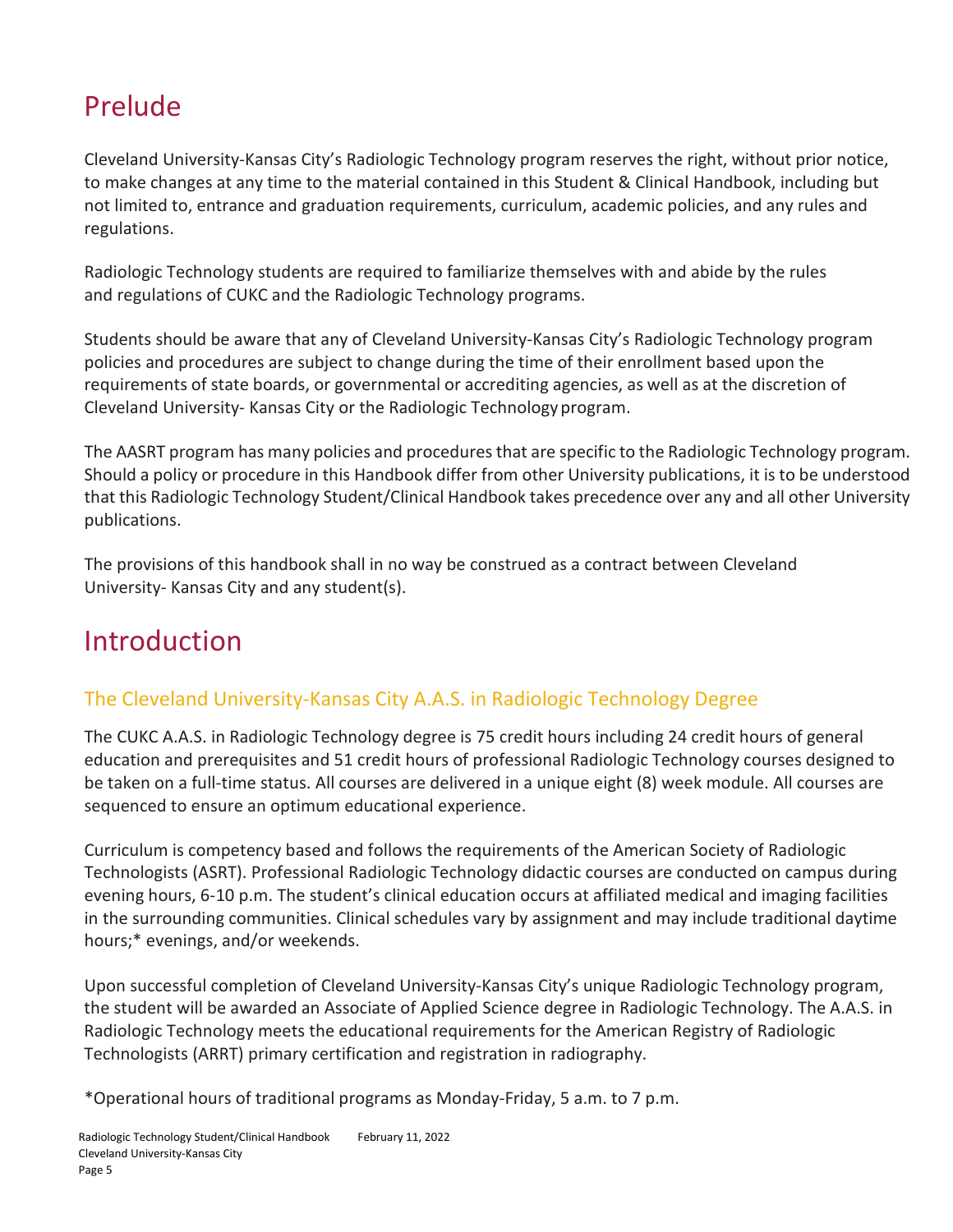Admission to Cleveland University-Kansas City does not guarantee acceptance to CUKC's A.A.S. in Radiologic Technology program. Acceptance to CUKC's Radiologic Technology program is competitive and requires program specific admission requirements and processes. AASRT admission requirements can be found at [www.cleveland.edu](http://www.cleveland.edu/)

# Program Officials Responsibilities

The following is a non-exhaustive list of the program official's responsibilities:

#### **Program Director:**

- Assuring effective program operations;
- Overseeing ongoing program accreditation and assessment processes;
- Participating in budget planning,
- Participating in didactic and/or clinical instruction, as appropriate;
- Maintaining current knowledge of the professional discipline and educational methodologies through continuing professional development;
- Assumes the leadership role in the continued development of the program.

#### **Clinical Coordinator:**

- Correlating and coordinating clinical education with didacticeducation and evaluating its effectiveness
- Participating in didactic and/or clinicalinstruction
- Supporting the program director to assure effective program operations
- Participating in the accreditation and assessment processes
- Maintaining current knowledge of the professional discipline and educational methodologies through continuing professional development
- Maintaining current knowledge of program policies, procedures, and student progress.

#### **Full-time Didactic Faculty:**

- Preparing and maintaining course outlines and objectives, instructing, and evaluating student progress
- Participating in the accreditation and assessment process
- Supporting the program director to assure effective program operations
- Participating in periodic review and revision of course materials
- Maintaining current knowledge of professional discipline
- Maintaining appropriate expertise and competence through continuing professional development.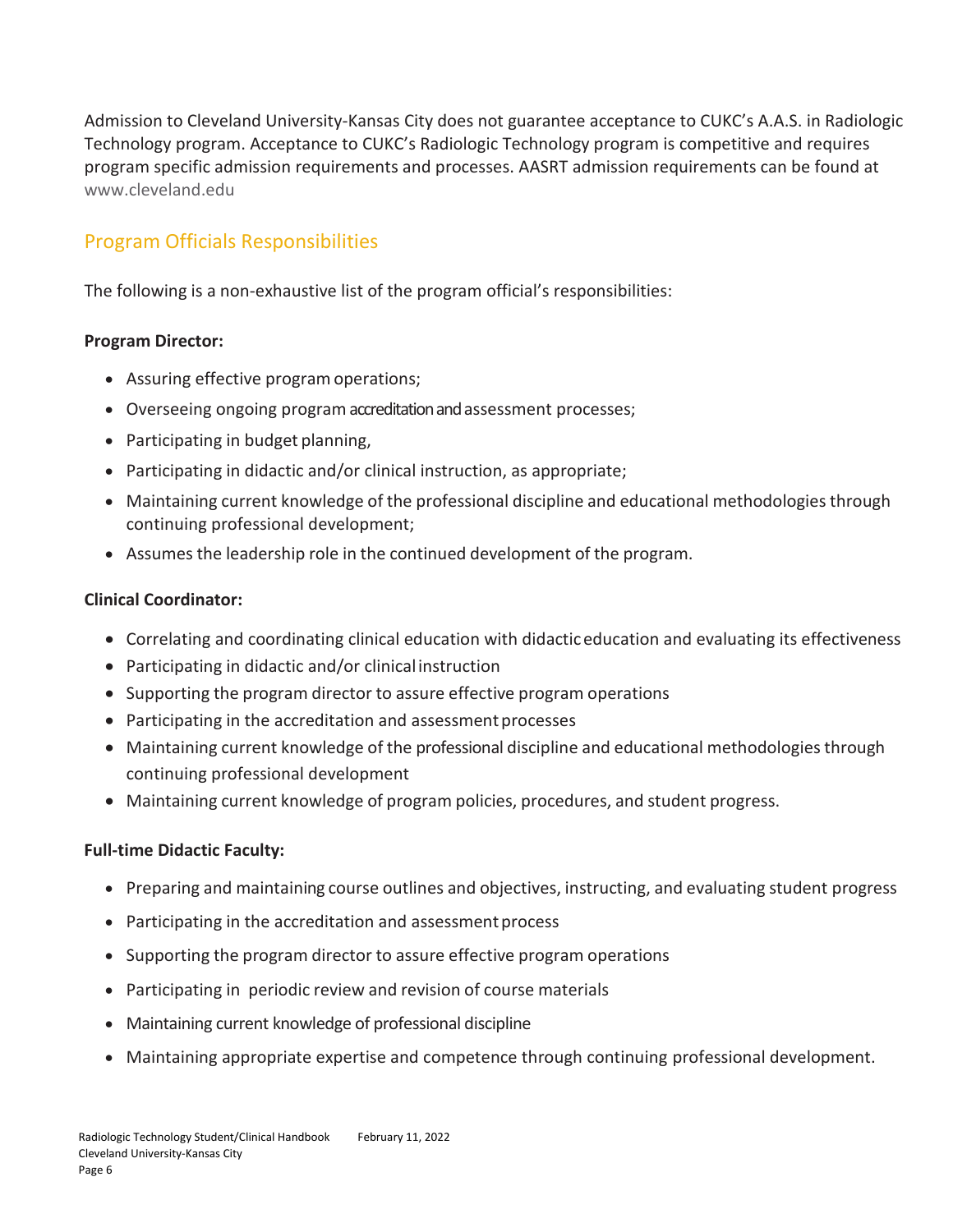#### **Adjunct Faculty:**

- Preparing and maintaining course outlines and objectives, instructing and evaluating students, and reporting progress
- Participating in the assessment process, as appropriate
- Participating in periodic review and revision of course materials
- Maintaining current knowledge of the professional discipline, as appropriate
- Maintaining appropriate expertise and competence through continuing professional development.

#### **Clinical Preceptor:**

- Maintaining knowledge of program mission and goals
- Understanding the clinical objectives and clinical evaluation system and evaluating student's' clinical competence
- Providing students with clinical instruction andsupervision
- Participating in the assessment process, as appropriate
- Maintaining current knowledge of program policies, procedures, and student progress and monitoring and enforcing program policies and procedures.

#### **Clinical Staff:**

- Understanding the clinical competency system
- Understanding requirements for studentsupervision
- Evaluating student's clinical competence, as appropriate
- Supporting the educational process
- Maintaining current knowledge of program clinical policies, procedures, and student progress.

# CUKC Radiologic Technology Mission Statement

Cleveland University-Kansas City's Associate of Applied Science degree with a major in Radiologic Technology provides students with both the academic and technical foundations to competently and safely perform radiologic procedures, to prepare qualified imaging technologists who will ethically respond to the needs of patients with technical competence and compassion, and to assume a vital professional role as a medical team member.

# CUKC Radiologic Technology Vision Statement

Cleveland University-Kansas City's Radiologic Technology program will be recognized as:

- A leader in radiologic technology education
- The program of choice for radiologic technology students, and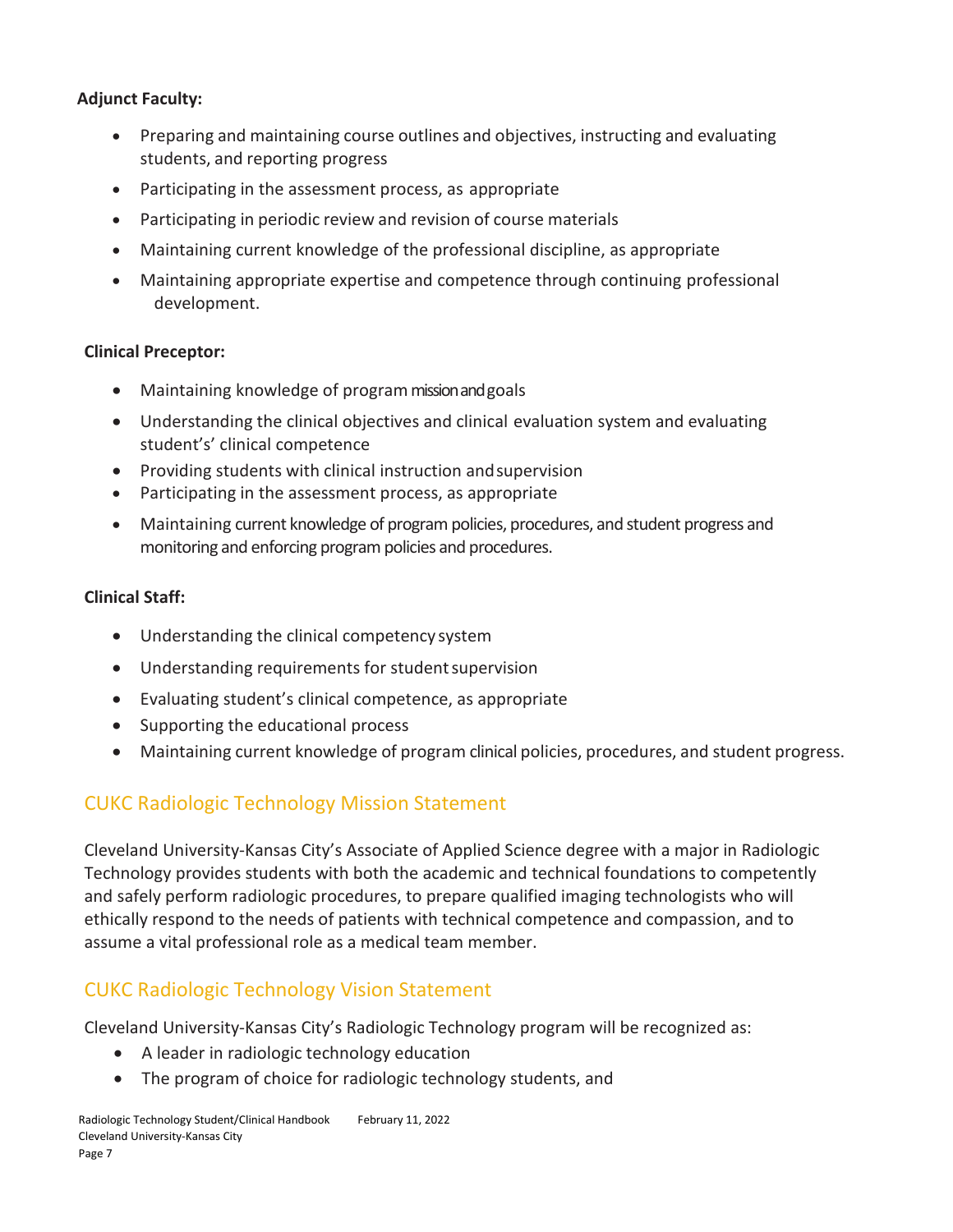• The employer of choice for educators in the discipline of diagnostic X-ray.

## Goals and Student Learning Outcomes

#### **Goal 1: Students will be clinically competent.**

- Students will understand patient positioning.
- Students will practice radiation safety.

#### **Goal 2: Students will apply critical thinking and problem-solving skills.**

- Students will adapt to non- routine conditions.
- Students will perform image critique and take corrective action.

#### **Goal 3: Students will demonstrate professionalism.**

- Students will understand diversity.
- Students will understand healthcare ethics.

#### **Goal 4: Students will communicate.**

- Students will demonstrate oral communicationskills.
- Students will demonstrate written communicationskills.

## Program Effectiveness Data

The following data will be annually collected and utilized to measure program achievement:

- Five-year average credentialing examination (ARRT) passrate
- Five-year average job placementrate
- Program completion rate
- Graduate satisfaction
- Employer Satisfaction.

\*The AASRT program has applied for initial programmatic accreditation with the JRCERT. Further information regarding program effectiveness data can be found at **www.jrcert.org**.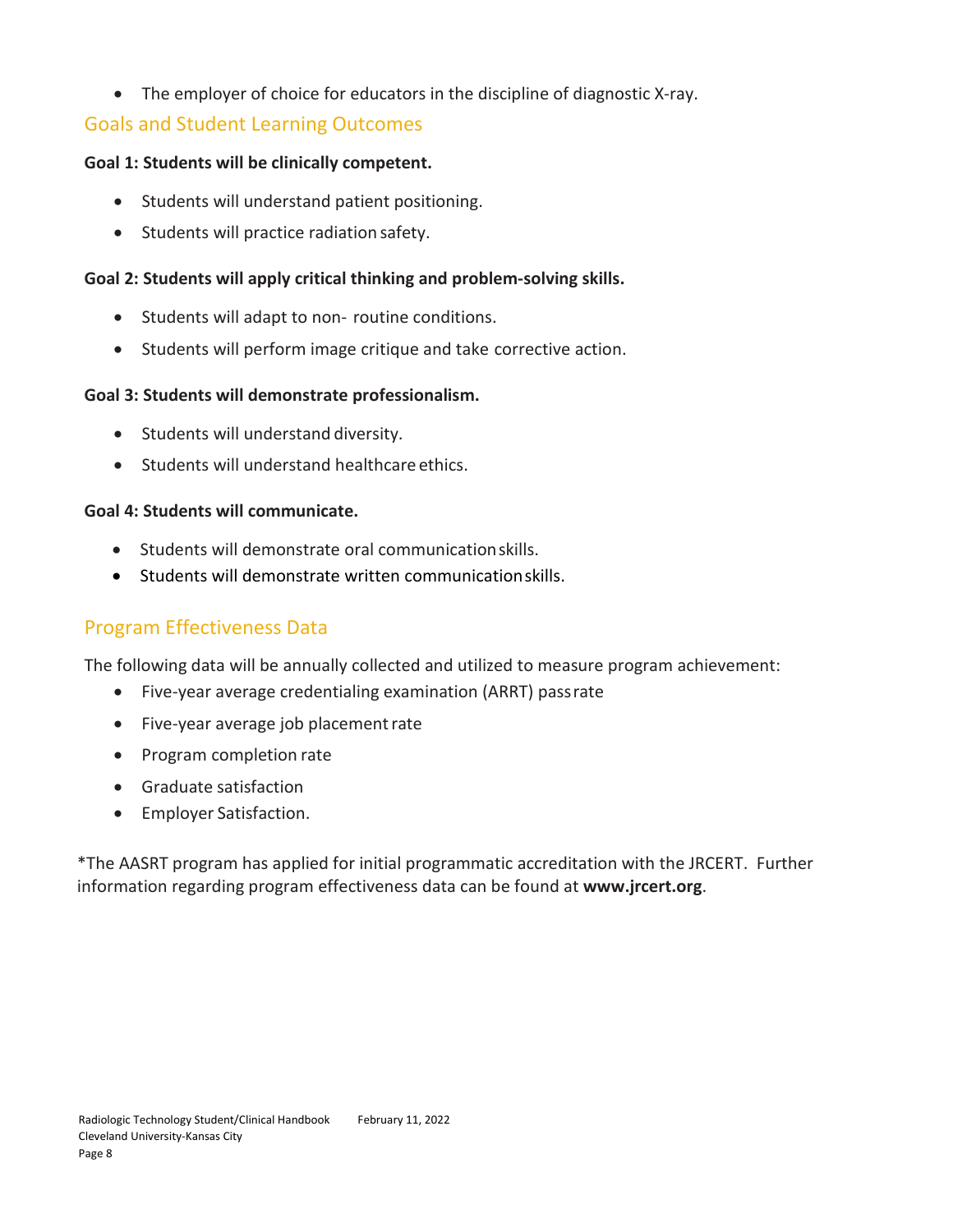# Radiologic Technology Program Standards

# Cleveland University-Kansas City (CUKC) Radiologic Technology Program Accreditation

In 2017, the Higher Learning Commission (HLC) recognized the Associate of Applied Science in Radiologic Technology as an HLC accredited program of Cleveland University-Kansas City. Cleveland University-Kansas City and its Radiologic Technology program continue to be recognized and accredited by HLC and is recognized as an approved educational program for certification in radiography by the American Registry of Radiologic Technologists (ARRT).

The CUKC Radiologic Technology program has applied for initial accreditation with the Joint Review Committee on Education in Radiologic Technology (JRCERT).

#### JRCERT Standards

According to the Introductory Statement of the Standards for an Accredited Educational Program in Radiography, "The Joint Review Committee on Education in Radiologic Technology (JRCERT) Standards for an Accredited Educational Program in Radiography are designed to promote academic excellence, patient safety, and quality healthcare. The Standards require a program to articulate its purposes; to demonstrate that it has adequate human, physical, and financial resources effectively organized for the accomplishment of its purposes; to document its effectiveness in accomplishing these purposes; and to provide assurance that it can continue to meet accreditation standards."

#### **Standard One: Accountability, Fair Practices, and Public Information**

The sponsoring institution and program promote accountability and fair practices in relation to students, faculty, and the public. Policies and procedures of the sponsoring institution and program must support the rights of students and faculty, be well-defined, written, and readily available.

#### **Standard Two: Institutional Commitment and Resources**

The sponsoring institution demonstrates a sound financial commitment to the program by assuring sufficient academic, fiscal, personnel, and physical resources to achieve the program's mission.

#### **Standard Three: Faculty and Staff**

The sponsoring institution provides the program adequate and qualified faculty that enable the program to meet its mission and promote student learning.

#### **Standard Four: Curriculum and Academic Practices**

The program's curriculum and academic practices prepare students for professional practice.

#### **Standard Five: Health and Safety**

The sponsoring institution and program have policies and procedures that promote the health, safety, and optimal use of radiation for students, patients, and the public.

#### **Standard Six: Programmatic Effectiveness and Assessment: Using Data for Sustained Improvement**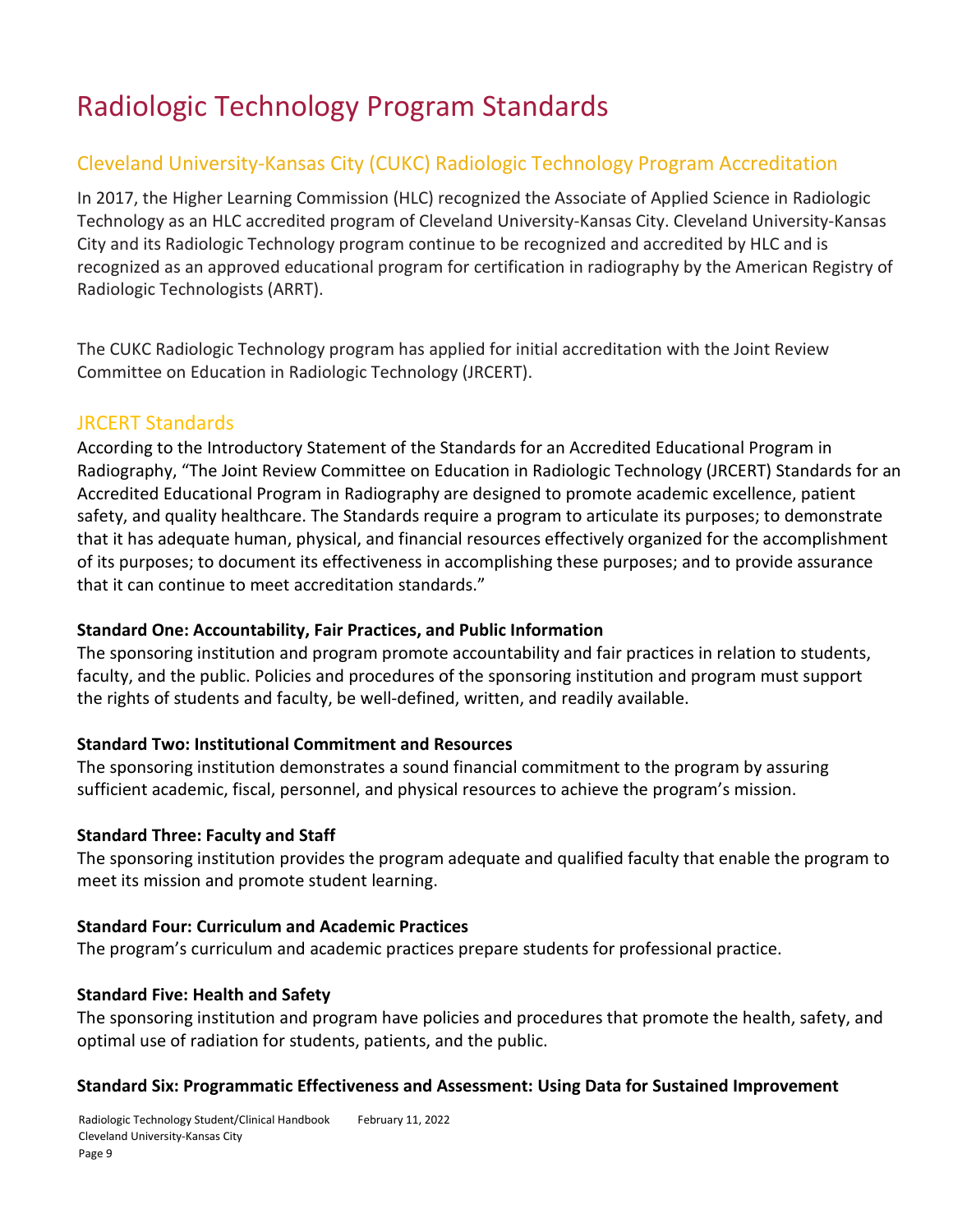The extent of a program's effectiveness is linked to the ability to meet its mission, goals, and student learning outcomes. A systematic, ongoing assessment process provides credible evidence that enables analysis and critical discussions to foster ongoing program improvement."

A full copy of JRCERT Standards and Objectives can be located at: <https://www.jrcert.org/accreditation-information/accreditation-standards-2021/>

# ARRT Rules and Regulations, and Standards of Ethics

## ARRT Rules and Regulations

Cleveland University-Kansas City enforces all rules and regulations set forth by the American Registry of Radiologic Technologist (ARRT). A complete and current listing of ARRT Rules and Regulations can be found at:

[https://assets-us-01.kc-usercontent.com/406ac8c6-58e8-00b3-e3c1-0c312965deb2/88b834a1-acf5-4595](https://assets-us-01.kc-usercontent.com/406ac8c6-58e8-00b3-e3c1-0c312965deb2/88b834a1-acf5-4595-a715-67769a39318a/arrt-rules-and-regulations.pdf) [a715-67769a39318a/arrt-rules-and-regulations.pdf](https://assets-us-01.kc-usercontent.com/406ac8c6-58e8-00b3-e3c1-0c312965deb2/88b834a1-acf5-4595-a715-67769a39318a/arrt-rules-and-regulations.pdf)

## ARRT Standards of Ethics

Cleveland University-Kansas City's Radiologic Technology program mirrors the Standards of Ethics set forth by the American Registry of Radiologic Technologists (ARRT). As future candidates of the American Registry of Radiologic Technologists, students of Cleveland University-Kansas City's Radiologic Technology program are held to these ARRT Standards of Ethics.

Violations of the ARRT Standards of Ethics may lead to program dismissal. A complete and current listing of ARRT's Standard of Ethics can be found at:

[https://assets-us-01.kc-usercontent.com/406ac8c6-58e8-00b3-e3c1-0c312965deb2/82777f8b-a85d-4d6b-](https://assets-us-01.kc-usercontent.com/406ac8c6-58e8-00b3-e3c1-0c312965deb2/82777f8b-a85d-4d6b-8efc-1b352310eabc/arrt-standards-of-ethics-2020.pdf)[8efc-1b352310eabc/arrt-standards-of-ethics-2020.pdf](https://assets-us-01.kc-usercontent.com/406ac8c6-58e8-00b3-e3c1-0c312965deb2/82777f8b-a85d-4d6b-8efc-1b352310eabc/arrt-standards-of-ethics-2020.pdf)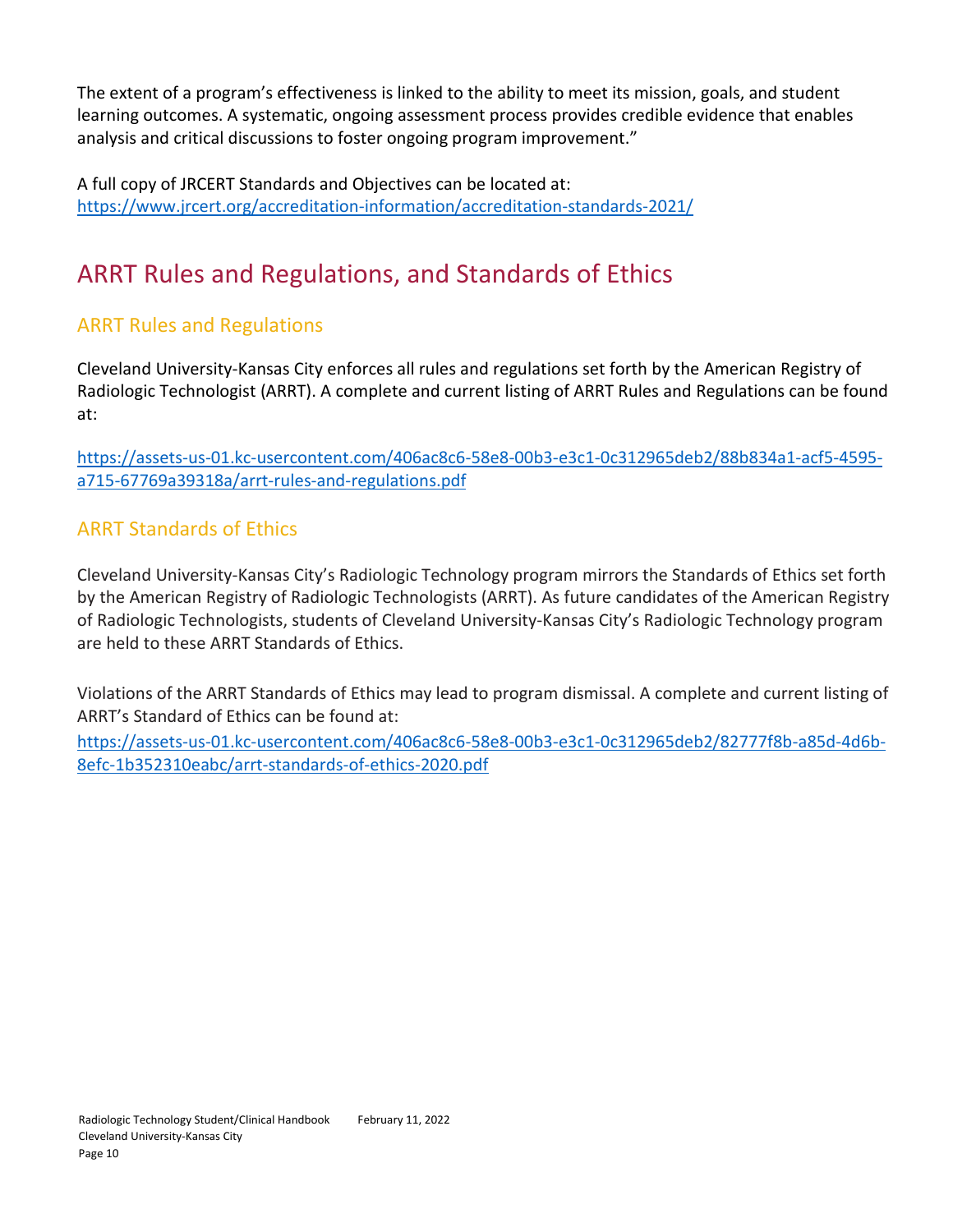# Student Resources

## Health Insurance

Radiologic Technology students at Cleveland University-Kansas City are required to maintain private health care insurance. Healthcare insurance is not provided by Cleveland University-Kansas City. It is the student's responsibility to acquire and maintain healthcare insurance from a private provider, at student expense.

## Educational Assistance

Providing special educational assistance to individuals or groups of students outside of formal classroom instruction is an integral part of instructional responsibilities at Cleveland University-Kansas City. Teaching assistants or qualified students may participate in providing such educational assistance under direction of the course instructor.

Students in need of such assistance should contact the appropriate faculty member(s), and faculty should initiate discussion with students experiencing difficulty in their courses.

A Performance Action Plan will be initiated any time a student earns a cumulative grade of less than 75%. The Performance Action Plan is developed in collaboration with the instructor and student and includes actions to improve student performance. As part of the Performance Action Plan, students will meet with the university Learning Specialist to discuss topics unique to the learning needs of each student. Follow-up emails and/or additional appointments may be necessary to provide accountability, support, or encouragement, as determined on a case-by-case basis.

Cleveland University-Kansas City offers an academic support program that is proactive and comprehensive. Support is offered through the Office of Academic Records and Support in several areas, including: study skills, time-management skills, test-taking skills, learning styles assessment, student tutoring, and supplemental instruction program.

# Academic Policies and Procedures

# Technical Standards

All students are required to meet and maintain the AASRT program's established Technical Standards. Students must demonstrate the ability to deliver radiologic technology services in a safe and effective manner under the supervision of an ARRT registered and certified Radiologic Technologist.

All students must meet the academic and technical standards for admission or participation in the AASRT program with or without reasonable accommodation. The technical standards outlined below are necessary skills and abilities for successful completion of this program. It is the student's responsibility to disclose any limitations that might interfere with his/her meeting these standards.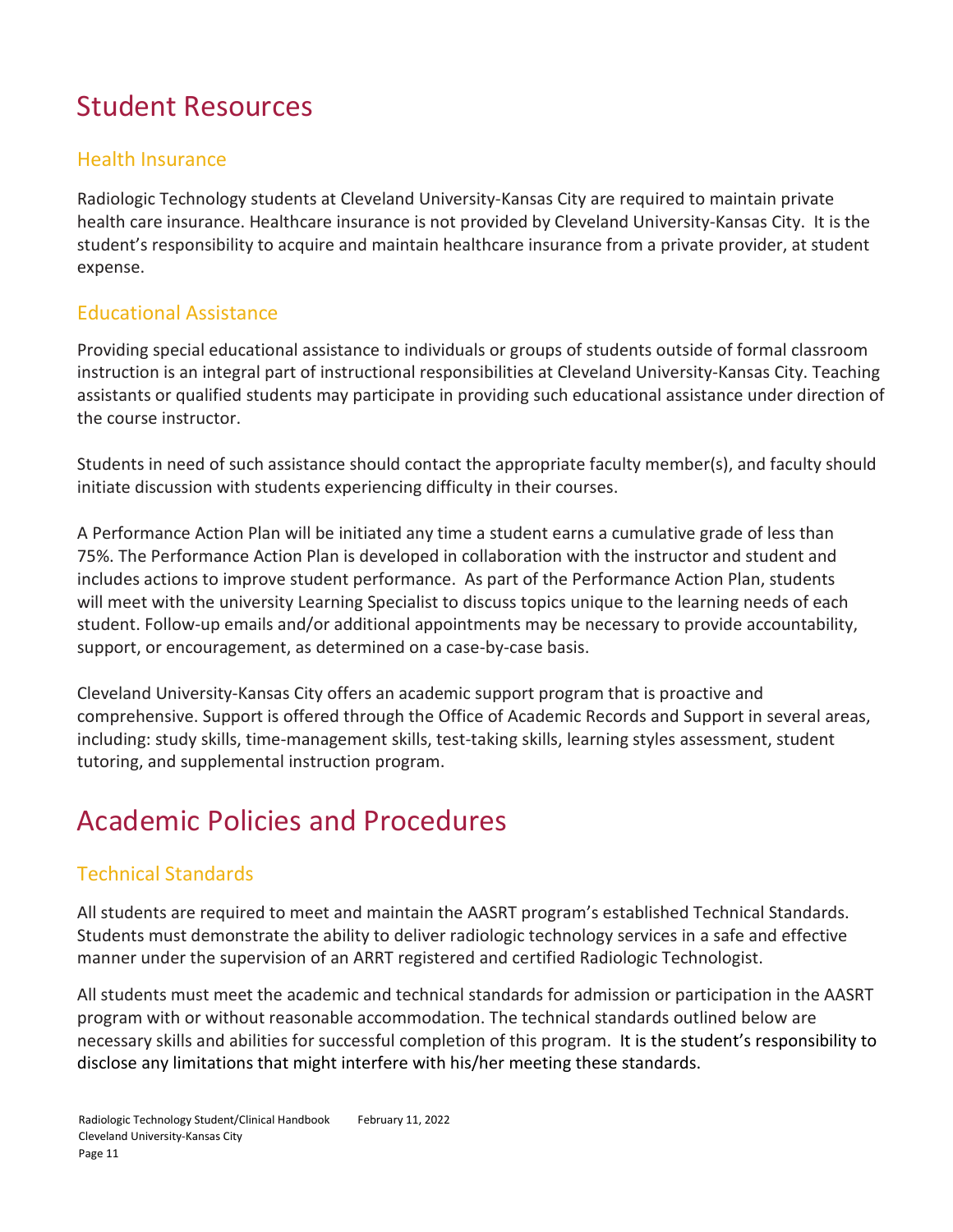## Accommodations

Persons with disabilities are eligible for admission as long as they can carry out classroom, laboratory and clinical assignments, patient/client intake, assessment and techniques, or the equivalent; pass written, oral and practical examinations and meet all of the requirements of the University and A.A.S.R.T. program.

Cleveland University-Kansas City will make reasonable accommodations for disabilities. Applicants and students are welcome to discuss any disabilities that they believe will hinder their completion of the curriculum. To access disability services or accommodations, students must initiate a request for service and complete the eligibility determination process.

**<https://www.cleveland.edu/campus-life/students-with-disabilities/>**

- Lift, move, and transport patients(in excess of 50 pounds) to and from various ambulatory devices, (wheelchair, stretcher, hospital bed, and radiographic table) without causing undue pain or discomfort to patient oroneself.
- The ability to spend prolonged periods of time walking, standing, sitting, bending, reaching, pushing, and pulling.
- Position patients for various radiologic examinations. This requires physical touch.
- Manipulate X-ray equipment into proper positions, including fixed and mobile units. This requires upper and lower bodydexterity.
- Recognize audio sounds (bells, buzzers, etc.) and visually distinguish colors.
- Respond immediately to emergency situations that may otherwise jeopardize a patient's physical state if prompt care is notadministered.
- Evaluate written requisitions for radiographicprocedures.
- Communicate (verbal and written) the explanation of procedures and give effective instructionsto a patient.
- Obtain medical histories of patients and communicate this information to appropriate members of the health care team.
- Visually evaluate radiographic images.

#### Transfer Students

Cleveland University-Kansas City's Radiologic Technology Program does not accept transfer credit of professional Radiologic Technology courses from any institution. Prerequisite general education courses may be accepted for transfer in compliance with CUKC policy.

## Graduation Requirements

To receive a diploma and graduate in good standing, the student must achieve:

- Satisfactory completion of all A.A.S. in Radiologic Technology professional courses at Cleveland University-Kansas City with a "C" orbetter.
- Satisfactory completion of all A.A.S. in Radiologic Technology prerequisite science and math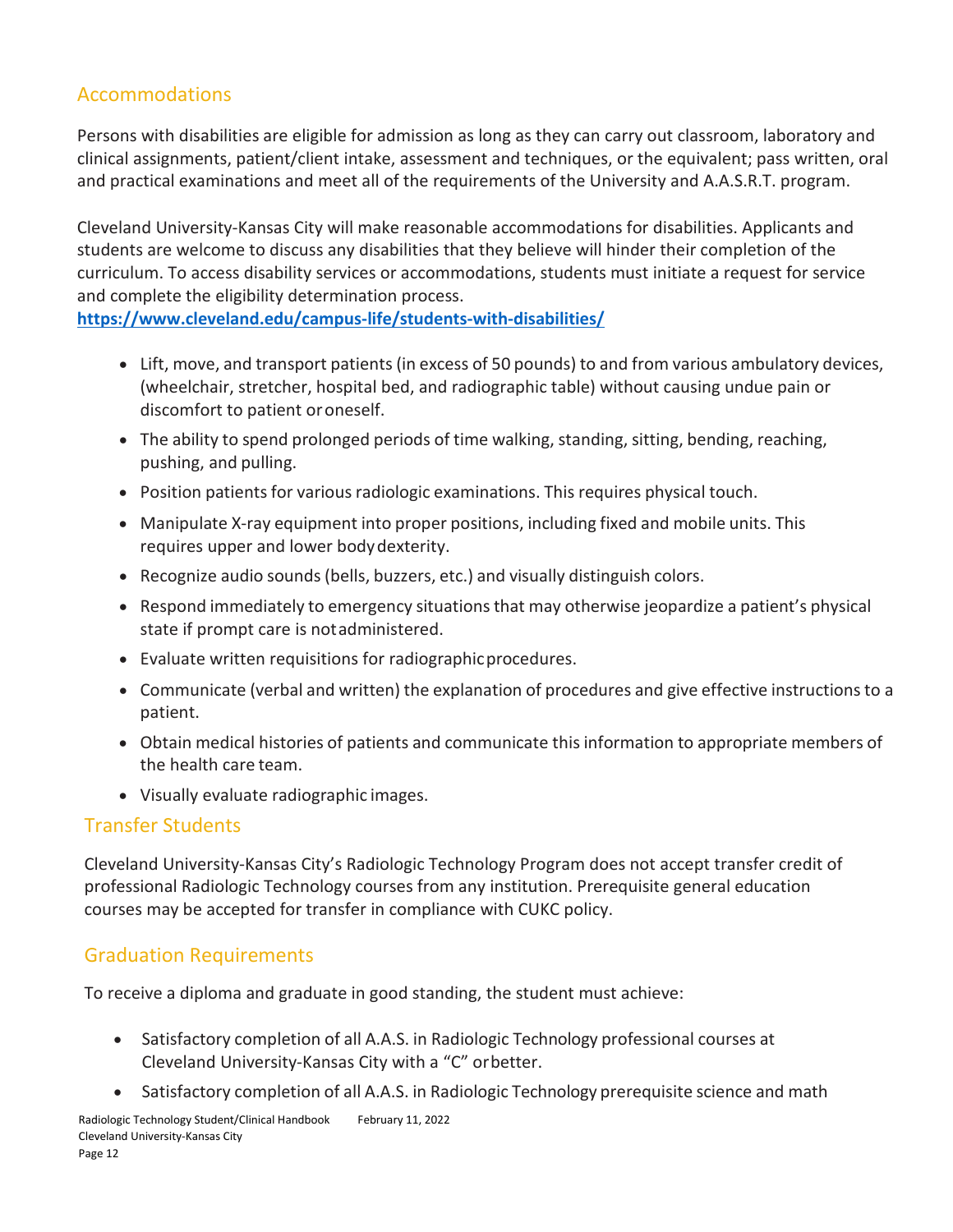courses with a "B" or better and "C" or better in all remaining prerequisite general education courses.

- A minimum cumulative grade point average of 2.00.
- Recommendation for graduation by the A.A.S. in Radiologic Technology faculty.
- Meet the ARRT requirements for clinicalcompetency.
- Completion of exit interviews and check- out process.
- Complete payment of all indebtedness to the University.

# Drug Screening Policy

Upon acceptance to the Radiologic Technology program, a drug screen will be required at a place designated by CUKC prior to the first day of professional classes. A positive drug screen documenting illegal drug use will result in application disqualification and retraction of acceptance.

Radiologic technology students are subject to drug screenings at any time throughout the duration of the program per the request of clinical affiliates or authorized Cleveland University-Kansas City representatives. Failure to cooperate, tampering with the test or process, and/or a positive drug screen documenting illegal drug use will result in dismissal from the program. Students may be responsible for associated fees.

## Background Check Policy

Upon acceptance to the Radiologic Technology program, background checks will be required prior to the first day of professional classes. Negative findings on background checks may be cause for application disqualification.

In compliance with the terms of clinical site affiliation agreements, students will be subject to a variety of background checks prior to entering the clinical education phase and throughout the duration of the program. Background checks may include, but are not limited to: state and/or federal criminal background checks, Family Care Safety Registry, Employee Disqualification Lists, Sex Offender Registries, US Department of Health and Human Services database, and the Offices of Inspector General's database. Students may be responsible for associated fees.

It is at the discretion of each affiliated medical facility to implement individual standards and requirements regarding student admittance for educational purposes. The program cannot and does not guarantee student acceptance at a clinical education site, as clinical affiliates retain the right to refuse placement of or dismiss a student from their facility. If a student is denied acceptance or dismissed from a clinical facility based on their background status, the student will fail the clinical course, be dismissed from the program, and become ineligible for re-entry to the program.

It is the responsibility of the student to immediately report any changes to the status of their background history to the radiologic technology program director. Convictions or failure to notify CUKC's radiologic technology program director of convictions occurring after the admissions background check or during program enrollment may result in dismissal from the program. The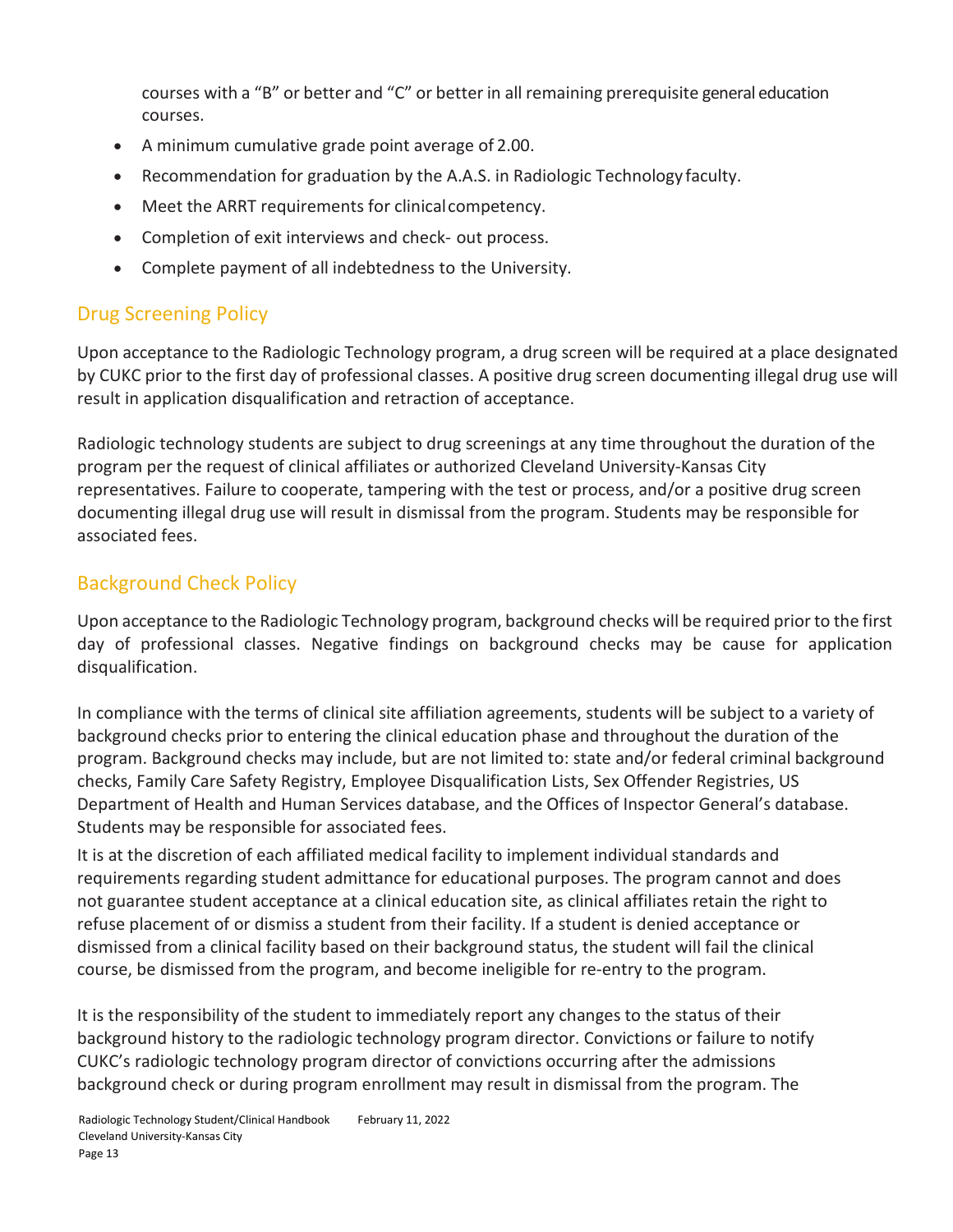program and the University will not modify the curriculum for students who have an unsatisfactory criminal background status.

# ARRT Ethics Review Pre-Application

State and/or federal laws through designated agencies regulate health professions. Each agency sets the specific requirements for granting licensure or certification to practice as a healthcare provider. Most agencies have restrictions on eligibility to sit for credentialing examinations and granting licensure or certification to an individual with a criminal record.

The American Registry of Radiologic Technologists (ARRT) Application for Certification and Registration expressly requires disclosure of all misdemeanor and felony convictions in a court and similar offenses in a military court- martial; excluding speeding and parking violations not involving alcohol and/ or drugs, and offenses committed as a juvenile that were adjudicated through the juvenile court system.

Convictions or failure to disclose convictions may negatively impact an applicant's eligibility for ARRT certification and registration. Applicants and students are encouraged to read ARRT's Radiography Certification and Registration Handbook and investigate ARRT's definition of "conviction."

#### **<https://www.arrt.org/>**

CUKC encourages applicants and students that have convictions, as defined by ARRT, to complete the ARRT Ethics Review Pre- Application to establish certification and registration eligibility. The CUKC Radiologic Technology program director is available to assist with the process; however, it is the student's sole responsibility to complete and submit the application:

**[https://www.arrt.org/pages/earn-arrt-credentials/initial-requirements/ethics/ethics-review](https://www.arrt.org/pages/earn-arrt-credentials/initial-requirements/ethics/ethics-review-preapplication)[preapplication](https://www.arrt.org/pages/earn-arrt-credentials/initial-requirements/ethics/ethics-review-preapplication)**

## Attendance Policy

Successful completion of the educational programs at Cleveland University-Kansas City requires a significant commitment of time for class work and outside study each day. Attendance is required at all times, as only complete attendance in all coursework will enable a student to benefit fully from instructors' identification of subject matter relevance, classroom information and discussion extending beyond the scope of course texts, laboratory exercises, and practical clinical experiences.

Course credit will be given only if the student is present at least 90 percent of the time and completes all course requirements with a passing grade. Should absences exceed 10 percent of scheduled course time, the student will fail the course with a grade of "XF." In cases where a student is awarded an "XF" due to absences resulting from extenuating circumstances, a written appeal may be submitted to the program director and must follow the appeals policy outlined in the program handbook. Should a student's absences exceed 20%, the "XF" may not be appealed.

\*Refer to the CUKC Academic Catalog for policies related to Military Leave or Religious Holidays.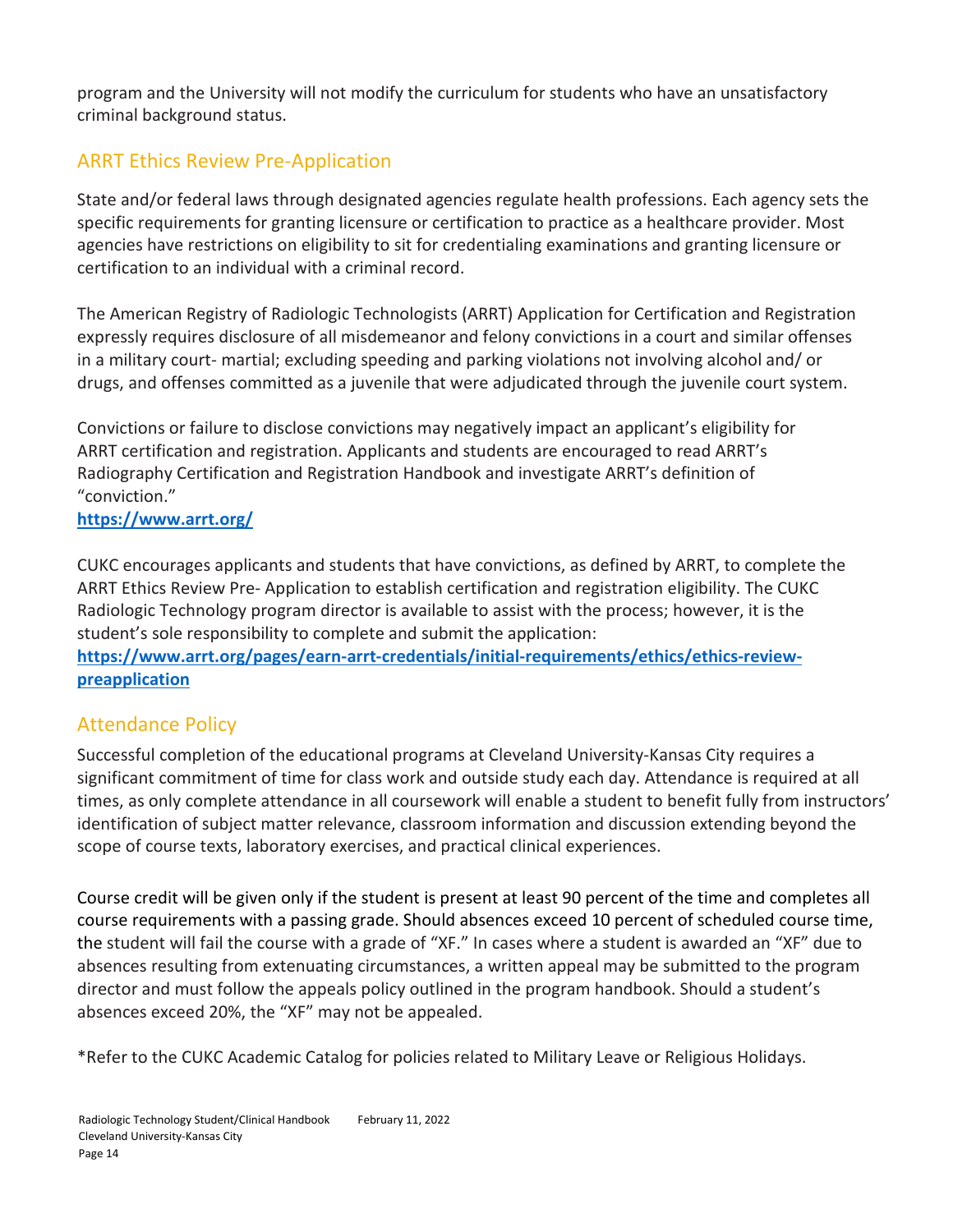# Tardy Policy

Each student should make every effort to get to be on time, as tardiness is disruptive to the class/ clinical. An instructor may refuse to allow a tardy student to enter the classroom until a time that will not disrupt class activities. Tardiness will be recorded and applied to the attendance policy.

- The minimum time recorded toward the attendance policy will be fifteen (15) minutes. (ex. 6 minutes late, 15 minutes recorded)
- Time after fifteen (15) minutes will be recorded in 1-minute increments. (ex. 17 minutes late, 17 minutes recorded)
- At the instructor's discretion, students late to class may receive prorated points for participation, and lab activities.
- In the event a student arrives while a pop quiz is being administered, at the instructor's discretion they may or may not allow the student the remaining allotted time to complete the pop quiz.
- Due to the nature of pop- quizzes, they may not be made up.
- In the event a student arrives while a scheduled exam/ quiz is being administered, at the instructor's discretion may:
	- o Allow the student to start the exam/quiz and be given the remaining allotted time to complete the exam/quiz, or
	- o Scheduled make- up exam/ quiz at a time designated by the instructor with a 10% reduction of the total point value.

• At the instructor's discretion, the 10% reduction may be waived under documented and extenuating circumstances.

# Class Absence Procedure

In the event a student will be absent, tardy, or leave early:

- The student must notify the instructor prior to the start of the class period.
- Scheduled exams, quizzes, and homework due on the missed day will follow the Late Work Policy.
- Only students in attendance will receive points for pop quizzes, participation, and lab activities.
- Student must contact each instructor to obtain missed class material, homework, and due dates.
- Homework assigned during an absence is due with the rest of the class.
	- $\circ$  It is the student's responsibility to contact the instructor on the 1st day returning to class for a makeup time for any scheduled exams/ quizzes that were missed. If the student fails to initiate contact with the instructor, a 0% will be issued for the scheduled exam/quiz.

\*Refer to the Radiologic Technology Clinical Handbook for "Clinical Absence Procedure."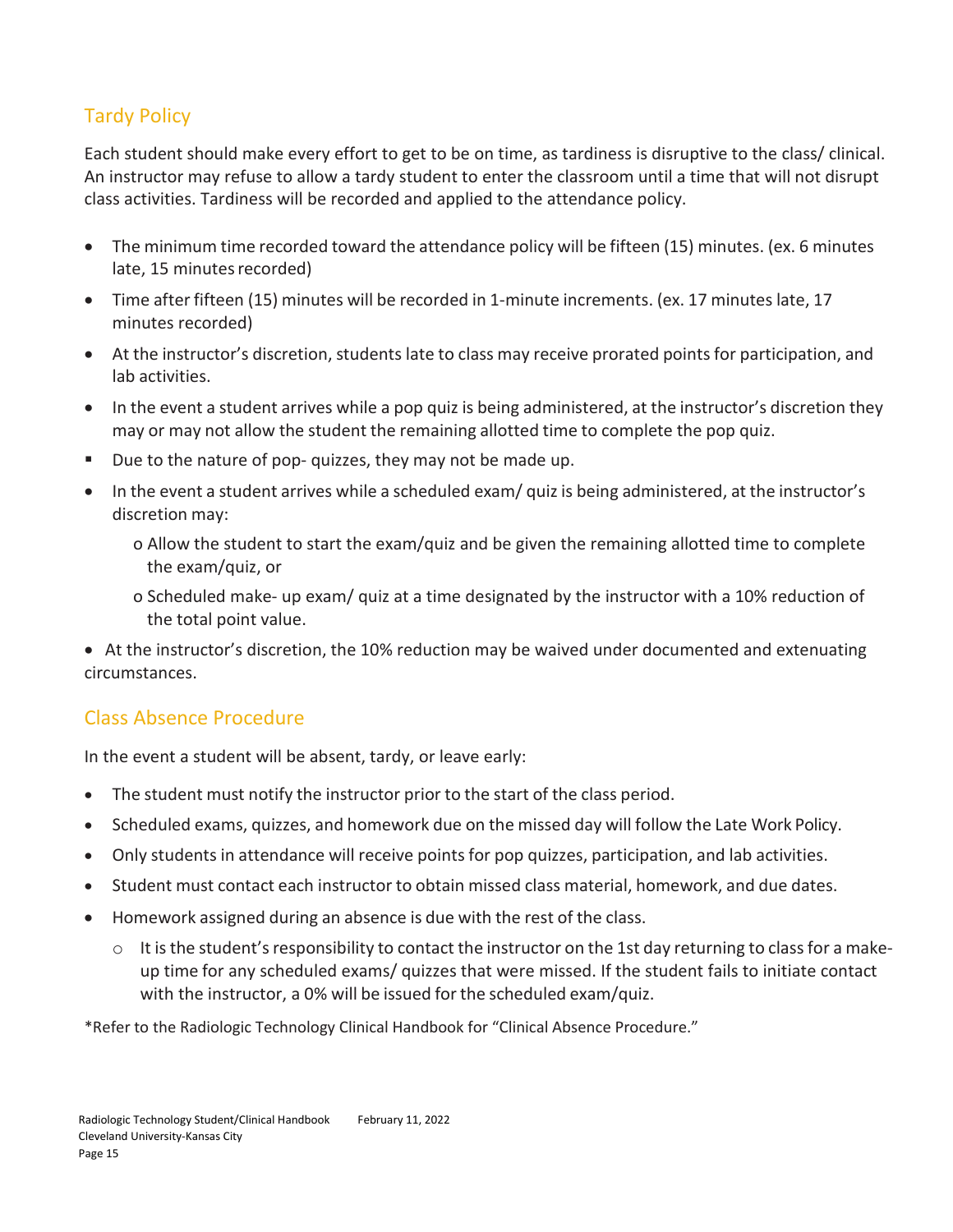## Late Work Policy

To move efficiently and successfully through Cleveland University-Kansas City's Radiologic Technology courses, it is important, and expected, that assignment due dates are met. It is expected that the student takes ownership of meeting deadlines and take initiative to ensure all assignments are turned into the instructor at the designated time and exams/quizzes are taken when scheduled.

If a student fails to complete work when scheduled, the following penalty will be applied:

**Homework:** Homework assignments will be accepted for 7 calendar days beyond the original due date with a 20% reduction of the total point value. Unless prior written arrangements have been made with the instructor, late homework will not be accepted beyond 7 calendar days of the original due date and a 0% will recorded for the assignment.

• At the instructor's discretion, the 20% reduction may be waived in the event of extenuating and documented circumstances.

**Scheduled Exams/Quizzes**: A missed scheduled exam/quiz can be made-up, with a 10% reduction of total point value, if:

- The student requests a make- up time on the first day back in class, and
- The exam/quiz is taken at the make-up time approved by the instructor.
	- $\circ$  The exam/ quiz must be made- up within 7 calendar days of the original exam/ quiz date.
	- o Exam/ quiz must be made- up outside of normal class time.
- At the instructor's discretion, the 10% reduction may be waived in the event of extenuating and documented circumstances.

Failure to request a make-up time on the first day back in class, or failure to take the exam/quiz at the approved make-up time will result in a 0% for the exam/ quiz.

**Pop quizzes:** Due to the purpose of pop quizzes, they cannot be made up.

**End of course project/papers:** Unless prior written arrangements have been made with the instructor, end of course project/ papers will not be accepted late.

**Participation/ Lab:** Only students in attendance will receive points for participation activities. At the instructor's discretion, prorated points may be awarded for the student being present for a portion of an activity or lab.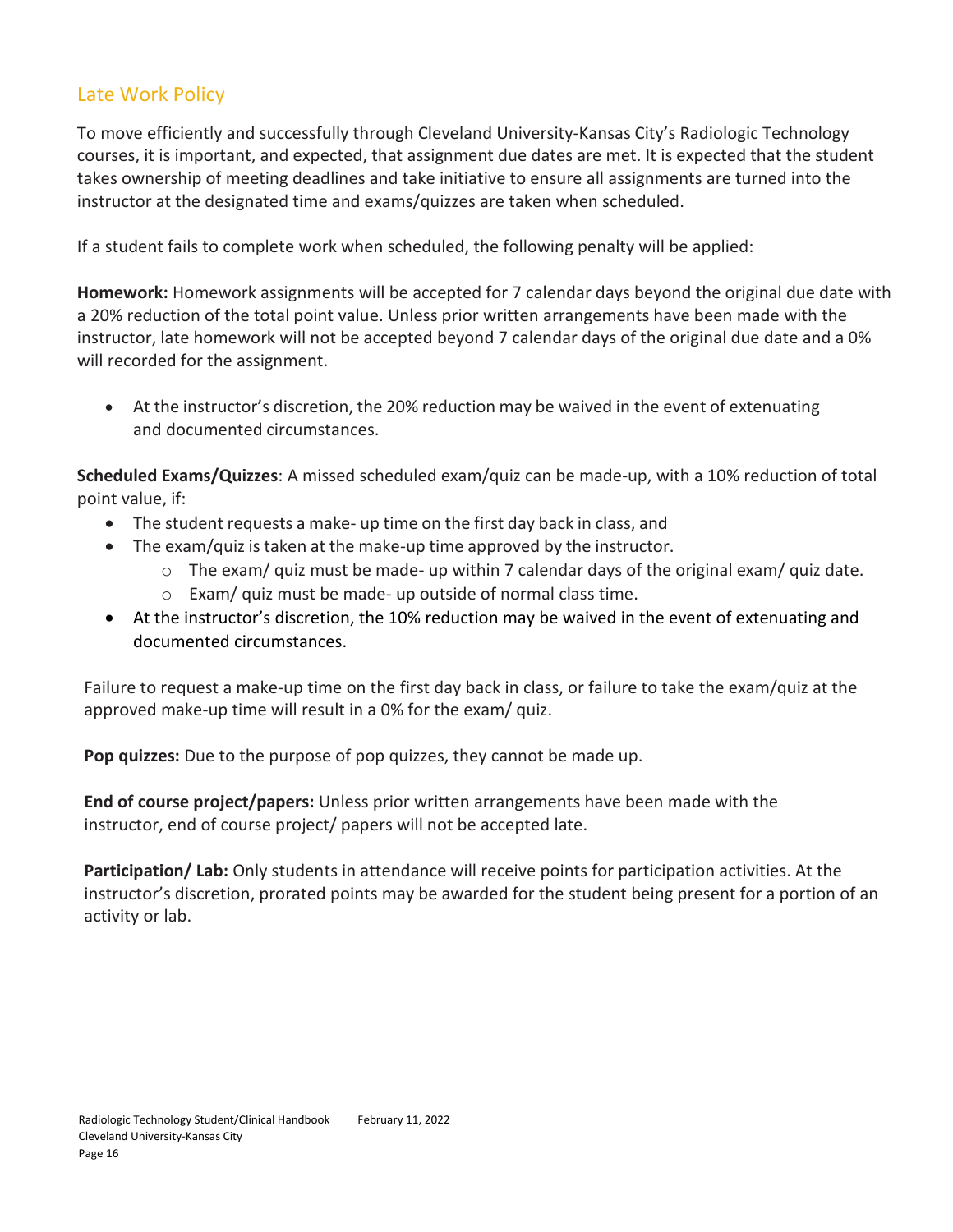## Inclement Weather Policy

Inclement weather may result in hazardous road conditions. As a result, each student should make safety their first priority and use their own judgment in reaching Cleveland University-Kansas City and/or their assigned clinical site.

Cleveland University-Kansas City participates with approximately 90 school districts throughout the Kansas City metropolitan area in a cooperative venture to make public announcements regarding emergency school closing, usually due to weather conditions.

Area news media that carry such public service announcements include the following:

| <b>Radio</b>         | TV              |
|----------------------|-----------------|
| <b>KCKC FM 102.1</b> | <b>KCTV-TV5</b> |
| <b>KBEQ FM 104.3</b> | WDAF-TV 4       |
| <b>WDAF FM 106.5</b> | KMBC-TV9        |
| KQRC FM 98.9         | KSHB-TV 41      |
| KUDL FM 98.1         |                 |
| <b>KYYS AM 1250</b>  |                 |
| <b>KXTR AM 1660</b>  |                 |
| KCSP AM 610          |                 |

Additionally, students may enroll and receive campus alerts by text or email through the "CU Alerts" system. Student may enroll in the alert system through the "CUKC Emergency Alert Sign Up" link on the "Campus Life" tab of the Cleveland University website.

- If the University is closed due to weather conditions, Radiologic Technology students will not attend classes or clinical for the duration of the campus closing.
- Time missed due to official campus closings will not contribute to the attendance policy.
- Class and/or clinical make-up day(s) may be scheduled at the instructor, clinical coordinator, or University's discretion.
- Scheduled class and/or clinical make-up day(s) will be subject to the attendance policy in the same manner as a regularly scheduled class/ clinical period.
- When a Radiologic Technology student misses a clinical day, the student must inform their Clinical Instructor they will not be in attendance. Contact must be made prior to the start of their scheduled clinicalshift.
	- o It is not necessary to contact the clinical coordinator as they will be notified by the University that classes are not being held.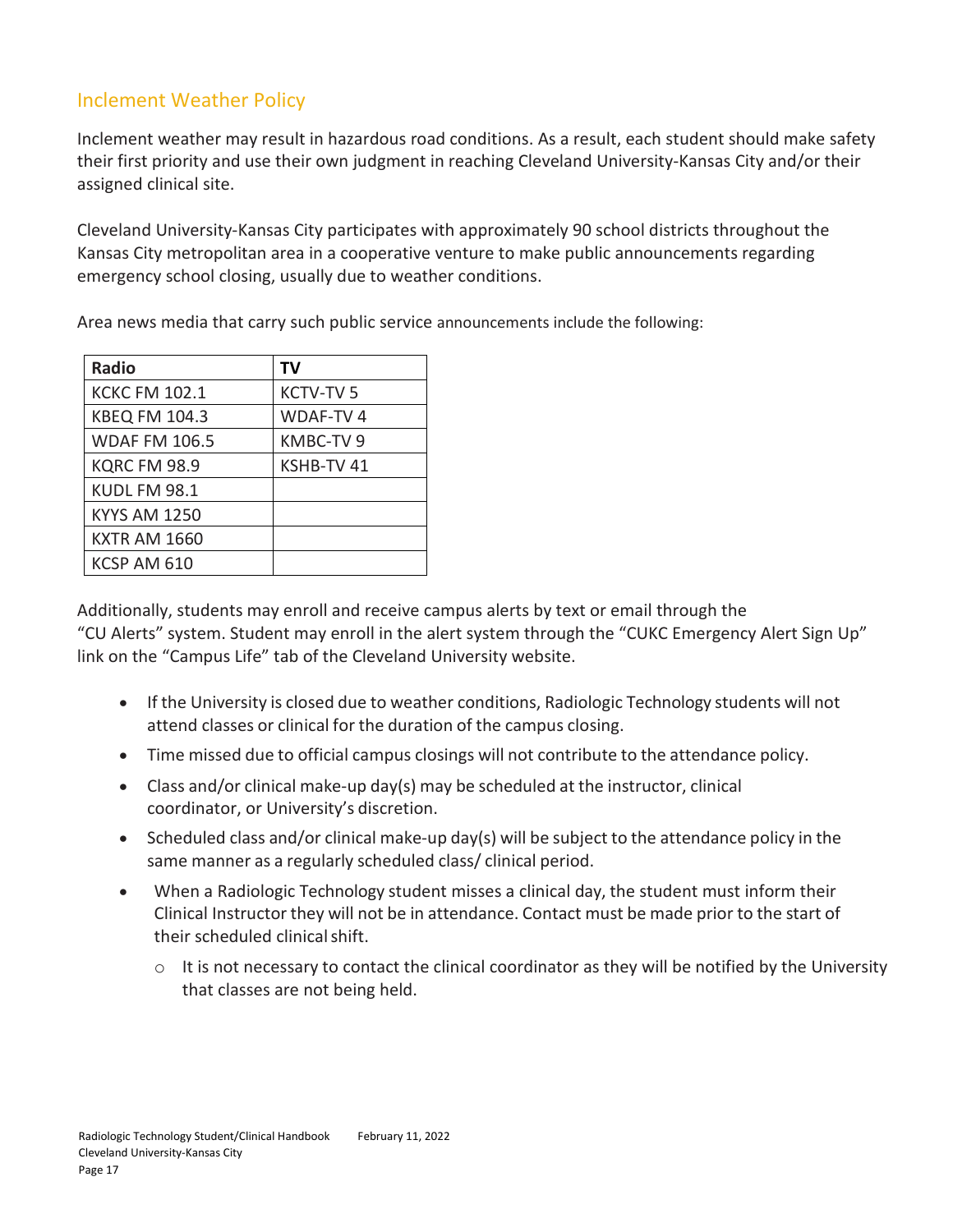# Grievance and Appeals Policy

The program grants a student the ability to file grievances and appeals for program specific issues regarding, but not limited to, any violation, misinterpretation, or inequitable application of any existing policy, procedure, or regulation. The below steps must be followed for all appeals:

1. The student must first attempt to informally resolve the issue with the party or parties involved within five business days of theoccurrence.

2. If the occurrence cannot be resolved informally with the party or parties involved, the student may submit a completed Grievances and Appeals Form to the program director within ten business days of the occurrence, to include at minimum:

(1) details of the nature of your grievance/appeal, to include what you are appealing, parties involved, and the specific University or Program policy, procedure(s), rules, and/or regulation (including policy title, publication, and page number) you are basing your appeal upon. Attach any documents in support of the grievance/appeal, and

(2) desired resolution.

\*Grievances and Appeal form located in the back of the AASRT Student/ Clinical Handbook.

3. Within five business days of receiving written statement, the program director, with input and consultation from faculty and/or other University staff, will provide a written response to the student to include a decision regarding the grievance/appeal.

4. If the student wishesto appeal the decision rendered by the program director, the student must submit a written appeal to the Dean of the College of Health Sciences within three business days of receiving the decision from the program director.

5. Within five business days of receiving written appeal, the Dean of CHS, with any necessary input and consultation from University administration, faculty, or staff, will provide a written response to the student to include a decision regarding the grievance/appeal.

6. If the student wishesto appeal the decision rendered by the Dean of CHS, the student must submit a written appeal to the Vice President of Academic Affairs within three business days of receiving the decision from the Dean of CHS. The final decision of the Vice President of Academic Affairs will be made within five business days of receiving the appeal.

JRCERT Standard 1.5 states that:

Any individual associated with the program has the right to submit allegations against a JRCERT accredited program if there is reason to believe that the program has acted contrary to JRCERT accreditation standards and/or JRCERT policies. Additionally, an individual has the right to submit allegations against the program if the student believes that conditions at the program appear to jeopardize the quality of instruction or the general welfare of its students.

Contacting the JRCERT must not be a step in the formal institutional or program grievance policy/procedure. The individual must first attempt to resolve the complaint directly with institutional/program officials by following the grievance policy/procedures provided by the institution/program. If the individual is unable to resolve the complaint with institutional/program officials or believes that the concerns have not been properly addressed, the individual may submit allegations of noncompliance directly to the JRCERT.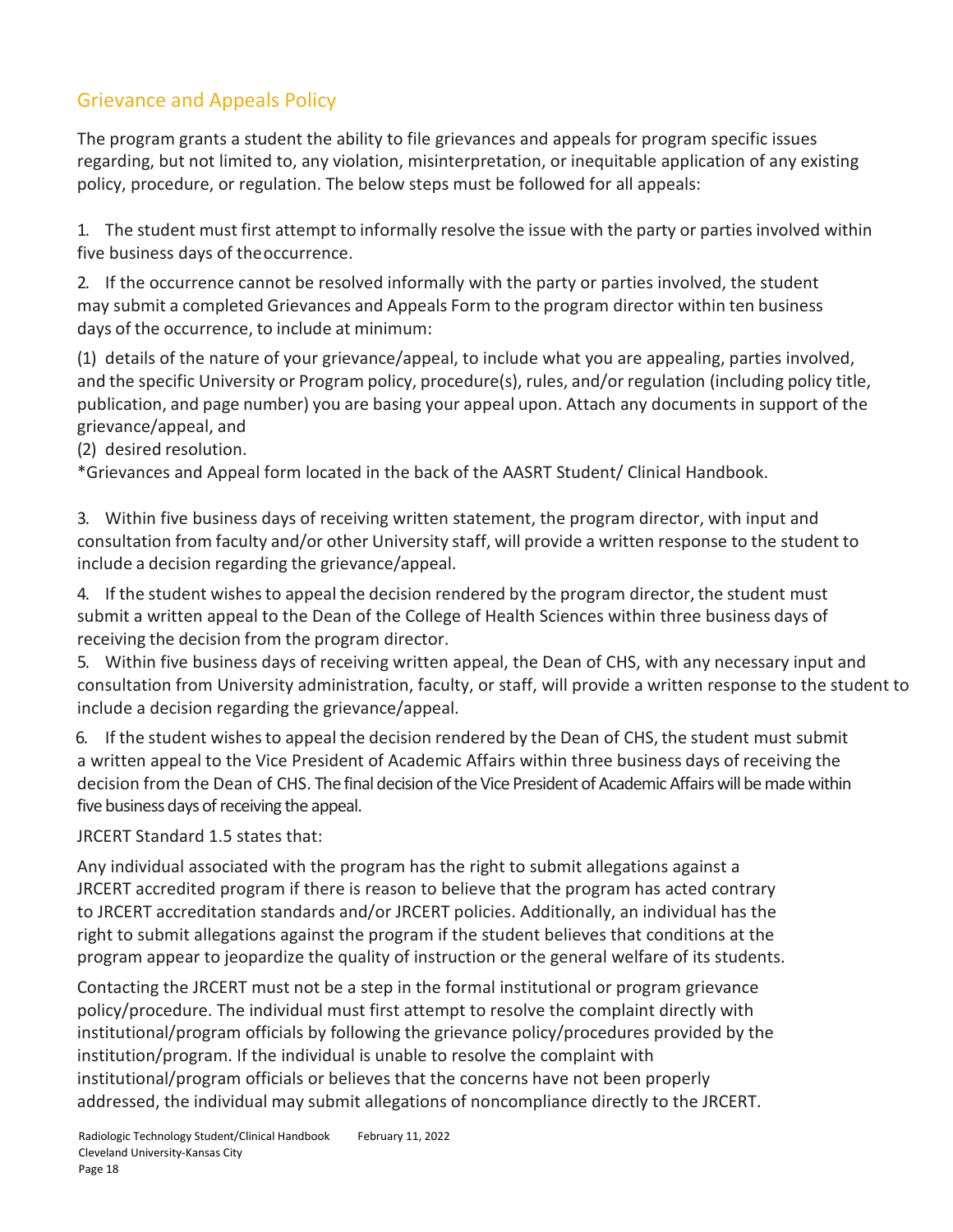The Joint Review Committee on Education in Radiologic Technology 20 N. Wacker Drive Suite 2850, Chicago, IL 60606-3182 (312) 704-5300 email: [mail@jrcert.org](mailto:mail@jrcert.or) **<http://www.jrcert.org/>**

#### Informal Complaint Procedure

CUKC's and the Radiologic Technology program make a conscious and continuous effort to provide an exceptional learning experience. Although the University takes care to continuously improve the student learning experience, we also realize that we are looking through the lens of an educator and not a student. To assist in providing the best experience possible, we encourage you to bring "complaints" or items of potential improvement to our attention.

This process is designed for those items that fall short of the formal grievance procedure. However, they will be taken seriously, analyzed to determine if a pattern of complaint exists that could negatively affect the quality of the educational program, and acted upon when appropriate. To ensure the most accurate and complete collection of complaints, an Informal Complaint Form has been attached to the back of this handbook. When completing this form, you may choose to remain anonymous; however, please provide enough detail so that we can best address your concerns.

After completing the form, please direct it to the program director by CUKC email, CUKC mail, or it can be anonymously submitted to the AASRT program director.

## Information Exchange and Communication

The student's assigned CUKC email will be the primary mode of formal communication between the University and/ or Program and the student. Students are required to read and respond to emails sent to their CUKC email account within 24 hours of receipt. The student is considered "notified" when the University or Program official has received receipt of delivery to the student's CUKC email. Failure to respond or comply with communication contents may lead to disciplinary action.

## Course/Program Withdrawal

Students wishing to withdraw from a course should refer directly to the CUKC Academic Catalog for details.

Occasionally, various circumstances may lead a student to consider whether continuing in the program is in his or her best interest. If a student wishes to withdraw from the program, the student must follow the below steps:

- 1. Inform the academic advisor of the intent to withdraw from the program.
- 2. Provide written and dated notice to the program director stating that he or she is withdrawing from the program.
- 3. Follow policy and procedure for withdrawing from the College of Health Sciences, as outlined in the Academic Catalog.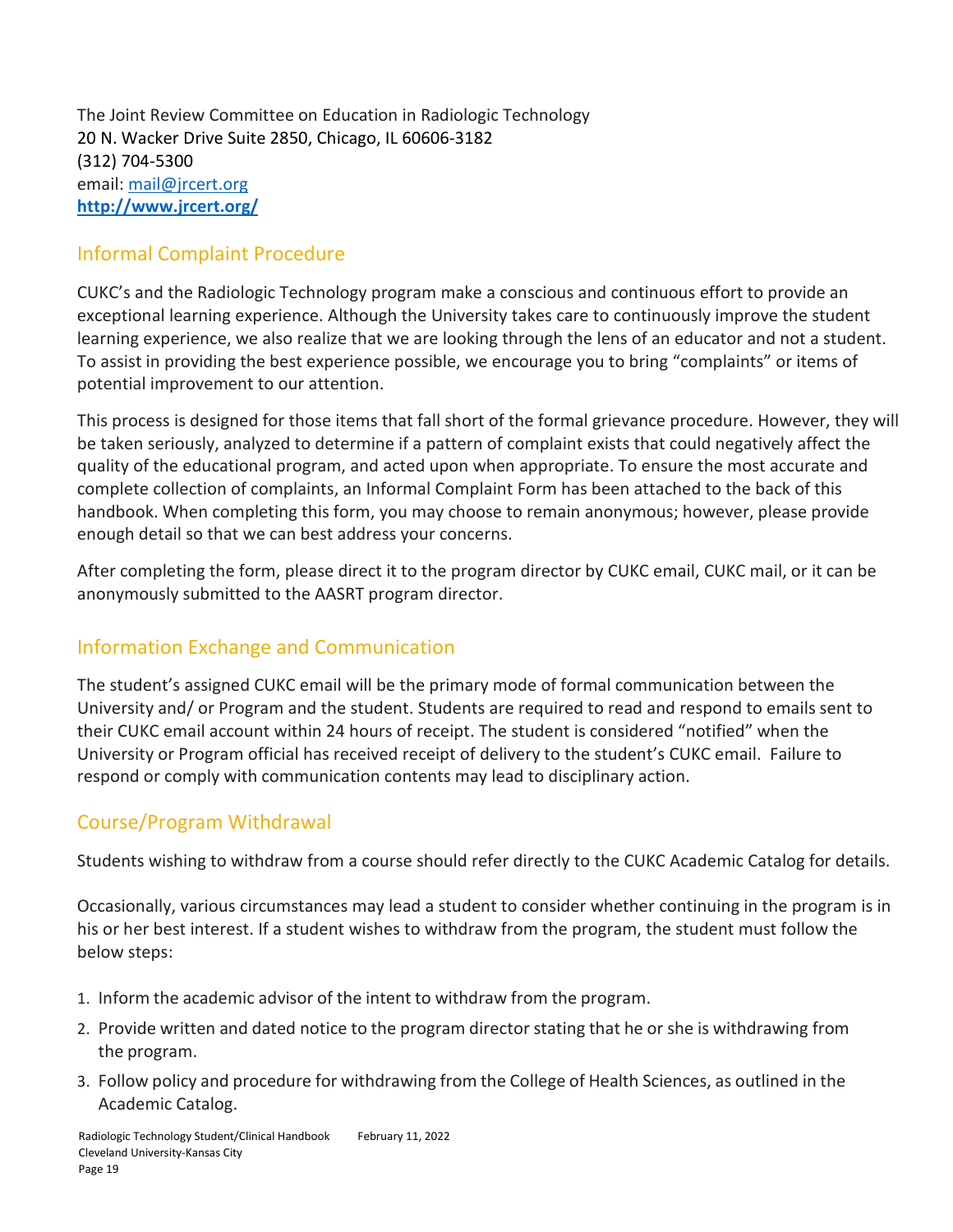# Course Information

# Professional Education

Professional radiologic technology courses are delivered in a lock step, competency based format. Each module, students are scheduled to specific courses as a cohort. This facilitates satisfactory progression in the Radiologic Technology program. There is no deviation from the course sequence determined by program officials. All Radiologic Technology professional courses must be completed with a grade of "C" or better. If eligible, a failed course must be repeated when it is offered the following semester, pending clinical availability.

# AASRT Program Course Sequence

#### Spring Admission

- RDTC110 Introduction to Radiologic Sciences and Patient Care
- RDTC120 Basic Procedures
- RDTC130 Imaging Concepts
- RDTC140 Intermediate Procedures
- RDTC150 Advanced Procedures
- RDTC210 Imaging Properties
- RDTC 165 Contrast Procedures
- RDTC170 Radiographic Pathology and Trauma
- RDTC250 Advanced Imaging
- RDTC270 Radiation Protection and Modalities
- RDTC 245 Clinical Education
- RDTC 265 Clinical Education
- RDTC 220 Clinical Education
- RDTC280 Senior Seminar

#### Fall Admission

- RDTC110 Introduction to Radiologic Sciences and Patient Care
- RDTC120 Basic Procedures
- RDTC130 Imaging Concepts
- RDTC140 Intermediate Procedures
- RDTC150 Advanced Procedures
- RDTC210 Imaging Properties
- RDTC 165 Contrast Procedures
- RDTC170 Radiographic Pathology and Trauma
- RDTC250 Advanced Imaging
- RDTC 220 Clinical Education (3 days/ week)
- RDTC 245 Clinical Education (5 days/ week)
- RDTC 265 Clinical Education (5 days/ week)
- RDTC270 Radiation Protection and Modalities
- RDTC280 Senior Seminar

\*Refer to the CUKC Academic Catalog for the professional Radiologic Technology course descriptions.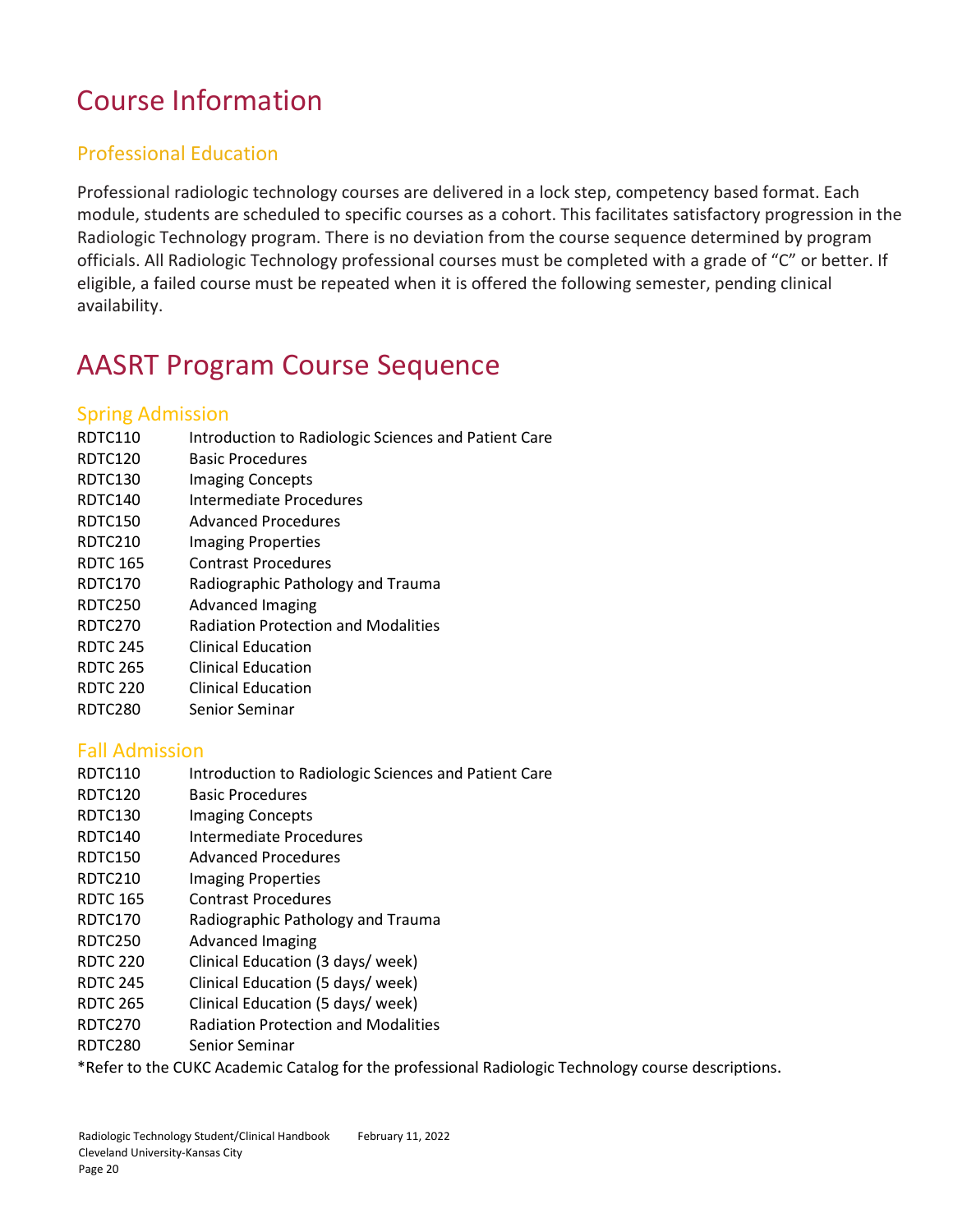# Radiologic Technology Program Course Schedule

#### **Didactic Components**

- All didactic courses are two evenings/week conducted Monday-Friday.
- Course schedules vary by Module; however, the student may be in the classroom up five (5) days per week between the hours of 6-10 p.m.

#### **Clinical Education Components**

- Clinical education varies by assignment and may include traditional daytime hours, evenings, and/ or weekends.
- Clinical Education is conducted at facilities affiliated with CUKC.
- Clinical education shifts will never exceed ten (10) hours in any one day.

\* The program or instructors can require extra activities outside of normally scheduled classroom hours, such as: procedure practicums, pre- clinical practicums, clinical orientation, or mandatory tutoring.

## Grading Scale

This grading scale applies to all Radiologic Technology courses:

| 90-100%    | А |
|------------|---|
| $80 - 89%$ | B |
| 75-79%     | C |
| <75%       | F |

- The Radiologic Technology program has a "no rounding" policy with regard to grades (example: 89.7%= 89% on the program gradingscale)
- A grade below a "C" is a failing grade in a Radiologic Technology Course and, if eligible, must be completed the following semester, pending clinical availability
- Earning a combination of any two of the following will result in program dismissal: o "F", "XF," and/ or "W"

#### Academic Advisement

Academic Advisement will be conducted mid-course with each student. The student will complete a Professional Improvement Plan and meet with a program instructor and/or program director to discuss academic progress. During advisement, the instructor/program director will discuss the student's current academic status and the student's plan to maintain or improve performance.

Every student is encouraged to approach an instructor at the first sign of academic difficulty, and not wait for Academic Advisement. The student may, and is encouraged to, initiate a conference with any instructor, at any time, and for any reason

\*Instructors reserve the right to establish mandatory tutoring for any student maintaining a cumulative course grade of less than 75%.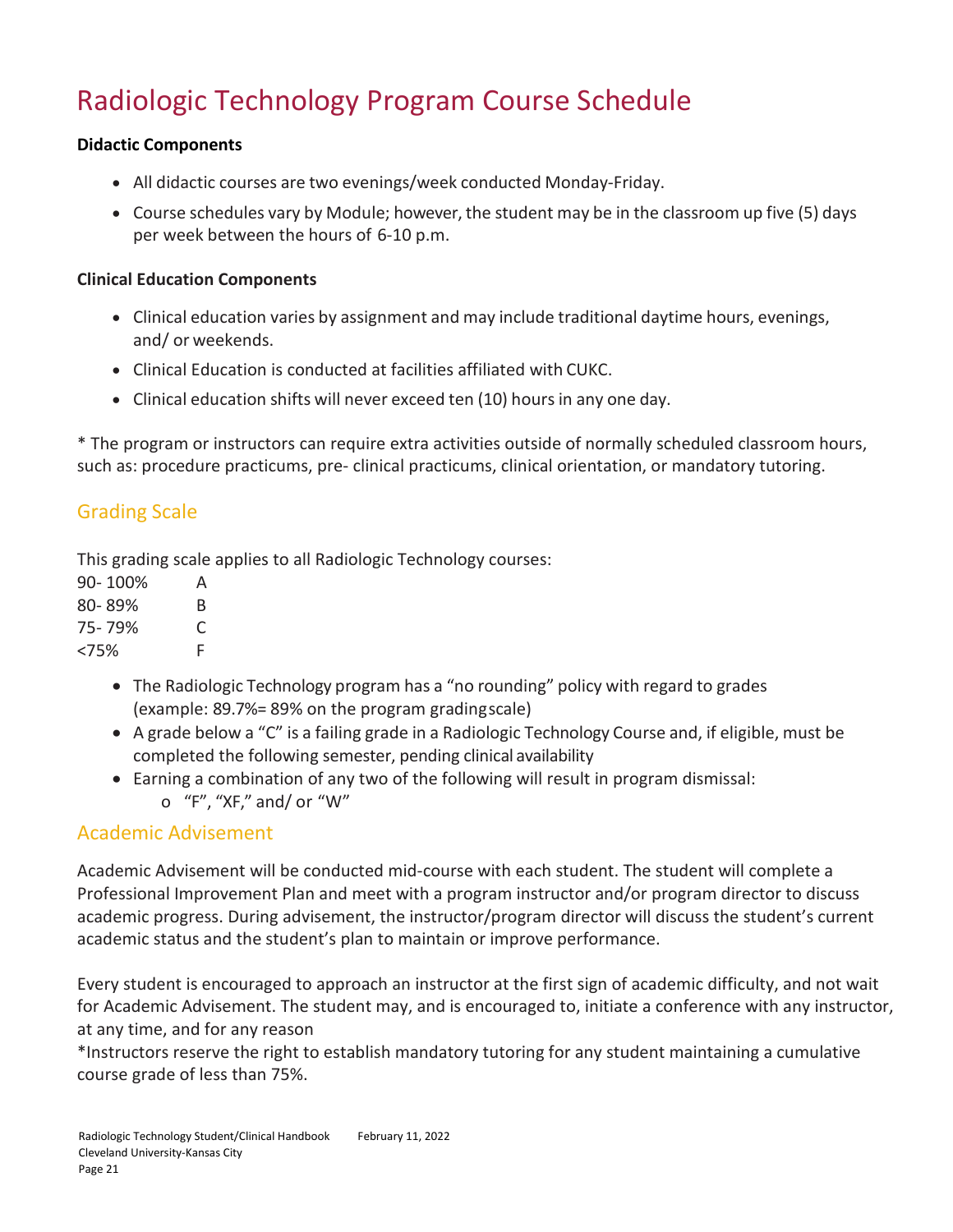## Probation

The student may be placed on academic probation for reasons including, but not limited to:

- falling below 75% during any didactic or clinical course
- failure to complete clinical competencies in the published time
- failure to fulfill Clinical Obligations

The student may be placed on conduct probation for reasons including, but not limited to:

- failure to comply with CUKC policies and procedures
- failure to comply with any CUKC Radiologic Technology Program policies and procedures
- failure to comply with any CUKC Radiologic Technology Program Standards
- non-compliance with ARRT Rules and Regulations and Standards of Ethics
- failure to comply with the Clinical Site's policies and procedures.

Probationary action plans may be put in place with the intent of correcting the action leading to probation. Compliance with the conditions of the action plan are mandatory and a condition of continued enrollment. Failure to comply may result in program dismissal. Failure to comply with CUKC, CUKC Radiologic Technology Policies and Procedures and/or Standards may result in disciplinary action, up to and including dismissal from the program, with or without having been first placed on probation.

In the event of academic dismissal from the program, one (1) re- application may be made at the next admission cycle, as the original enrollment. A second academic dismissal from program will prevent future re- application to the program. All applications during an admission cycle will be equally considered.

## Continued Program Eligibility

Students are required to:

- Successfully complete all Radiologic Technology courses with a 75% or better
	- o See "Grading Scale" in the Radiologic Technology Student handbook for information on transcripted grades/ codes of "F," "XF," and/ or "W"
- Complete all course and clinical competencies
- Turn in all clinical and evaluation forms on the due date
- Comply with all Cleveland University-Kansas City and CUKC Radiologic Technology program policies and procedures.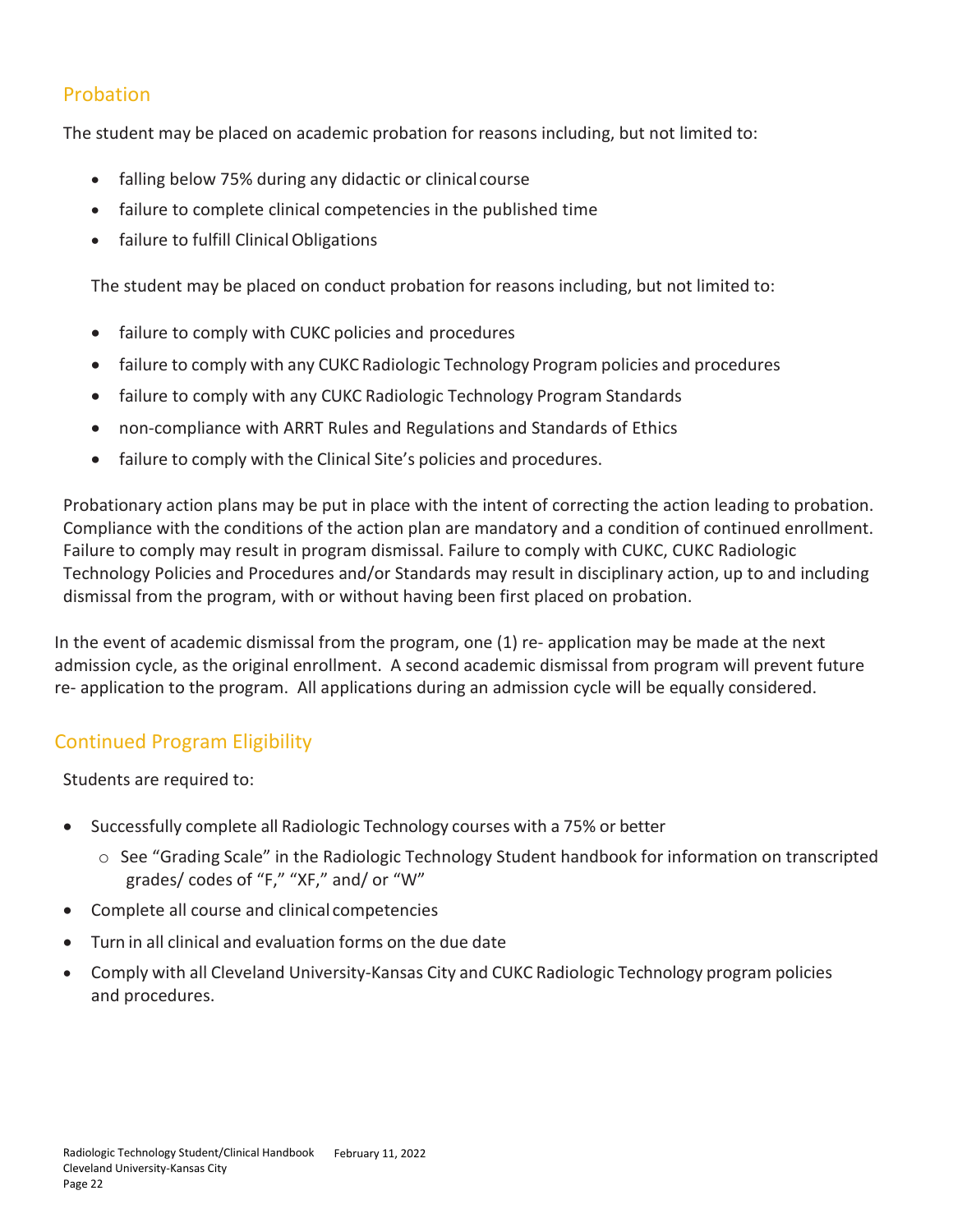# Student Safety

#### Immunization Policy

Cleveland University-Kansas City's A.A.S.R.T. program follows the CDC Healthcare Personnel Vaccination Recommendations. By the due date designated by the clinical coordinator, students must have on file official documentation of vaccination or immunity for: tetanus- diphtheria- acelluar pertussis, measles, mumps, rubella, varicella, hepatitis B, Covid- 19 declaration (with supporting documentation if vaccinated)

\*Some clinical education sites have, or may in the future, require Covid 19 vaccination for students to be assigned at their clinical location. Failure to voluntarily declare my Covid 19 vaccination status, declining to be voluntarily vaccinated for Covid 19, or the inability to meet other revised clinical site requirements may prevent placement at, or removal from, some affiliated sites and may impact clinical opportunities and/ or successful completion of the program.

As a condition of acceptance, students must remain on schedule for: additional dose requirements and titers, must not allow Tdap immunization to lapse and must receive annual two-step tuberculosis (TB) testing and influenza vaccination by the date designated by the A.A.S.R.T. program clinical coordinator. In the event the TB skin test is positive, a chest X-ray will be required before the student can enter or return to clinical education. A confirmed diagnosis of tuberculosis will result in the inability to enter, or removal from, clinical education and may prevent successful and/or timely completion of the program.

The AASRT program and/ or a clinical education site may revise clinical eligibility requirements, including immunizations, at any time. In the event a student is unable to meet or maintain requirements for an individual site, a student will not be eligible for placement at and/ or will be removed from that site.

Non-compliance with the Immunization Policy and/or failure to meet and maintain CUKC A.A.S.R.T Clinical Education Eligibility requirements will prevent the student from entering and/or will result in removal of the student from clinical education until compliance is met. Time missed due to Immunization Policy non-compliance will follow the "Attendance" policy detailed in the AASRT Program Handbook. All required immunizations or testing to maintain compliance is at the student's expense.

#### Immunization Requirements

- Tdap
	- o Within last 10 years
- MMR (Measles/Mumps/Rubella)
	- o 2doses or
	- o Titer documenting immunity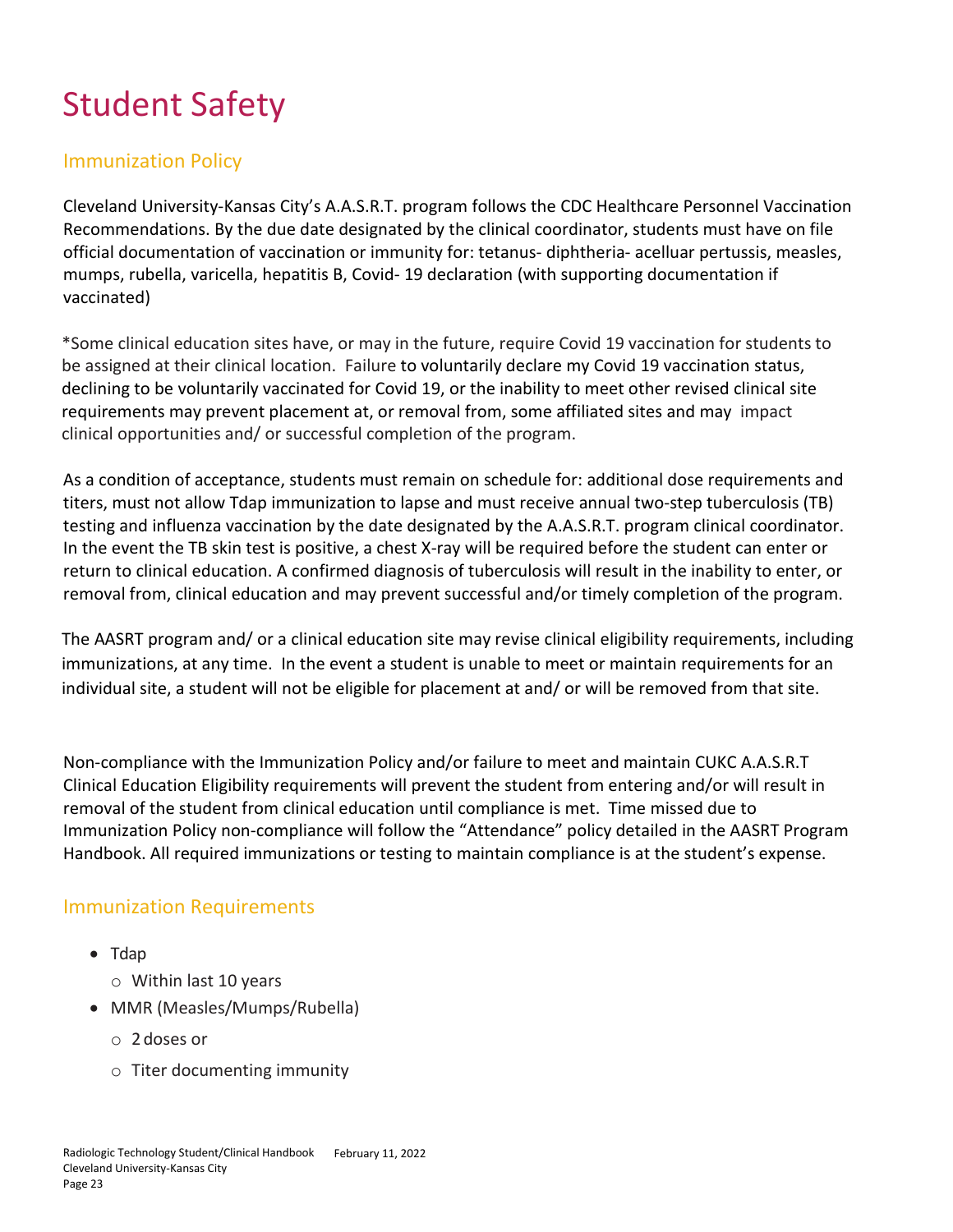- Varicella (Chickenpox)
	- o 2 doses, or
	- o Documented history of disease
	- o Titer documenting immunity
- Hepatitis B
	- o 3 doses, or
	- o Titer demonstrating immunity
- Two-step TB (Tuberculosis)
	- o Within the last 12months
	- o Will be required to complete an annual TB test, at the student's expense, while enrolled in the program.
	- $\circ$  In the event the test is positive, a documented negative chest X-ray may be required at the student's expense.
- Influenza
	- o All AASRT students will be required to have an annual influenza vaccination.
	- $\circ$  Must be completed, at the student's expense, to enter or remain in the a clinical environment during the flu season.
- Covid 19
	- $\circ$  All students will be asked if they wish to voluntarily declare Covid 19 vaccination status.
	- $\circ$  Students that voluntarily declare they are vaccinated for Covid- 19, must provide supporting documentation to be considered for clinical placement at sites requiring Covid- 19 vaccination.
	- $\circ$  Students that voluntarily decline to declare Covid-19 vaccination status, or declining to be vaccinated for Covid- 19, will not be eligible for placement at, or will be removed from, clinical education sites requiring Covid- 19 vaccination.

## Radiation Protection

All Radiologic Technology students are required to exercise sound radiation protection at all times. The Three Cardinal Rules of Radiation Protection (Time, Distance, Shielding) and A.L.A.R.A. (As Low As Reasonably Achievable) principles must be understood and closely adhered to. Radiation protection and the proper use of radiation is the responsibility of the student technologist as described in the ARRT Code of Ethics. Failure to practice safe radiation protection and/or violation of the ARRT Code of Ethics will result in disciplinary action.

A student must always wear radiation dosimeters in the Radiologic Technology program energized lab, when working with the program mobile x- ray unit, and at clinical education sites.

Dosimeters must be worn at the collar and outside of any lead shielding.

Students may not enter the campus energized x- ray suites without the express consent, and continual presence of, an A.R.R.T. registered program instructor.

Students must follow the posted "AASRT Program Energized Lab Rules", to include: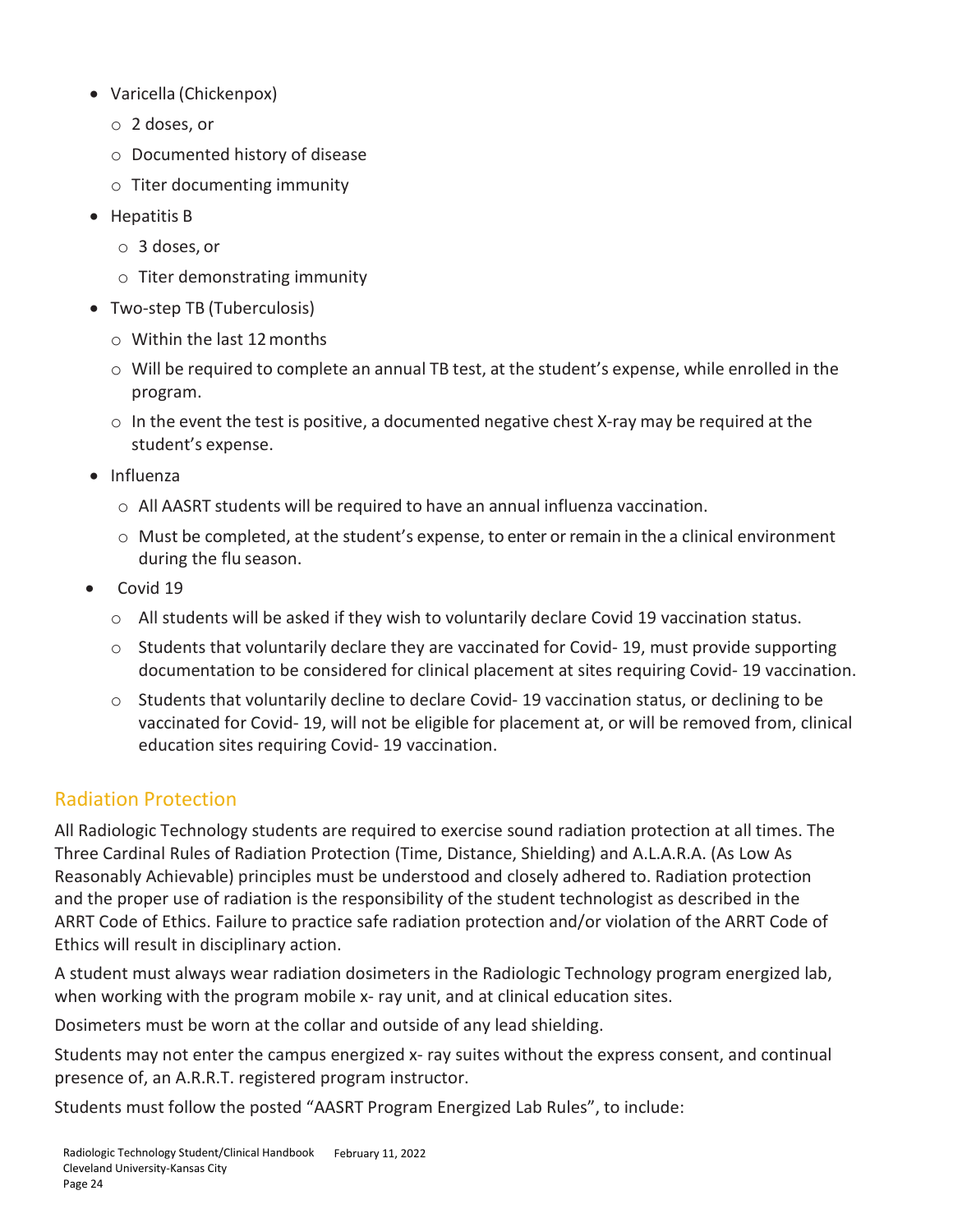- 1. An A.R.R.T. registered instructor must be present prior to making all exposures.
- 2. Dosimetry badges must be worn at all times.
- 3. Hallway door must be locked prior to making exposures.
- 4. All persons must be behind closed control room door prior to making exposures.
- 5. All ancillary equipment (shields, image receptors, grids, etc.) must be put away after use.

The clinical coordinator is the acting program Radiation Safety Officer (RSO) and manages the radiation safety program.

Students:

- MUST NOT hold patients or image receptors during any radiographic procedure.
- Must always wear radiation dosimeters in areas where exposures are being made.
	- o Student will be sent home and unable to return to the clinical site until a CUKC dosimeter is obtained and worn. All time missed from the clinical education will be counted towards the attendance policy.
	- $\circ$  Students not properly wearing a dosimetry badge will be unable to perform lab activities involving exposures. Incomplete participation in lab activities may negatively impact the student's lab grade.
	- o Must immediately report any damage to, or loss of a radiation dosimeter to the Radiation Safety Officer.
		- The student must provide a written report of the incident within 24 hours of verbally notifying the RSO.
- Must immediately report known overexposures, accidental or intentional, to the Radiation Safety Officer.
- All overexposure will be thoroughly investigated. Corrective action for overexposures will involve counseling and training on safe radiation protection practices. Disciplinary action may be initiated for intentional overexposures.
- Dosimetry badges provided by Cleveland University-Kansas City are to be used only and expressly while performing activities as a Cleveland University-Kansas City Radiologic Technology student.
	- o Dosimetry badges issued by CUKC are expressly used to track the amount of occupational exposure the student receives during their clinical education rotation. The badges are not designed or intended to detect the amount of radiation the student receives asthe result of being a patient (example: Dosimetry badges should not be worn when getting a chest X-ray or dental X- rays).
- Dosimetry badges issued by Cleveland University-Kansas City must not be worn while working as a student technologist.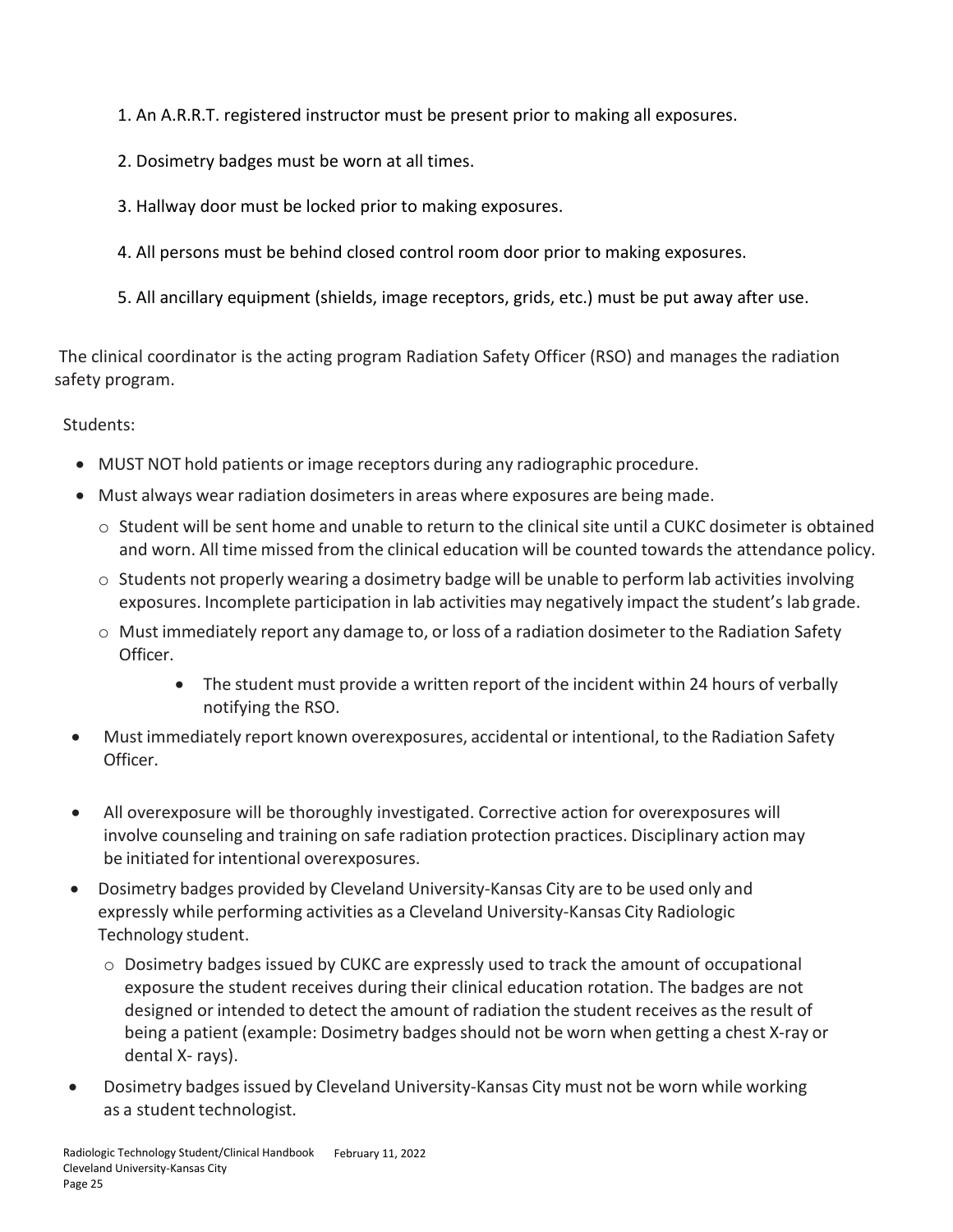- The Radiation Safety Officer closely reviews monthly student dosimetry reports. Documented student exposure of 40 millirem or greater in one month will initiate an investigation. The clinical preceptor will be questioned, the student's procedure log will be evaluated, and the student will be counseled regarding radiation safetypractices.
- If the student's exposure exceeds maximum annual permissible dose limits (5000 millirem), they will be suspended from Clinical Practice Education until the effective annual dose falls below the maximum permissible dose. If a declared pregnant student exceeds the monthly fetal dose limit (50 millirem), they will be suspended from the Clinical Practice Education for the duration of the pregnancy. Suspended time for maximum permissible dose limits will follow the attendance policy.

The Radiation Safety Officer will place radiation dosimetry reports in the "Radiation Dosimetry Report" binder, and make it available to the student, within thirty (30) days of receipt. The "Radiation Dosimetry Report" binder with reports will be maintained in the clinical coordinator's office and is available for student review at any time. Students will be directed to monitor their monthly dosimetry reports.

Students or graduates may view personal radiation dosimetry reports at any time by contacting the Radiation Safety Officer or program director.

Upon graduation, withdrawal, or dismissal the student must immediately return any radiation dosimeters in their possession. The Radiation Safety Officer will collect and submit the student's final dosimeter for reading, deactivate the student's dosimeter, and request a Terminal Radiation Dosimetry Report. A copy of all students' dosimetry reports will be maintained indefinitely by CUKC's Radiologic Technology program.

A copy of the Terminal Radiation Dosimetry Report will be mailed to the students last known address within 5 working days of receipt from Landauer, after graduation, withdrawal, or dismissal. Students should maintain a permanent copy of their Terminal Radiation Dosimetry Report and provide a copy to any future employers or programs that track occupational exposure.

## Pregnancy Policy

The purpose of the student pregnancy policy is to assure students a safe pregnancy and to ensure compliance with: Federal and state radiation control guidelines, the U.S. Equal Employment Opportunity Commission, and the Nuclear Regulatory Commission regulations regarding the declared student who is pregnant.

Pregnant student rights:

- All Radiologic Technology program students are encouraged to immediately declare their pregnancy; however, declaration of pregnancy is completely voluntary.
- A student who is pregnant may voluntarily declare pregnancy in writing to Cleveland University-Kansas City's program director or clinical coordinator at any time.
- At any time after declaring pregnancy, the student may withdraw the declaration of pregnancy in writing.
- A student who is pregnant may continue in the Cleveland University-Kansas City's Radiologic Technology program without modification.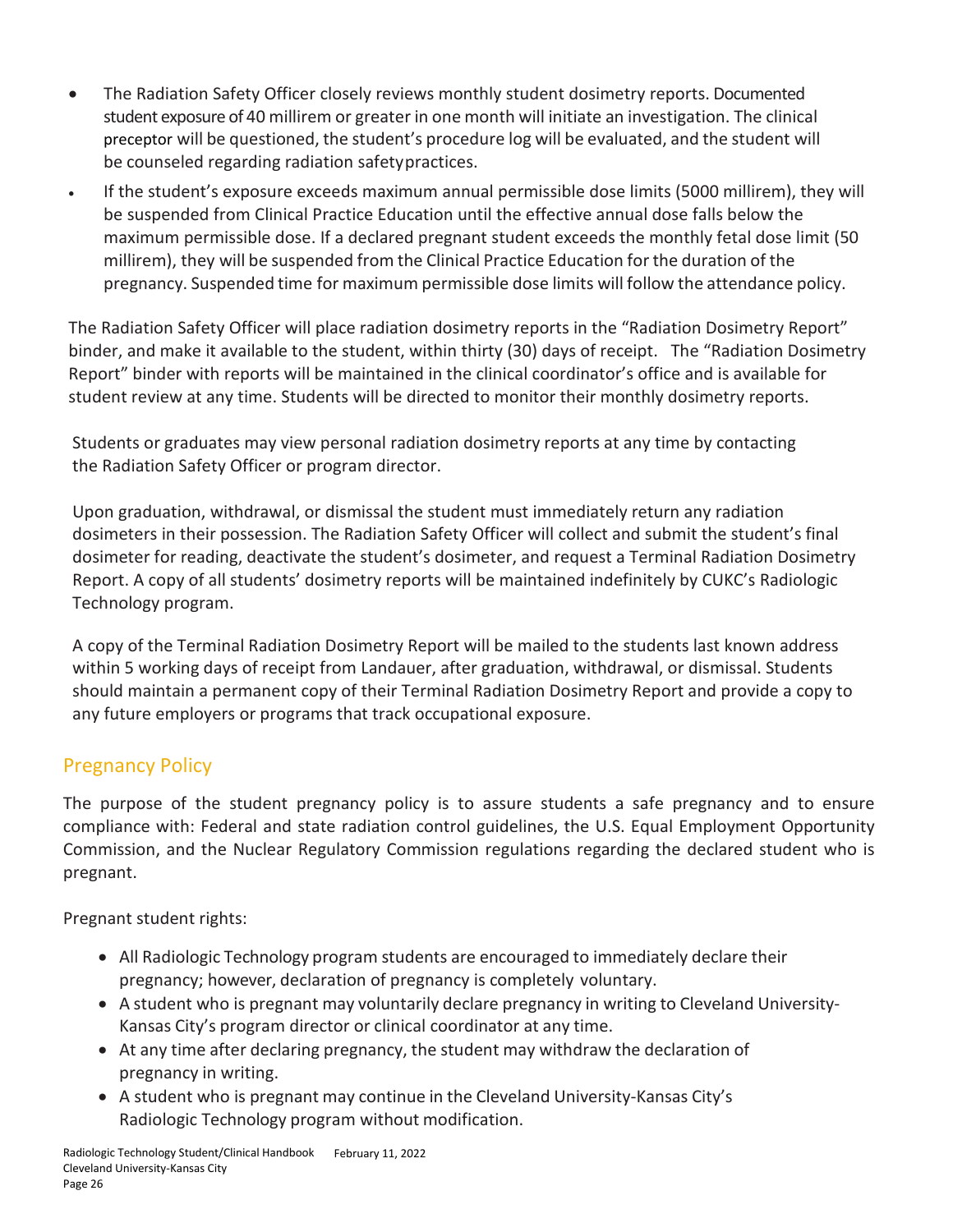- When a student declares pregnancy in writing, counseling, guidance, and fetal dosimetry is provided.
- As long as the student and/or fetus' health is not endangered, and the student's physical condition does not impair their ability to perform assigned duties, the student may continue in the program.

Responsibilities of a student whom has voluntarily declared pregnancy:

- Must follow the A.L.A.R.A. principle and utilize the guidelines set forth in this policy for the protection of the embryo/fetus and self.
- Must wear an apron with a minimum of 0.5 mm lead equivalent when performing fluoroscopy and mobile radiography. If available, a 1.0 mm lead equivalent apron is preferable.
- Must properly wear assigned fetal dosimetry badge anteriorly at waist level at all times. When a lead apron is worn, the fetal badge will be worn under the apron.
- Complete all program clinical and didactic requirements.
- Meet all objectives and clinical competencies of each clinical practice assignment. Any requests for changes in job responsibilities or duties will be determined on an individual basis and will be based on industry standards for protection of the pregnant student and the embryo/fetus.
- A physician's written and signed order must be provided if for any portion of time the student may not fulfill any course requirementsdue to the pregnancy.
- Substitute clinical rotations will not be provided.

#### Procedure:

- 1. All Cleveland University-Kansas City Radiologic Technology students are informed of this policy and receive instruction related to radiation exposure and potential biological harm to an embryo/fetus prior to attending clinical practice education.
- 2. If the student chooses to voluntarily inform program officials of pregnancy it must be in writing. Students cannot be considered pregnant unless written voluntary notification is provided by the student.
- 3. If the student chooses to voluntarily declare pregnancy, the student will read:
	- a. Cleveland University-Kansas City's Radiologic Technology "Pregnancy Policy"
	- b. U.S. Nuclear Regulatory Commission's Regulatory Guide 8.13, "Instruction Concerning Prenatal Radiation Exposure"
	- c. NCRP Report No. 105
		- i. 3.5- "Embryonic and Fetal Effects"
		- ii. 4.2- "Dose Limits for the Embryo and Fetus"
	- d. NCRP Report No. 116
		- i. 10. "Protection of theEmbryo-Fetus"
		- ii.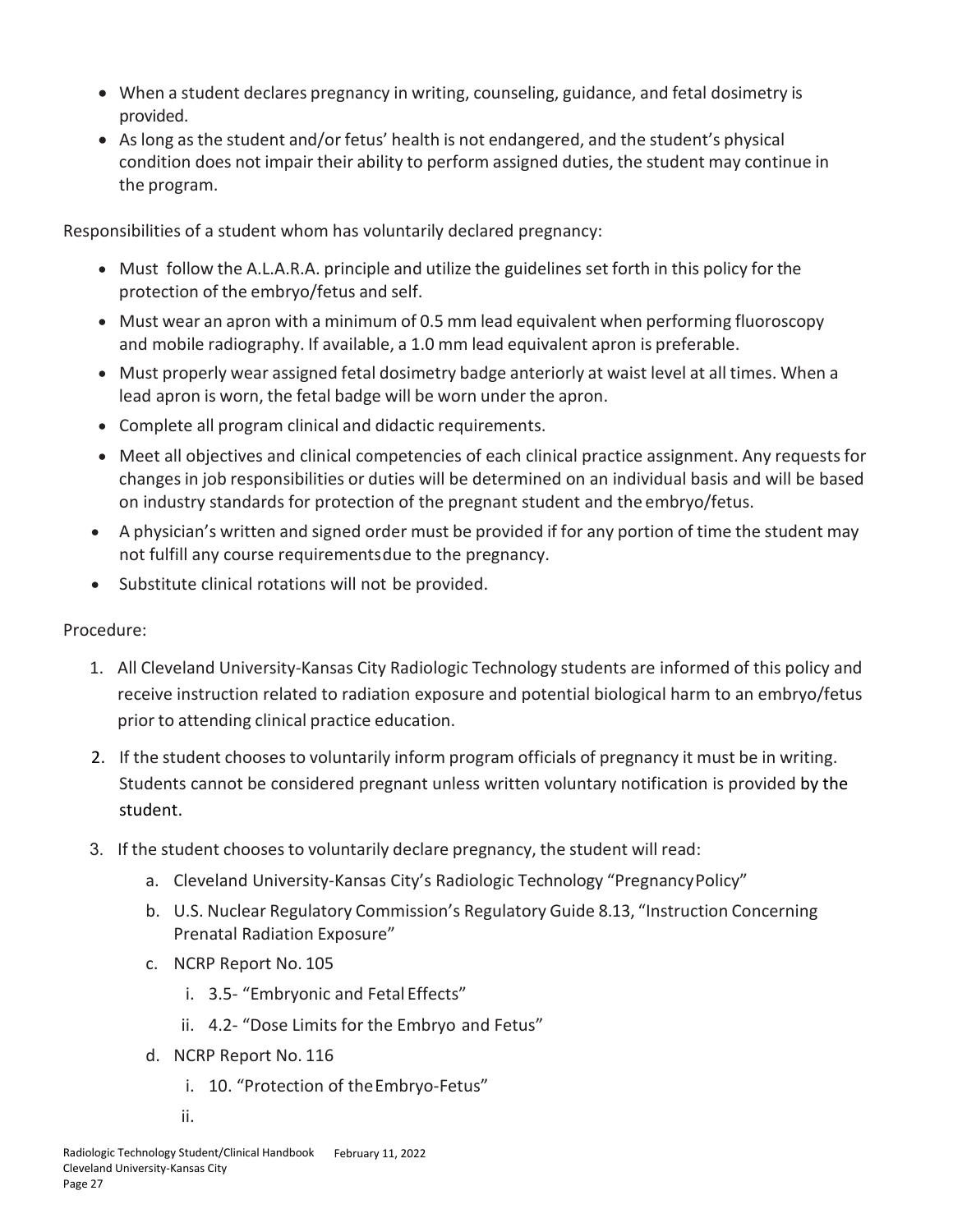- 4. Cleveland University-Kansas City's Radiologic Technology program director or clinical coordinator will counsel the student concerning A.L.A.R.A., Cardinal Rules of Radiation Protection, methods to reduce radiation exposure to the embryo/fetus, any concerns about pregnancy in diagnostic radiology, and the effects of irradiation in-utero.
- 5. After receiving counseling and clarification of the related documents from the Radiologic Technology program director or clinical coordinator, the student may voluntarily sign the Declaration of Pregnancy Form.
- 6. Fetal dose at the time of declaration will be estimated to effectively monitor total fetal dose.
- 7. A separate fetal badge will be provided to the declared pregnant student for the duration of pregnancy or declaration of pregnancy. The exposure reported on the fetal badge will be maintained on a separate record and identified as exposure to the fetus or fetal dose.
- 8. The Radiologic Technology clinical coordinator will monitor the monthly radiation Dosimetry report of the pregnant student and fetal badge and make that information available to the student.
	- a. The dose to the embryo/fetus must not exceed 0.05 rem per month or 0.5 rem for the duration of the pregnancy.
	- b. If a declared pregnant student exceeds the fetal dose limit, they will be suspended from the Clinical Practice Education for the duration of the pregnancy
	- c. Suspension from Clinical Practice Education to protect the fetus or pregnant student may prevent the student from successful completion of the clinical portion of the program.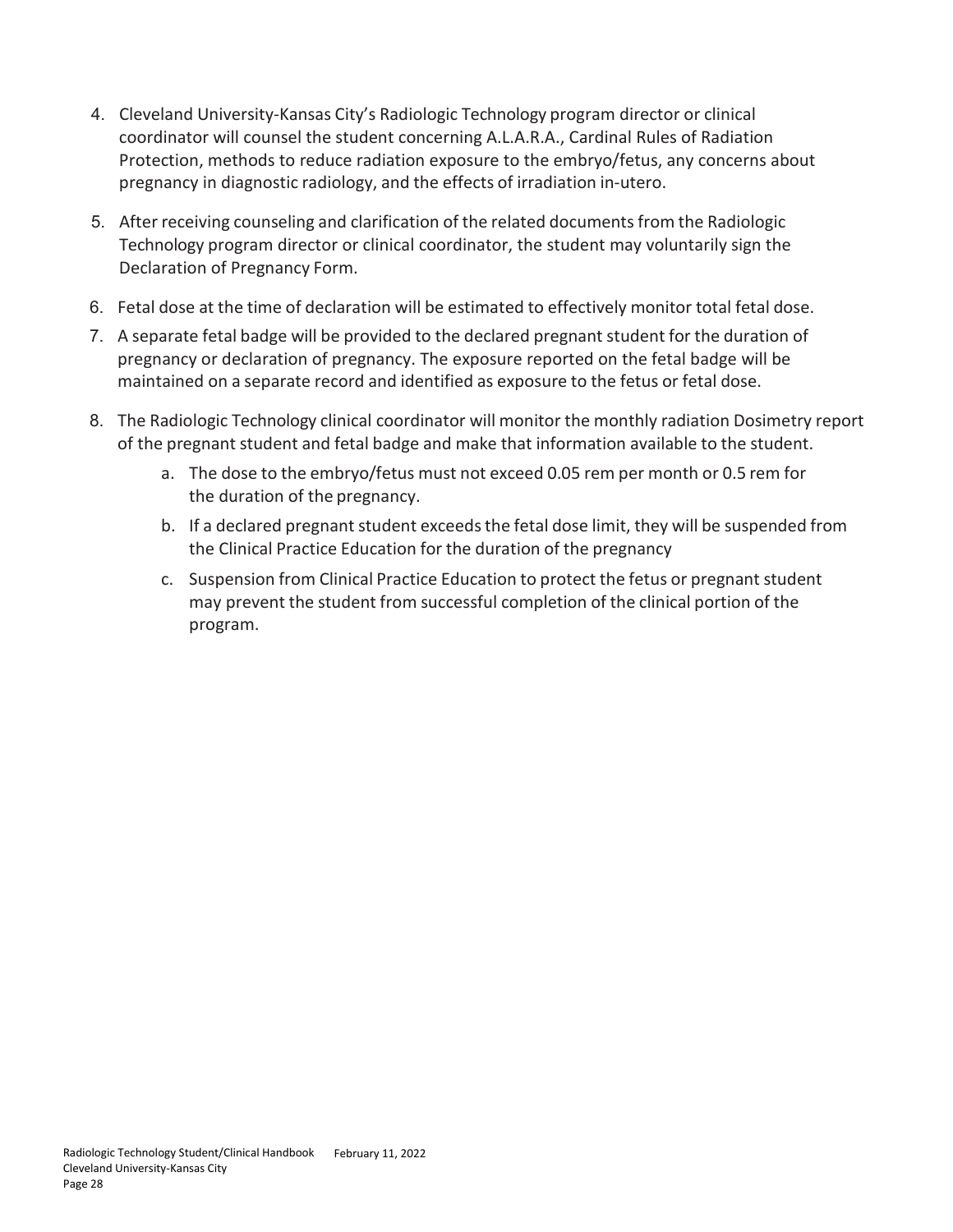## Student Injury Policy

In the event a student is injured in any way, including contact with sharps devices, or comes in contact with biohazardous material, the student must immediately notify their clinical preceptor and/or, if not available, department leadership. The student must follow the clinical education site's protocol related to the incident and complete a hospital incident form.

If medical attention or post-exposure treatment is necessary, the student must obtain care at the nearest appropriate institution. Cleveland University-Kansas City is not responsible for student injuries or exposures and does not carry health insurance on Radiologic Technology students.

Any necessary medical attention and/ or post- exposure treatment may be at the student's own expense. After following the clinical education site's protocol, the student must notify the clinical coordinator or program director of the incident prior to leaving the clinical education site and complete the University Incident Report

[\(https://www.cleveland.edu/wp-content/uploads/pdfs/faculty\\_staff/Incident\\_Report-Injury.pdf\)](https://www.cleveland.edu/wp-content/uploads/pdfs/faculty_staff/Incident_Report-Injury.pdf).

The next day on campus the student will provide the clinical coordinator a written report of their accounting of the incident in addition to a copy of the clinical education site's incident report.

## Communicable Disease Policy

Cleveland University-Kansas City is diligent to protect the health of students through informed education of the potential risk of exposure to communicable diseases. The means of transmission for communicable diseases includes but are not limited to: contact with blood and bodily fluids and ingestion of air borne viruses. Precautionary means of protection will be demonstrated and applied; however, the handling of specimens in a manner other than those taught by the university faculty and or the affiliated clinical support staff, may create a risk of injury, illness, and even fatal results.

In the event of an exposure to a communicable disease during clinical education, the clinical preceptor must be immediately notified, and the university clinical coordinator contacted. Any student with an infectious process that could affect other students and or faculty must notify the program director if on campus and the clinical coordinator and clinical preceptor at the clinical education site.

Any student with the following infectious process, must contact the clinical prior to reporting to the clinical education site:

| • Fever of 101 orgreater                                                               | • Herpes labialls (cold sores)                           |
|----------------------------------------------------------------------------------------|----------------------------------------------------------|
| • Sore throat associated with fever of 101<br>degrees or above and swollen lymph nodes | • Draining of open sores, boils, and burns               |
| • Respiratory symptoms                                                                 | • Productive cough with fever or<br>congestion in lungs) |
| • Conjunctivitis (pinkeye)                                                             | • GI symptoms (ex. diarrhea, nausea,<br>and vomiting)    |
| Scabies                                                                                |                                                          |

.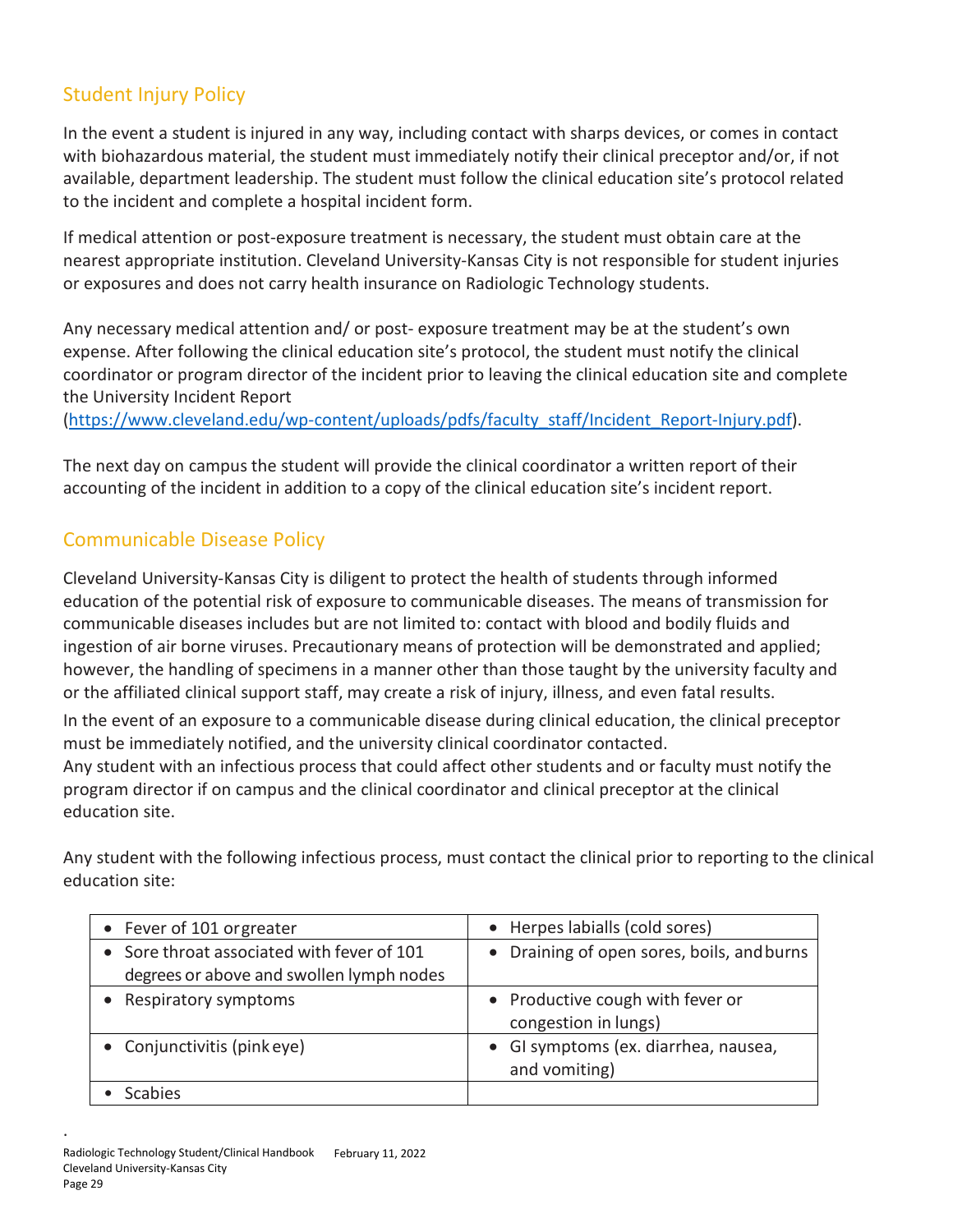# Magnetic Resonance Imaging (MRI) Safety Policy

Prior to clinical site placement, students will receive Clinical Orientation to address clinical policies, procedures, and safety. During Clinical Orientation, students will receive MRI safety training to include the dangers of implants and/or foreign bodies, and will be screened for magnetic wave and/or radiofrequency hazards.

\*After initial MRI safety training and screening, students must immediately report changes to their MRI magnetic field or radiofrequency hazard status. Student may not return to clinical education until the CUKC clinical coordinator has assessed the reported change and advised the student.

Students may assist radiologic technologists with the transport of patients to various parts of the imaging department to include MRI: however, students who do not meet the programs screening safety criteria for MRI exams will not be permitted beyond zone III of the MRI department.

Foreign bodies and implants can cause harm to the individual or others when within the influence of the MRI magnetic field. Under the influence of the MRI magnetic field, internal foreign bodies or implants may move or heat, causing organ damage to surrounding tissue. Additionally, depending upon the type of implant, the implant may malfunction or stop working completely, such as medication pumps or pacemakers that are not MRI safe.

External foreign bodies carried into zone 4 (MRI suite) may be attracted to the magnetic field at a high velocity and injure the individual or anyone in the path of the object's trajectory.

| <b>PACE Makers</b>        | Coils                      |
|---------------------------|----------------------------|
| Insulin pumps             | <b>Filters</b>             |
| Neurostimulators          | Penile implants            |
| <b>Mechanical devices</b> | Ocular implants            |
| Shunts                    | Prostheses                 |
| <b>Stents</b>             | Shrapnel of metal          |
| Heart valves              | <b>Bullets and pellets</b> |
| Aneurysm clips            |                            |
|                           |                            |

Examples of foreign bodies/ implants that may harm the individual (this is not a comprehensive list):

Examples of objects that can harm the individual or others (this is not a comprehensive list):

| Oxygen tank | Pin                            |
|-------------|--------------------------------|
| IV pool     | <b>Scissors</b>                |
| Keys        | • Stethoscope                  |
| Lighter     | Wheelchair                     |
| Cell Phone  | Anything attracted to a magnet |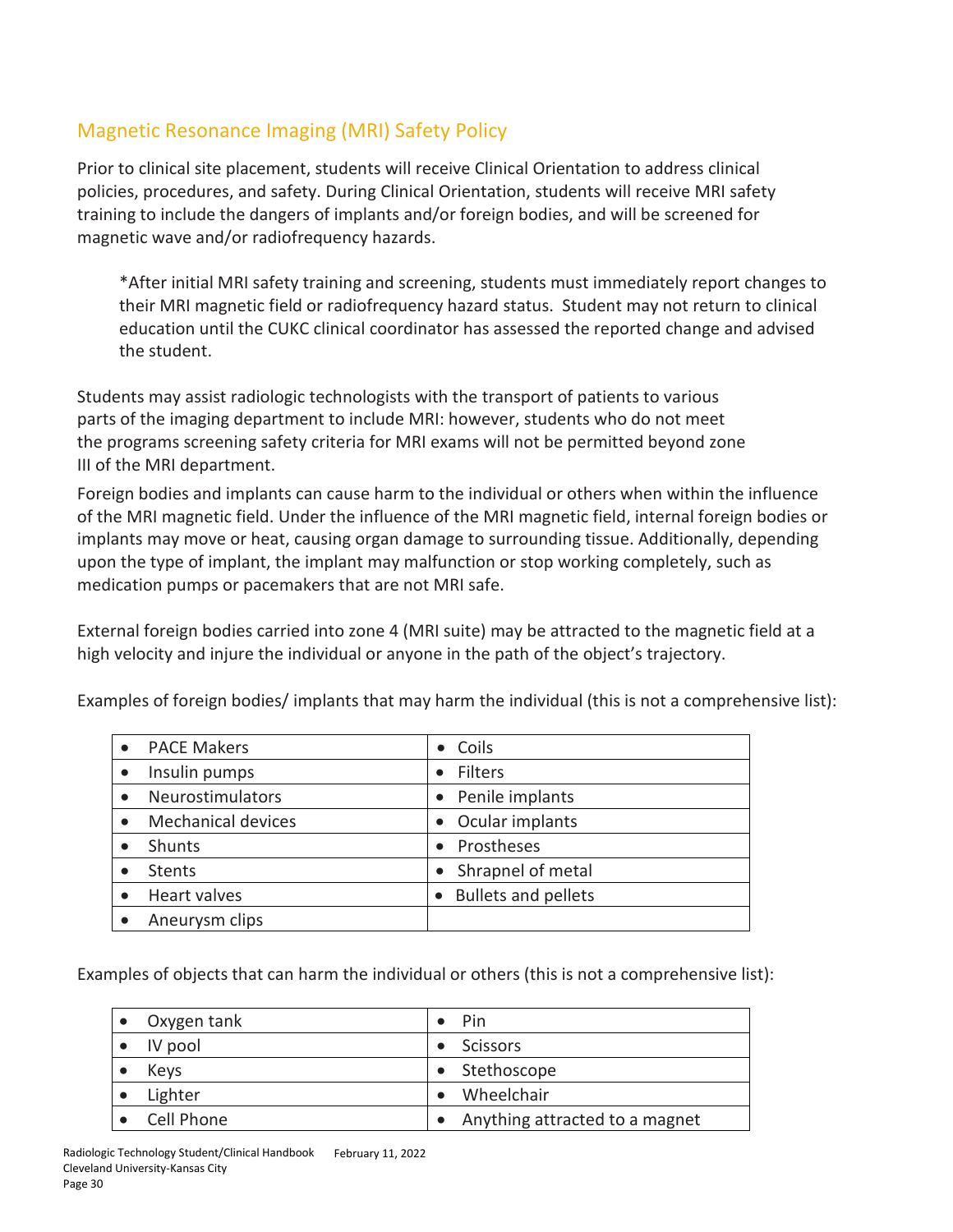

**Chiropractic and Health Sciences** 

# CUKC Radiologic Technology **Clinical Handbook**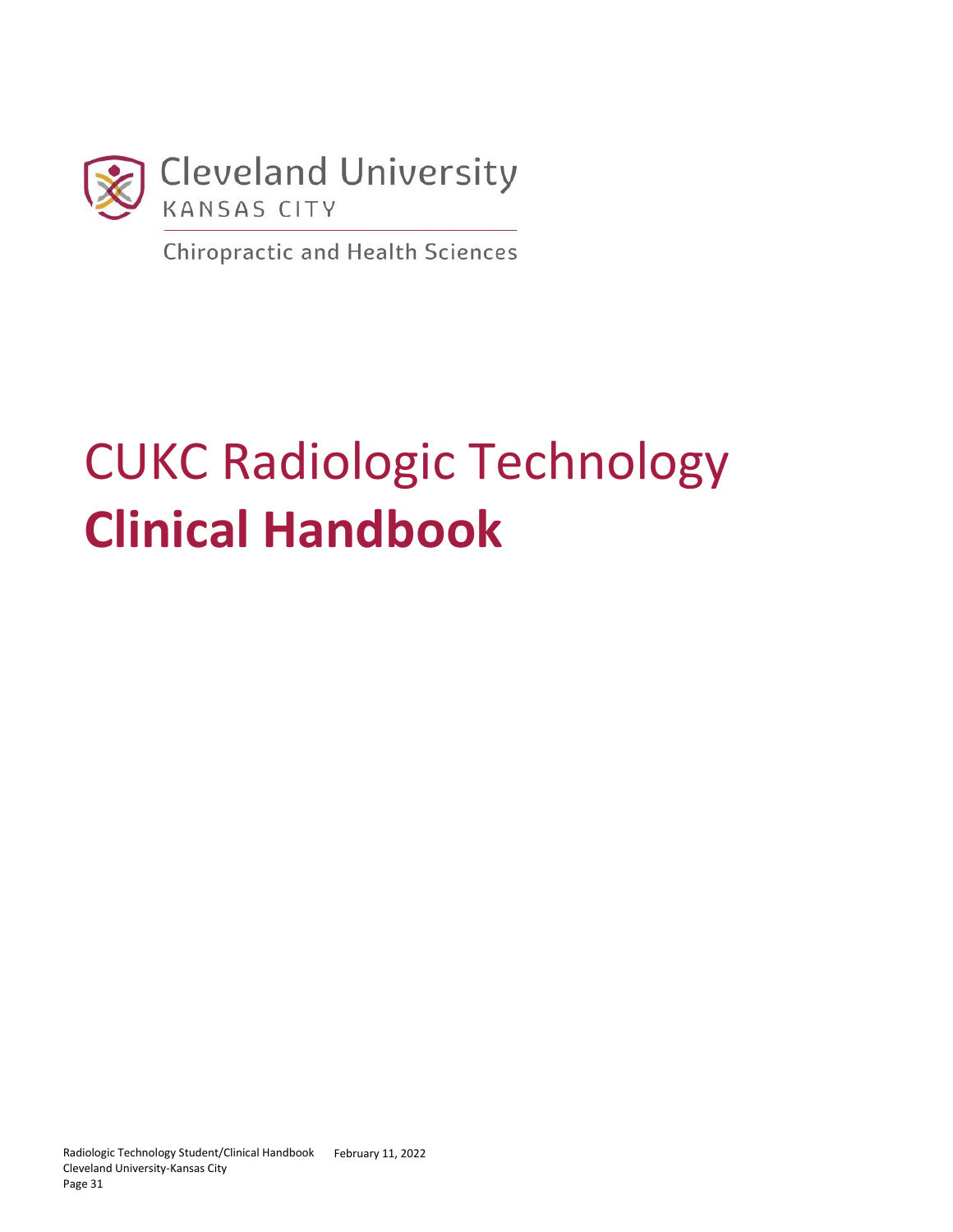# Clinical Education Policies and Procedures

# Clinical Practice Education

Clinical education is a vital component of Cleveland University-Kansas City's Radiologic Technology competency based program. To facilitate an effective education, the CUKC Radiologic Technology program works closely with its' clinical affiliates. This close relationship enables the alignment of the didactic and clinical portions of the program.

Cleveland University-Kansas City has affiliated with a variety of clinical practice settings to provide the student with a diverse and adequate clinical practice education. Placement at a clinical site is entirely determined by the AASRT clinical coordinator and program director. Many factors are considered when placing a student; with the foremost being where the student can obtain the best clinical education.

Clinical education courses are conducted at affiliated hospitals, clinics, and/or imaging centers. The clinical coordinator ensures the clinical education correlates with the didactic course content and monitors the student's procedure volume and variety of clinical experiences required to successfully progress through the program and meet ARRT Clinical Competency Requirements.

The student will be monitored for progress throughout the duration of the program. During clinical rotations, student will receive formal affective evaluations, receive coaching and critique, maintain various records/documents, and complete Competency Evaluations to meet ARRT Clinical Competency Requirements.

Formative and summative methods are used to identify the student's strengths and deficiencies as they progress through the clinical practice education. Strengths will be built upon and deficiencies identified and addressed to maximize learning outcomes and opportunities for success.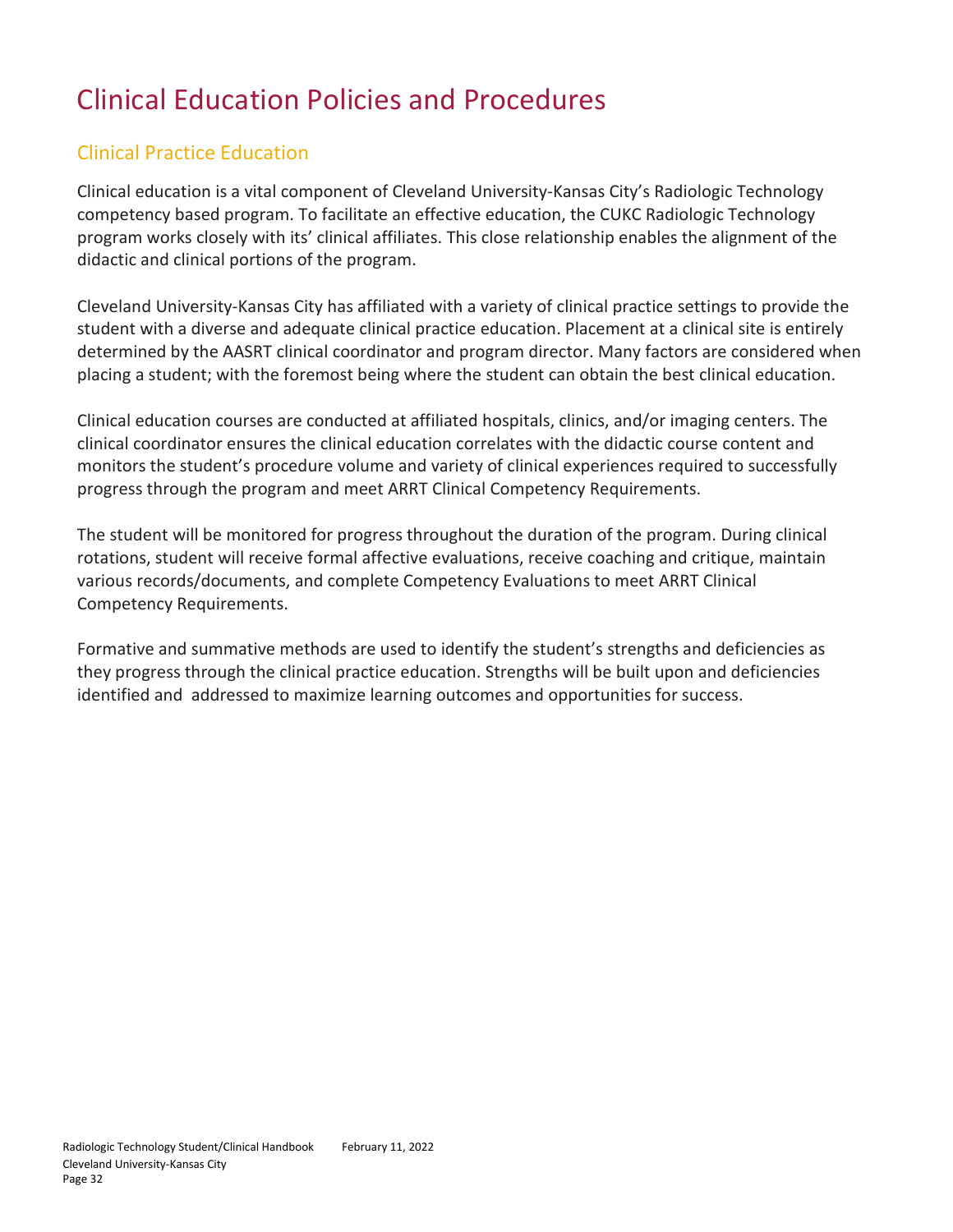# Clinical Rotation Schedule

Cleveland University-Kansas City's didactic course content must closely align clinical education practice. The clinical coordinator is responsible for assigning clinical rotations, tracking clinical education progress, and communicating with the clinical preceptor to ensure alignment of didactic coursework and clinical experiences. The clinical coordinator keeps clinical preceptors informed of Clinical Objectives and the clinical preceptor has professional discretion in delivering the clinical aspect of those objectives.

The following guidelines indicate the approximate amount of time the student should be spending in each clinical category. Although it is an important aspect of the profession, time spent in ancillary activities should be limited (file room, front desk, transport, etc.).

#### **Large Hospital:**

|  | Diagnostic/Ortho | 75% |
|--|------------------|-----|
|--|------------------|-----|

- Fluoroscopy 10%
- Trauma/Portables 5%
- Surgery 5%
- Ancillary Services 5%

#### **Clinic:**

| Diagnostic/Ortho | 95% |
|------------------|-----|
|                  |     |

- Fluoroscopy 0%
- Trauma/Portables 0%
- Surgery 0%
- Ancillary Services 0%

## Clinical Schedule

Clinical education hours vary by assignment and may include traditional hours\*, evenings, and/ or weekends. The clinical coordinator will inform the student of the clinical days and hours when the assignment is given.

Clinical education assignments are established entirely by the program. Once established, clinical site assignments and schedules are set. Alterations will not be considered unless extenuating circumstances arise that the clinical coordinator was not aware of when making the assignment.

#### \***Traditional hours are conducted between 5 a.m. and 7 p.m.**

#### **\*\* Clinical hours will NEVER exceed 10 hours per day.**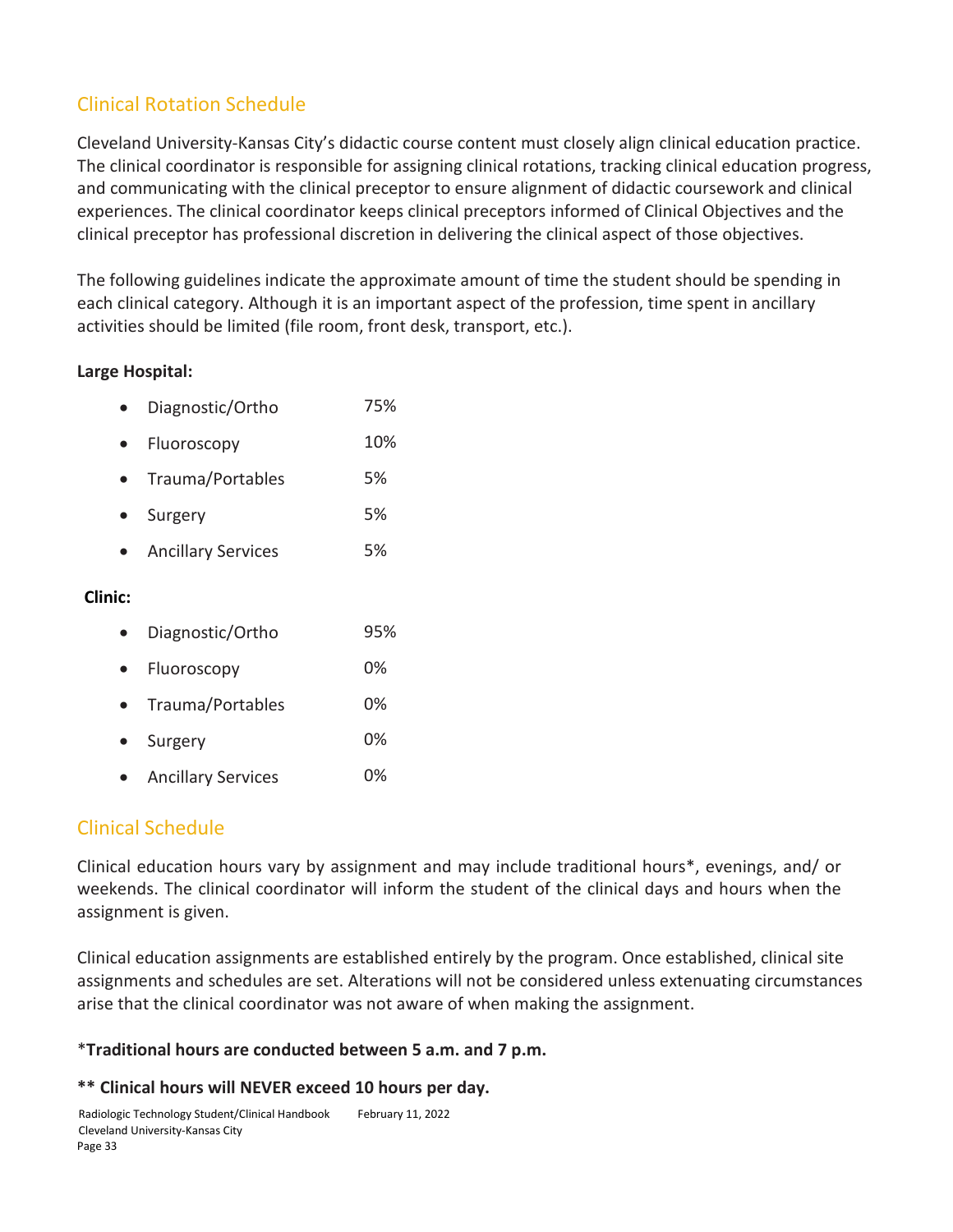# Clinical Call in Procedure

In the event a student will be absent or tardy more than 15 minutes, the student must:

#### **On classroom days:**

Refer to the Radiologic Technology Student Handbook

#### **On clinical days:**

Notify the clinical coordinator AND clinical preceptor PRIOR to start of the student's scheduled clinical shift.

- Acceptable methods of contact include the clinical site's department phone or the clinical preceptor's phone (if approved by the clinical preceptor).
- If the clinical coordinator cannot be reached, it is acceptable to contact the program director.
- If direct contact with the clinical preceptor cannot be made, the student may leave a message with another technologist in the department (record the name of the person you leave the message with).
- The student must personally make contact with the clinical coordinator and clinical preceptor in the event of absence, tardy, or leavingearly.
- The absence must be entered in Trajecsys and the reason should be entered in the "explanation" box.
- Failure comply with the Clinical Call in Procedure may result in conduct probation.

If a student leaves prior to the scheduled end of the clinical shift, the student must notify the clinical preceptor and clinical coordinator as soon as the decision is made. Notification to the CI and CC must be made prior to leaving the clinical site.

## CPR Certification

American Heart Association (AHA) Basic Life Support (BLS) for Healthcare Provider Certification is required for all radiologic technology students. Proof of current BLS for Healthcare Provider certification must be provided by a date designated by the clinical coordinator and must be maintained current throughout the duration of the program.

Allowing CPR certification to lapse during the program will result in removal from clinical education. Time missed due to a lapse in CPR certification will contribute to the University Attendance policy. Obtaining and maintaining CPR certification will be done on the student's time and expense.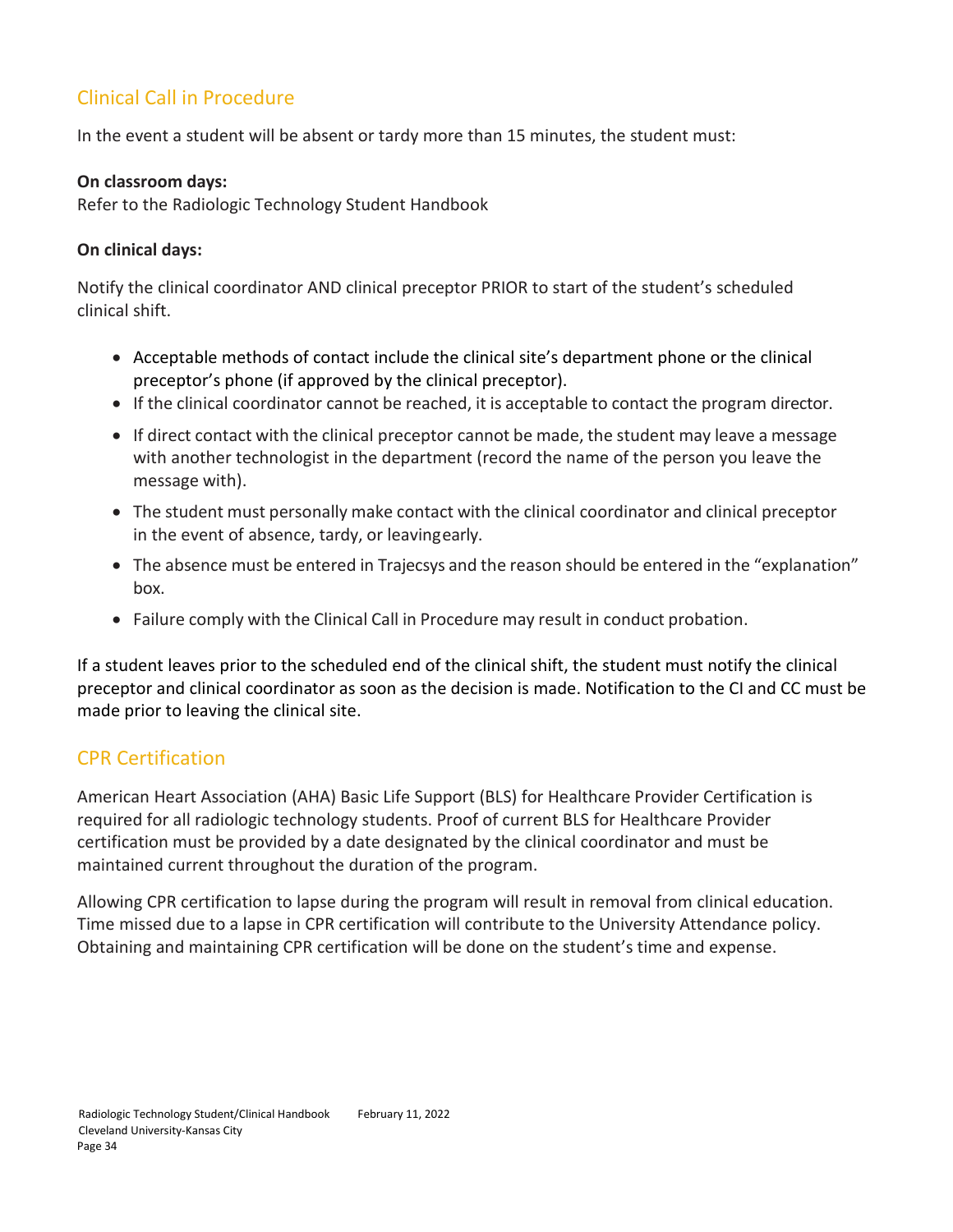# Clinical Eligibility

Prior to assignment to a clinical setting, students must:

- Register and complete all required items on the Document Management system; including, but not limited to:
	- o Register with the University's document managementsystem
	- o Register with the State of Missouri DHSS Family Care Safety Registry
	- $\circ$  Submit to background checks through the University's document management system.
		- Negative findings may prevent placement at a clinical education site and result in program dismissal
	- o Complete a physical examination
	- o Submit a urine drug screen
	- o Upload the completed Health Record/Immunization form and official documentation
	- o Maintain AHA CPR certification and uploaddocumentation
- Maintain compliance with CUKC Radiologic Technology program immunization policy and requirements.
- Maintain private healthcare insurance.
- Successfully complete all courses in the terms prior to the clinical assignment.
- Successfully complete the Pre- clinical Practicum (completed outside of normal class time)
- Successfully demonstrate all attempted imaging procedural series on Practicum assessments
- (on-campus simulations), with a minimum grade of 75% per procedure series, prior to clinical site placement. Students must continue to successfully demonstrate all attempted imaging procedural series on Practicum assessments, with a minimum grade of 75%, prior to entering subsequent Clinical Education courses and/or attempting clinical competence on all procedures related to that procedural series.
- Be compliant in HIPAA, asepsis/sterileprocedures.
- Receive training in, understand, and practice radiation protection and the Cardinal Rules of radiation protection (time, distance, andshielding).
- Be knowledgeable of Cleveland University-Kansas City policies related to clinical practice including, but not limited to:
	- o Student-to-technologist ratio
	- o Radiation safety practices
	- o Direct supervision
	- o Indirect supervision
	- o Repeat image supervision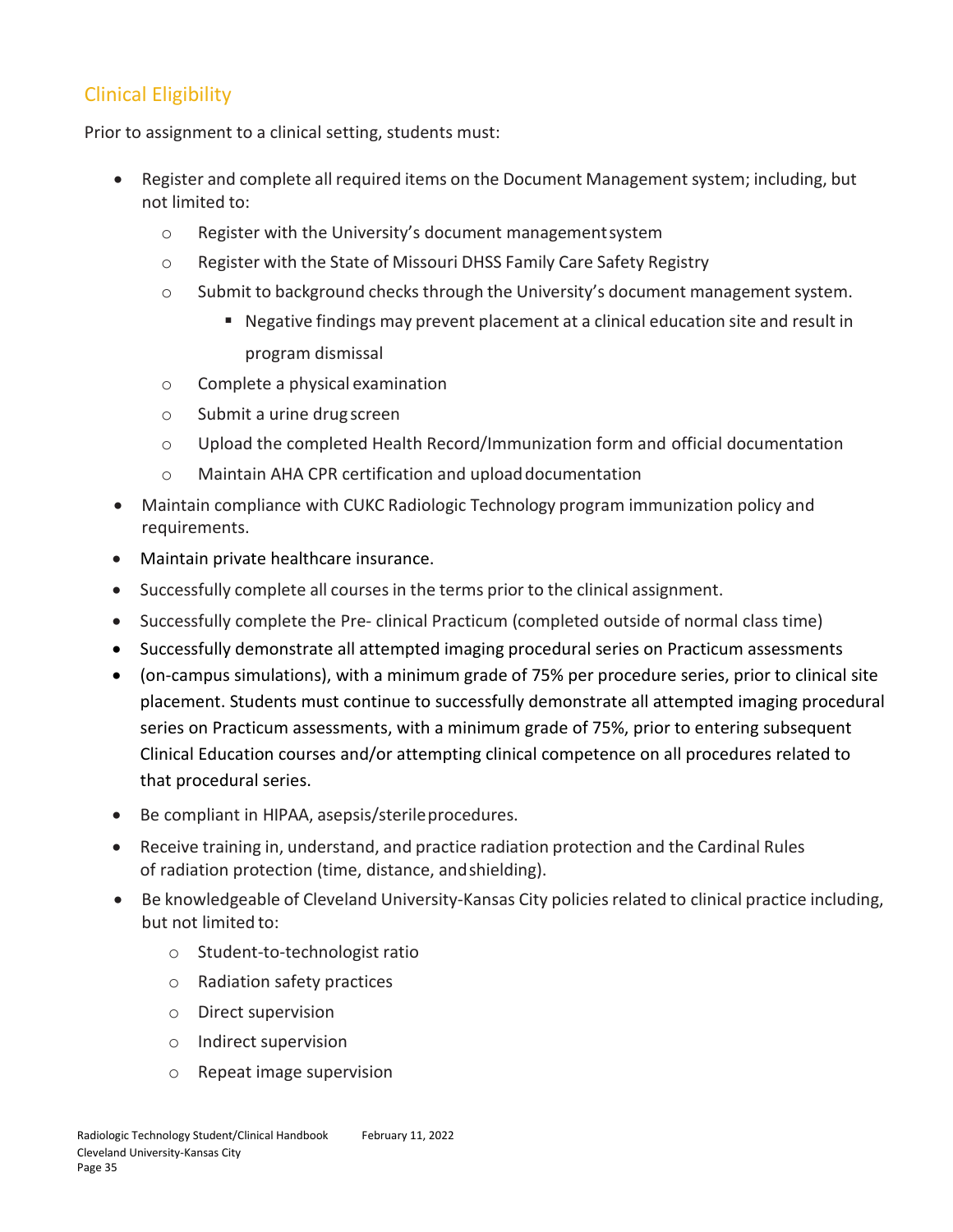- Be knowledgeable of Cleveland University-Kansas City University Catalog, Student Handbook, and Radiologic Technology Student and Clinical Handbook.
- Submit to random drug screenings and maintain a negative status.
- Complete all requirements of the assigned clinical setting.
	- $\circ$  Many clinical settings have unique requirements before a student can attend their site. The clinical coordinator will advise the student in advance of what needs to be completed or provided prior to assignment. It is the student's responsibility to provide the necessary documentation and complete the necessary forms.

If the student fails to comply with any of the items constituting Clinical Eligibility, the student will not be assigned or will be removed from the clinical setting until compliance has been established. The missed time will follow the Attendance Policy.

# Clinical Obligations

- The student must comply with and maintain Clinical Eligibility status.
- Students must maintain and submit all clinical documentation by due dates determined by the program. All clinical documentation forms are maintained, and accessible, on each student's Trajecsys account. Hard copies are additionally maintained by the clinical coordinator.
	- o Site Orientation
	- o Equipment Orientation
	- o Time Records
	- o Daily Log Sheet
	- o Repeat Log (hard copy can be printed from the Trajecsys "Documents")
	- o Evaluation of Student's Clinical Competency
	- o Competency Evaluation
	- o Evaluation of clinical coordinator
- The student must be familiar and comply with all CUKC policies, including radiation safety practices.
- The student must be familiar and comply with all CUKC policies, including student supervision.
- The student must be familiar and comply with the 1:1 ratio policy and must notify the CUKC clinical coordinator immediately if their clinical site is not in compliance. The student to clinical staff ratio must be 1:1: however, it is acceptable that more than one student may be temporarily assigned to one technologist during infrequently performed procedures.
- Students must follow the appropriate steps to demonstrate competency.
- The student must follow the ALARA (As Low As Reasonably Achievable) concept and practice the Cardinal Rules of Radiation Protection (Time, Distance, Shielding). The student must comply with the Radiation Safety rules in the CUKC Radiologic Technology Student Handbook.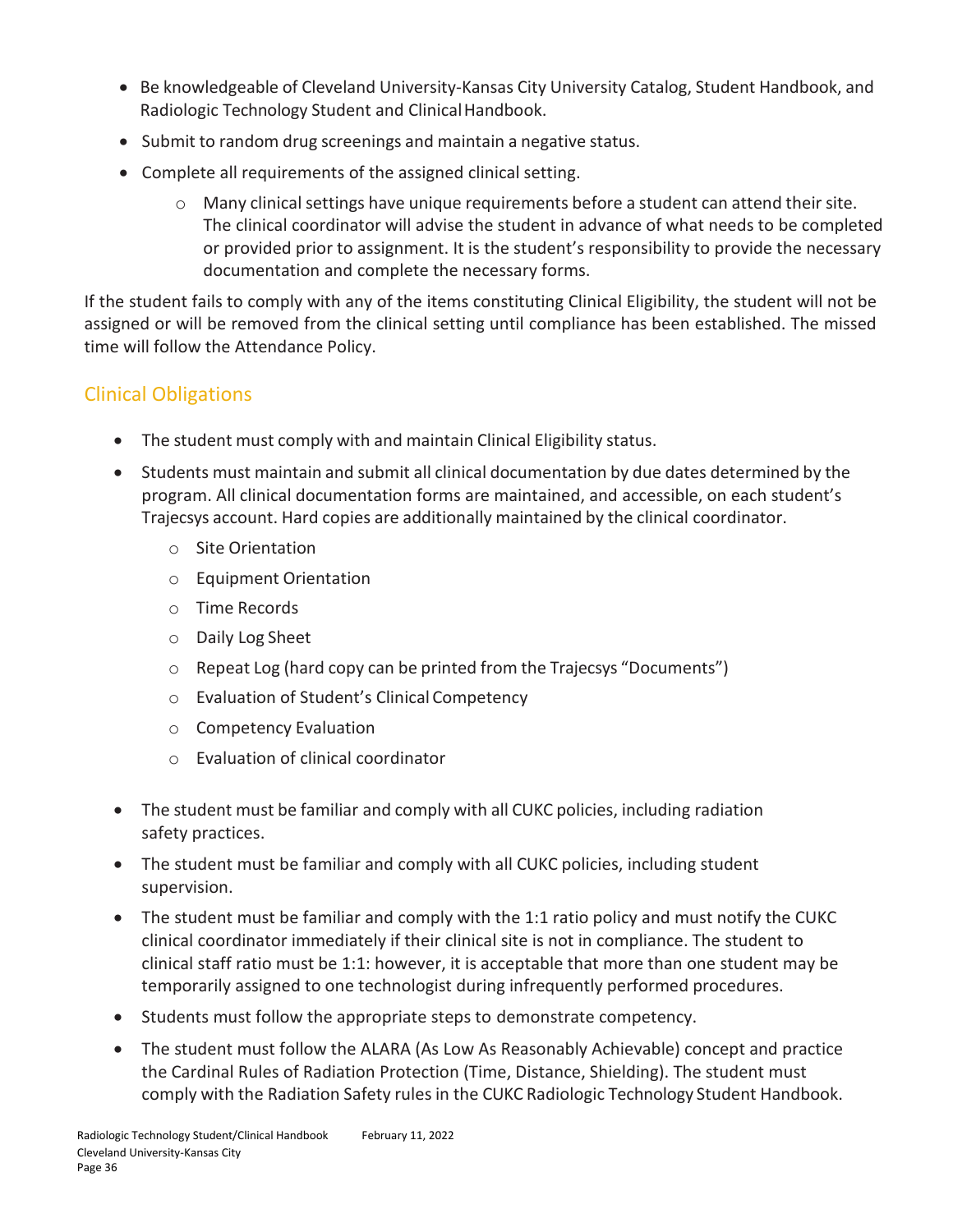- The student must follow the Clinical Dress Code while in the clinical setting.
- Students must not use, or have on their person, any personal electronic device during their clinical shift.
	- o There is no tolerance for personal electronic devices at the clinical site during assigned clinical hours, with the exception of the 30-minute break, at a time approved by the clinical coordinator and clinical preceptor, and in an area approved for breaks.
	- $\circ$  Includes, but not limited to: cell phones, tablets, laptop computers, and wearable devices (smart watches) with functions beyond time and day.
	- o Personal electronic devices should be left home, in the car, or in a locker, if provided by the clinical site.
	- $\circ$  In the event of an emergency, provide the department phone number to those that may need to contact you during clinical hours.
- The student must follow the Clinical Call in Procedure.
- The student must adhere to the clinical assignment days and times and may not make modifications without the consent of the clinical coordinator.
- The student must exhibit professional and ethical behavior at all times.
- The student must uphold the American Registry of Radiologic Technologists(ARRT) Standards of Ethics

Failure to maintain Clinical Obligations in their entirety may result in the removal from the clinical site and/or may prevent the student from successfully completing the CUKC Radiologic Technology Program. Additional disciplinary action may be taken as described in the Cleveland University-Kansas City Catalog, CUKC Student Handbook, and/or Radiologic Technology Student and Clinical Handbooks.

# Clinical Dress Code

To endorse health and wellness, safety, and a highly regarded professional image, all students are required to follow Cleveland University-Kansas City (CUKC) Radiologic Technology program dress code during their clinical education assignment and during lab days on campus.

| <b>Scrub tops and pants</b><br>Program scrub color by brand                                                                                                         |                                   |  |        |
|---------------------------------------------------------------------------------------------------------------------------------------------------------------------|-----------------------------------|--|--------|
| ∩                                                                                                                                                                   | Cherokee                          |  | Pewter |
| ∩                                                                                                                                                                   | <b>Dickies</b>                    |  | Pewter |
| $\circ$                                                                                                                                                             | Grey's Anatomy                    |  | Steel  |
| $\circ$                                                                                                                                                             | Healing Hands (Purple Label Yoga) |  | Pewter |
| $\circ$                                                                                                                                                             | Infinity                          |  | Pewter |
| ScrubStar (Wal-Mart brand)<br>Pewter<br>$\circ$<br>(Other brand colors may be considered at the discretion of the clinical coordinator)<br>Optional knit undershirt |                                   |  |        |

o May be short or long sleeve (white, gray or black).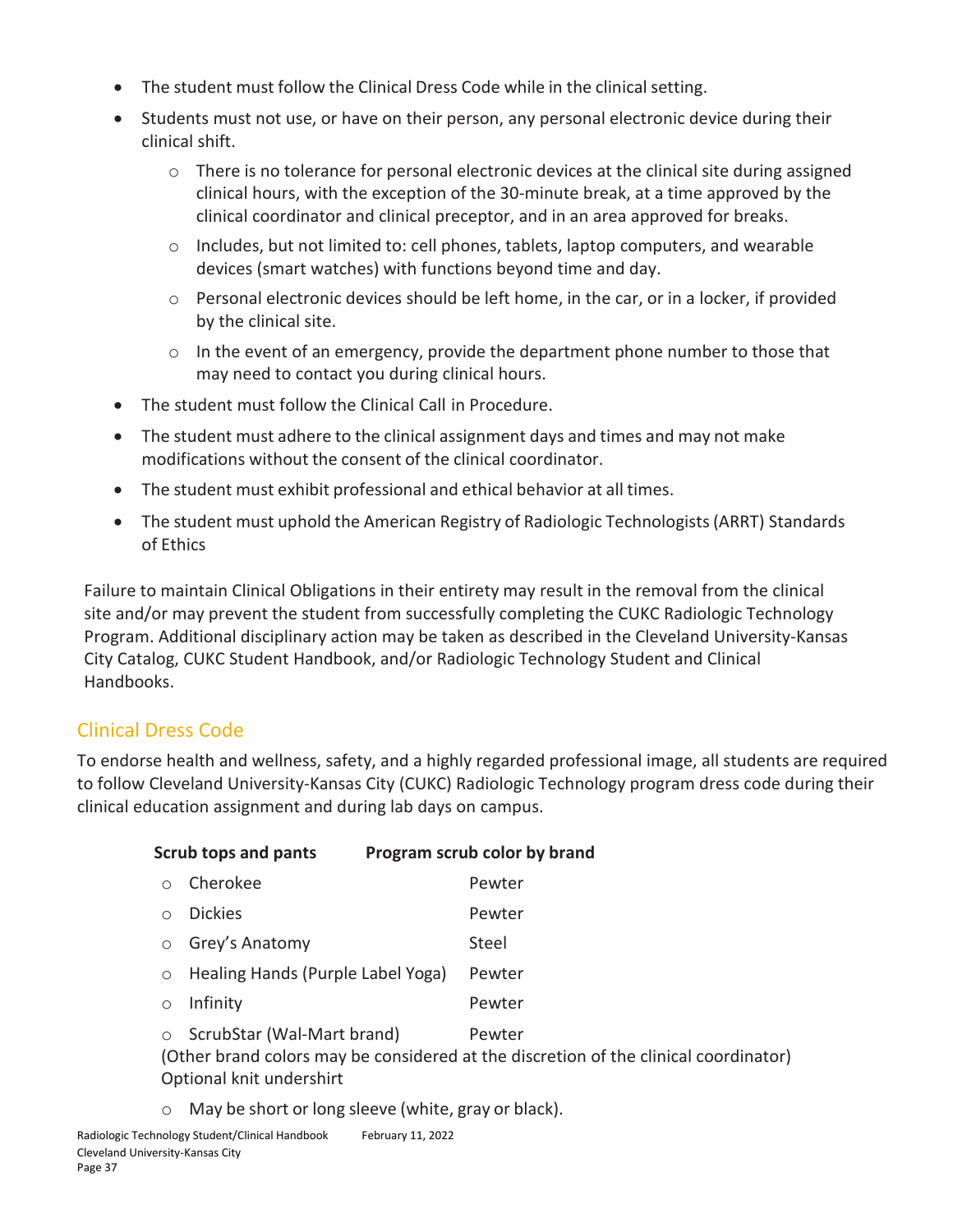- **Shoes**
	- o White, gray, or black closed-toes shoes constructed of non-porous material (minimal colorallowed).
	- $\circ$  Shoestrings must be cleaned, tied, and neutral in color.
- **Jewelry**
	- o Engagement/wedding ring; watch, post earrings limit 2 per ear.
	- o All facial, nose, or tongue rings must be removed.
	- o Ear gauges are not allowed, regardless of how small.
- Name Tags
	- $\circ$  School issued name tag w/clip.
	- $\circ$  Retractable badge holder is allowed if approved by the clinical coordinator.
	- o Lanyards are NOT allowed.
- **Anatomical Markers**
	- $\circ$  University issued Left & Right anatomical markers (must have students initials)
- **Personal Dosimetry Badge**
	- o Worn at the collar outside of the lead apron.
	- o In the event a student voluntarily declares pregnancy, the student will be issued and counseled on how to properly wear a fetal monitor.

#### Personal Grooming Standards

- Uniforms must fit properly, be cleaned, and pressed all times
- Daily good personal hygiene
- Oral hygiene, clothing/uniform or lab coats must not smell of smoke
- Long Hair (below shoulder length) must be securely put up or tied back
	- $\circ$  Haircut must not be of a style, cut, and or color considered eccentric by the program director, clinical coordinator, or Clinical Site
- Fingernails must be well manicured and trimmed to a length so as to not puncture latex gloves Artificial (faux)/acrylic nails are prohibited due to sanitary reasons
	- o Fingernail polish (clear only) must be neat and not chipped. Make-up should be unobtrusive and applied in moderation
- Avoid cologne, perfume, or aftershave they are potentially harmful to individuals with respiratory diseases, allergies, nausea, or other health issues.
- Tattoos/body art must remain completely covered at all times.
- Males should be clean shaven daily. Neatly trimmed beards and or moustaches are permitted with Clinical site approval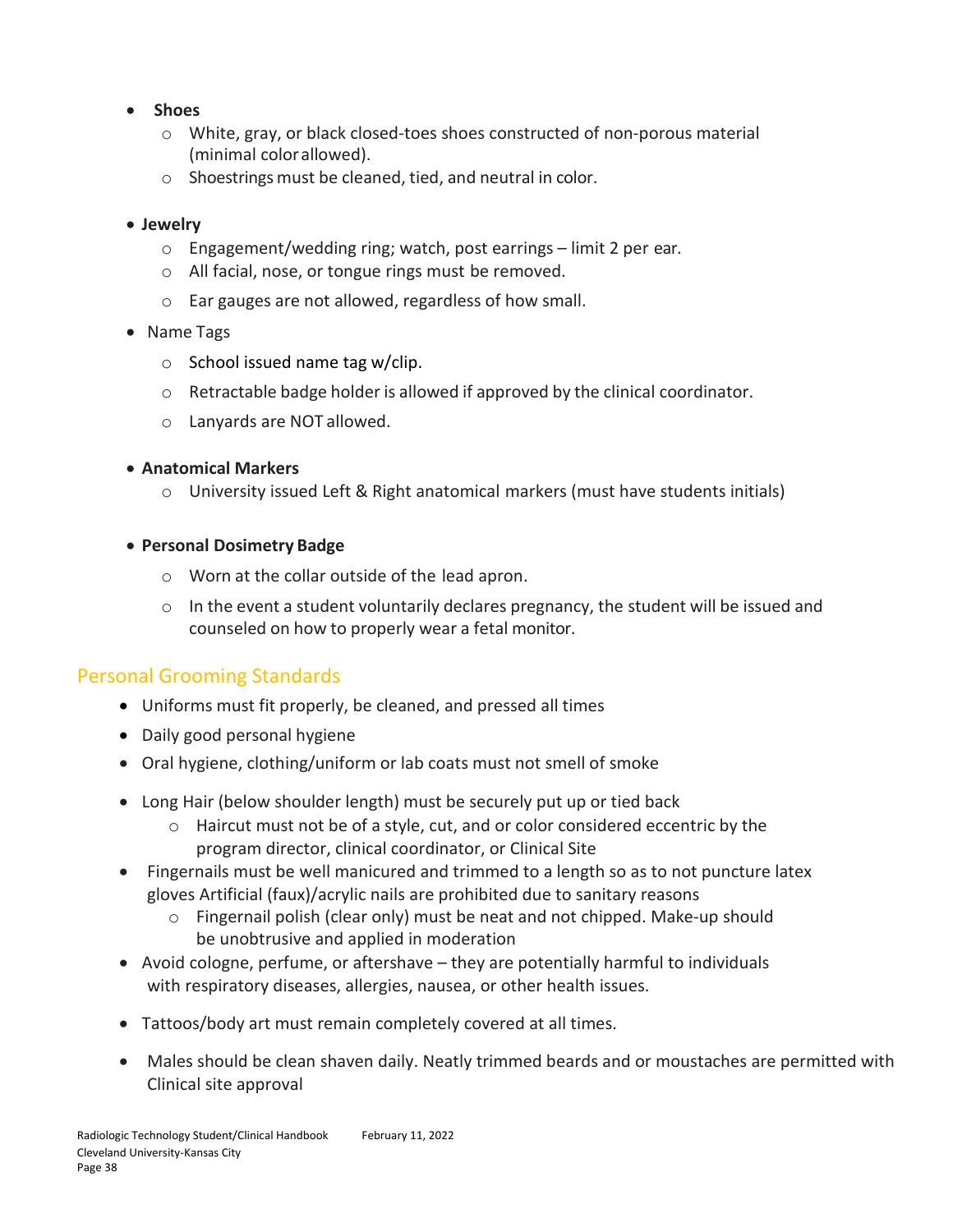The clinical dress code will be strictly enforced. Students who fail to comply will not be allowed to remain in the clinical setting. Any program official, including the clinical preceptor, has the authority to send a student home for failure to follow the dress code.

Time missed due to violation of the Clinical Dress Code will be addressed according to the CUKC Radiologic Technology Program Attendance Policy.

# Student Supervision Policy

Cleveland University-Kansas City Radiologic Technology program has adopted and strictly enforces policies for student supervision.

#### **Direct Supervision**

Students must be directly supervised\*:

- Until competency is achieved.
- Repeat images (Regardless of level of competency)
- Surgical and all mobile, including mobile fluoroscopy, procedures regardless of the level of competency.

\*The JRCERT defines direct supervision as student supervision by a qualified radiographer who:

- Reviews the procedure in relation to the student's achievement,
- Evaluates the condition of the patient in relation to the student's knowledge,
- Is physically present during the conduct of the procedure, and
- Reviews and approves the procedure and/or image.

#### **Direct Supervision (Repeat Images)**

Students must be under Direct Supervision of a qualified radiographer when repeating ALL unsatisfactory images. Regardless of the student's level of competency, 100% of repeated images must occur under Direct Supervision.

During repeated images, the presence of a qualified radiographer during the repeat of an unsatisfactory image assures patient safety and proper educational practices.

- At no point during the clinical education training may a student perform a repeat image without the Direct Supervision of a registeredtechnologist.
- The student must have the supervising ARRT Registered Technologist initial a Repeat Log. The Repeat Log will be turned in to the clinical coordinator and will be maintained in the student's clinical file to document compliance.

#### **Indirect Supervision**

Students may perform procedures under Indirect Supervision on imaging procedures the student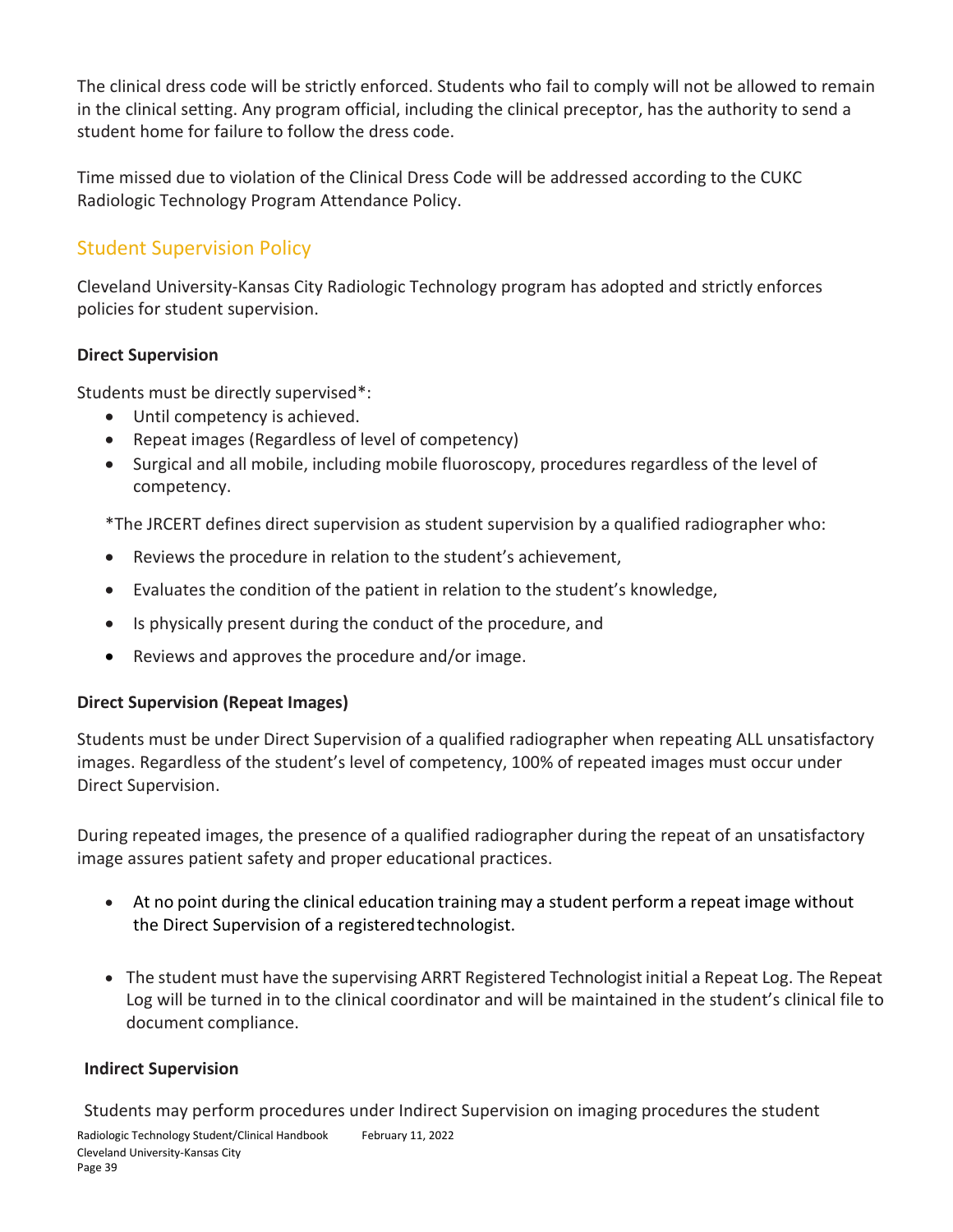has achieved and demonstrated competency. The definition of indirect supervision will be as follows:

- 1. Student supervision provided by a qualified radiographer who is immediately available to assist students regardless of the level of student achievement.
	- a. Immediately available is interpreted as the physical presence of a qualified radiographer adjacent to the room or location where a radiographic procedure is being performed.
	- b. Immediately available has also been interpreted as a qualified radiographer being within "voice distance" of where the procedure is being performed.

\*Regardless of level of competency, students must always be under "direct supervision" during repeated images, surgical and all mobile, including mobile fluoroscopy, procedures.

2. The process of demonstrating the achievement of competency is described in the Radiologic Technology Clinical Handbook in the Competency Evaluation section.

#### **Failure to comply with CUKC supervision policies as stated above may result in disciplinary action up to and including dismissal from the program.**

# Accident or Injury

Students/ faculty experiencing an accident at a clinical site requiring medical attention should seek treatment at the nearest appropriate institution at the expense of the student/faculty member, unless otherwise indicated by the clinical setting. The program clinical coordinator should be notified at the earliest time circumstances permit. Required clinical site documentation should be completed and copies should be requested and submitted to the Radiologic Technology Program clinical coordinator as soon as possible.

# Falsification of Records

Integrity and transparency are paramount in any medical profession. Falsification of any records, clinical/programmatic and/or electronic/hard-copy, will lead to immediate dismissal from the program.

# Clinical Education Setting - Student Evaluation

## Clinical Practice Education Documentation

Students are responsible for maintaining accurate and current documentation related to their clinical practice education. All clinical education documentation must be completed in a timely manner at the request of the clinical coordinator. Failure to complete the necessary documentation may prevent the student from successfully completing the program. Clinical education documentation will be maintained on the clinical tracking system, Trajecsys. Most clinical education documentation will also be completed on the students individual and password protected Trajecsys site, with the exception of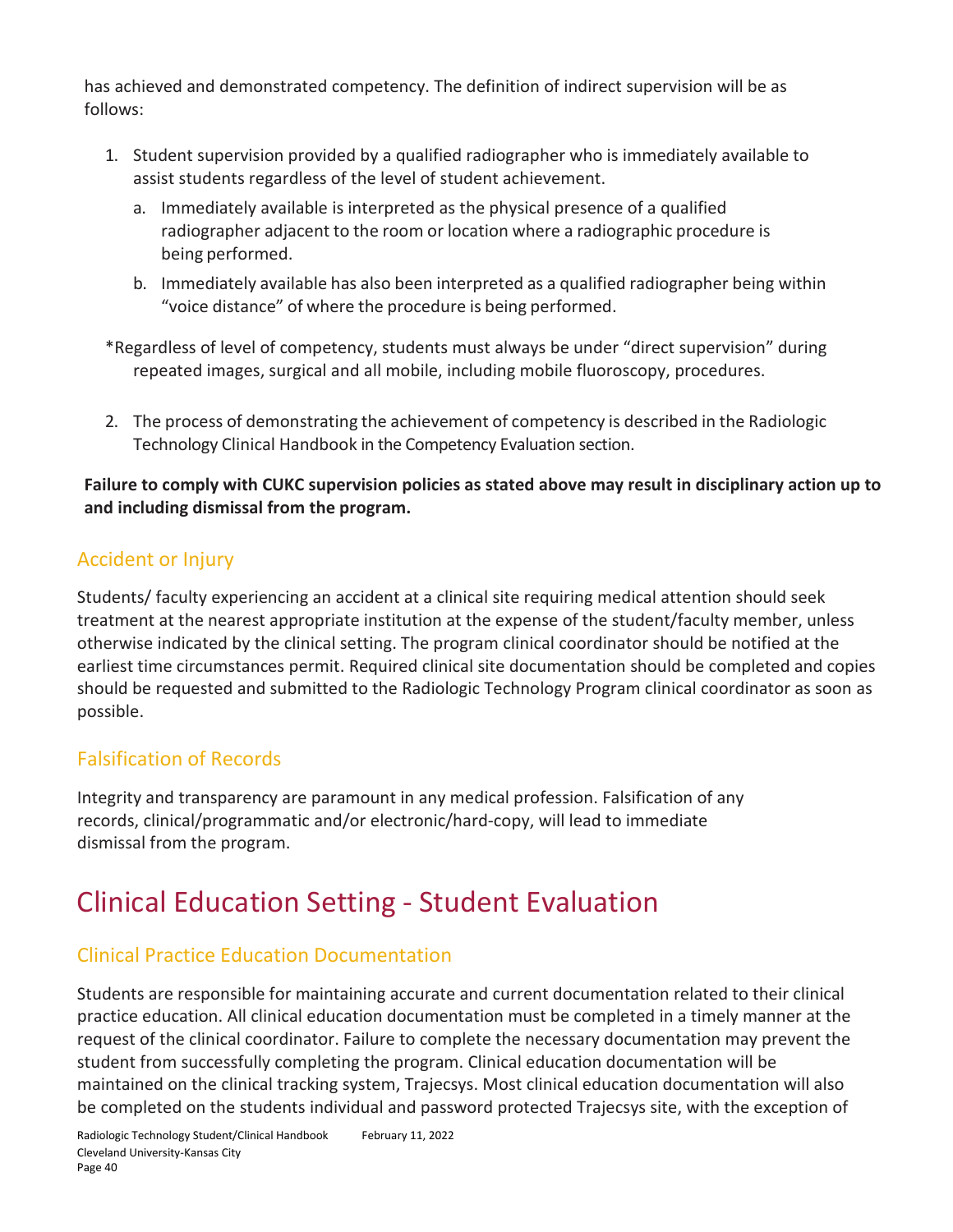select documents. Falsification of any record or documentation, digital or hard copy, will result in dismissal from the program.

Accurate and timely completion of Clinical Education Documentation is a Clinical Obligation. Failure to maintain Clinical Obligations may result in the removal from the clinical site and/or may prevent the student from successfully completing the Radiologic Technology Program. Clinical Education courses and documentation will follow the Late Assignment policy. Additional disciplinary action may be taken as described in CUKC publications.

# Forms Completed by Clinical Preceptor

#### **Site Orientation: (beginning of each new clinical site)**

The Site Orientation form must be completed by the clinical preceptor during the first week a student is at a new clinical education site. Completion of the Site Orientation documents the student is cognizant of the clinical site's policies and procedures, including: hazards (fire, electrical, chemical), emergency preparedness, medical emergencies, HIPAA, and Standard Precautions.

It is the student's responsibility to verify the form is completed.

#### **Equipment Orientation: (beginning of each new clinical site)**

The Equipment Orientation form must be completed by the clinical preceptor during the first week a student is at a new clinical site or is working with new equipment. The Equipment Orientation documents the student has been oriented with the equipment and can operate it safely and efficiently.

The Equipment Orientation form is completed by the clinical preceptor and can be viewed by the student upon completion; however, it is the student's responsibility to verify the form is completed.

#### **Competency Evaluation (demonstrating Procedural Competency)**

CUKC's Radiologic Technology program is competency based and students must demonstrate competence to meet the Radiography Clinical Competency Requirements listed in the ARRT Radiography Certification Handbook. The Competency Evaluation form is completed by the clinical preceptor after the student has tested for Competency on a procedure. Prior to testing for and demonstrating Competency, Direct Supervision standards must be followed on all procedures not deemed Competent by an ARRT Registered and Certified Technologist.

Competency Evaluations must be completed by the clinical preceptor designated by CUKC or an ARRT registered Radiologic Technologist designated by the site's clinical preceptor. Direct Supervision Standards must be followed on all procedures until testing for competency is complete and the clinical preceptor has submitted the Competency Evaluation form. Only after successful testing for competency, deemed competent by an ARRT certified and registered technologist, and submission of the Competency Evaluation form can a student perform that particular procedure under Indirect Supervision Standards.

\*Regardless of level of competency, students must always be directly supervised during repeated images, surgical and all mobile, including mobile fluoroscopy, procedures.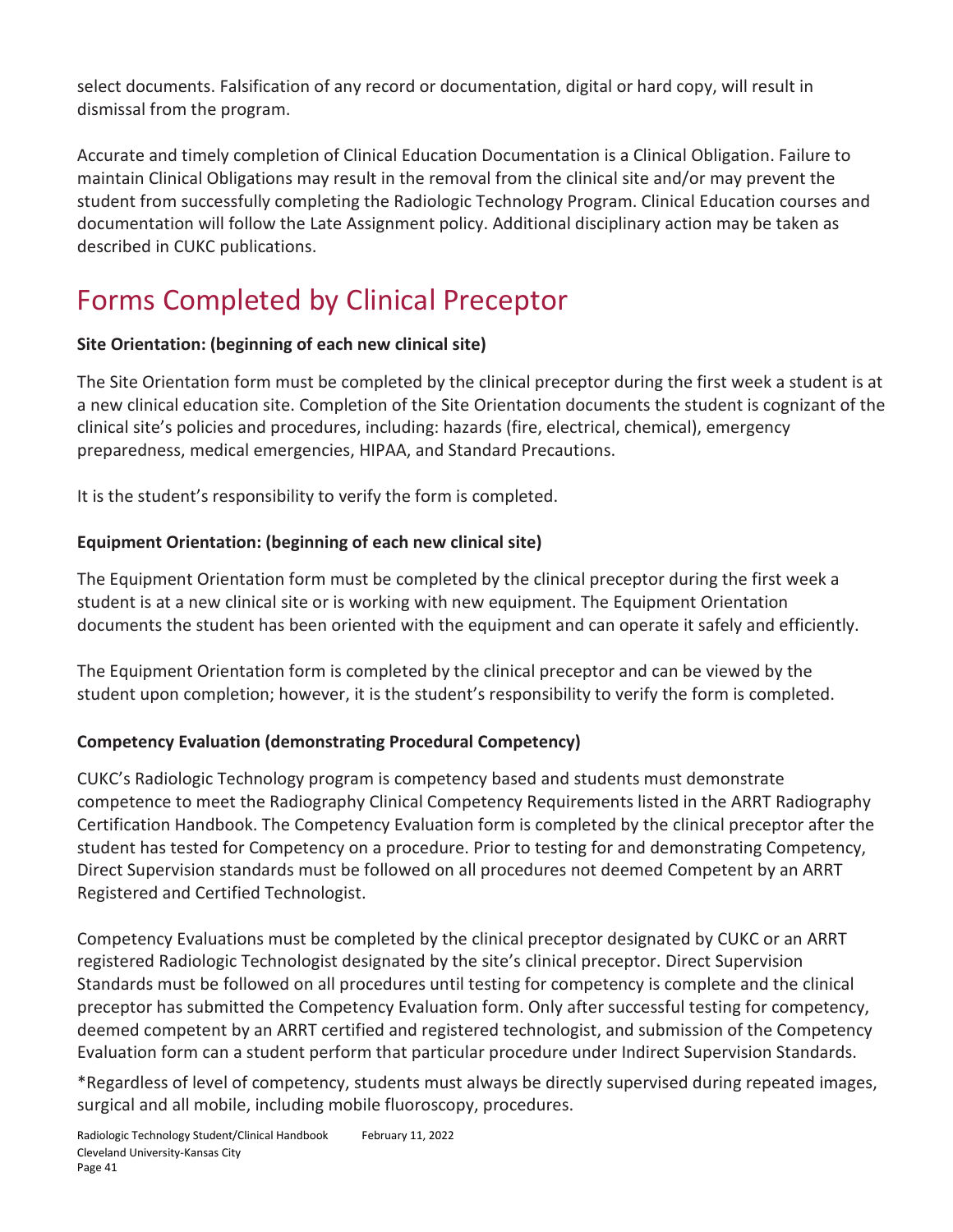Minimum requirements for a chiropractic degree include 24 or more credit hours in life or physical sciences, with at least 12 of these science credit hours in a course with a significant lab component. Applicants are expected to have had coursework in biology, chemistry (general and organic, with labs), anatomy, and physiology. In general, applicants should have a cumulative 3.00 or higher GPA.

#### **Preparation Requirements to Testing for Competency**

The student will receive classroom instruction on the anatomy, physiology, patient care considerations, radiation protection, and the procedural stepsrelated to the examination.

- 1. The student will demonstrate knowledge of the procedure and related content on a written examination.
- 2. The student will observe a Radiologic Technology faculty member demonstrate the examination in the program lab.
- 3. The student will participate in supervised and independent practice performing the examination on a classmate in the programlab.
- 4. The student will simulate the examination in the program lab under the direct supervision of a Radiologic Technology facultymember.
- 5. At the discretion of the clinical preceptor, the student is now eligible to Test for Competency on a patient in the clinical environment.

# Steps to Demonstrate Competency

1. The student must contact an authorized ARRT certified and registered technologist and verbally request to Test for Competency. The student must make the request before interaction with the patient and, once approved, must Testfor Competency unless directed otherwise by the supervising technologist.

The clinical preceptor or authorized ARRT registered Technologist has professional discretion to approve or deny the request to Test for Competency and may abort the testing procedure at any time, for any reason.

- 2. Once approved to Test for Competency, the student cannot receive assistance in any way, unless assistance is an expected component of the procedure. The procedures must be performed independently, and assistance will terminate the testing process and the student will remain noncompetent on that procedure.
	- a. The student must independently perform every aspect of the examination, including patient care, room preparation and post procedureactivities.
	- b. The evaluating technologist may not prompt, assist, or talk to the student during the testing process.
	- c. Only one student may Test for Competency on a patient with multiple procedures ordered.
- 3. The students' performance will be evaluated, by the testing technologist, based upon the ARRT's standards of competency.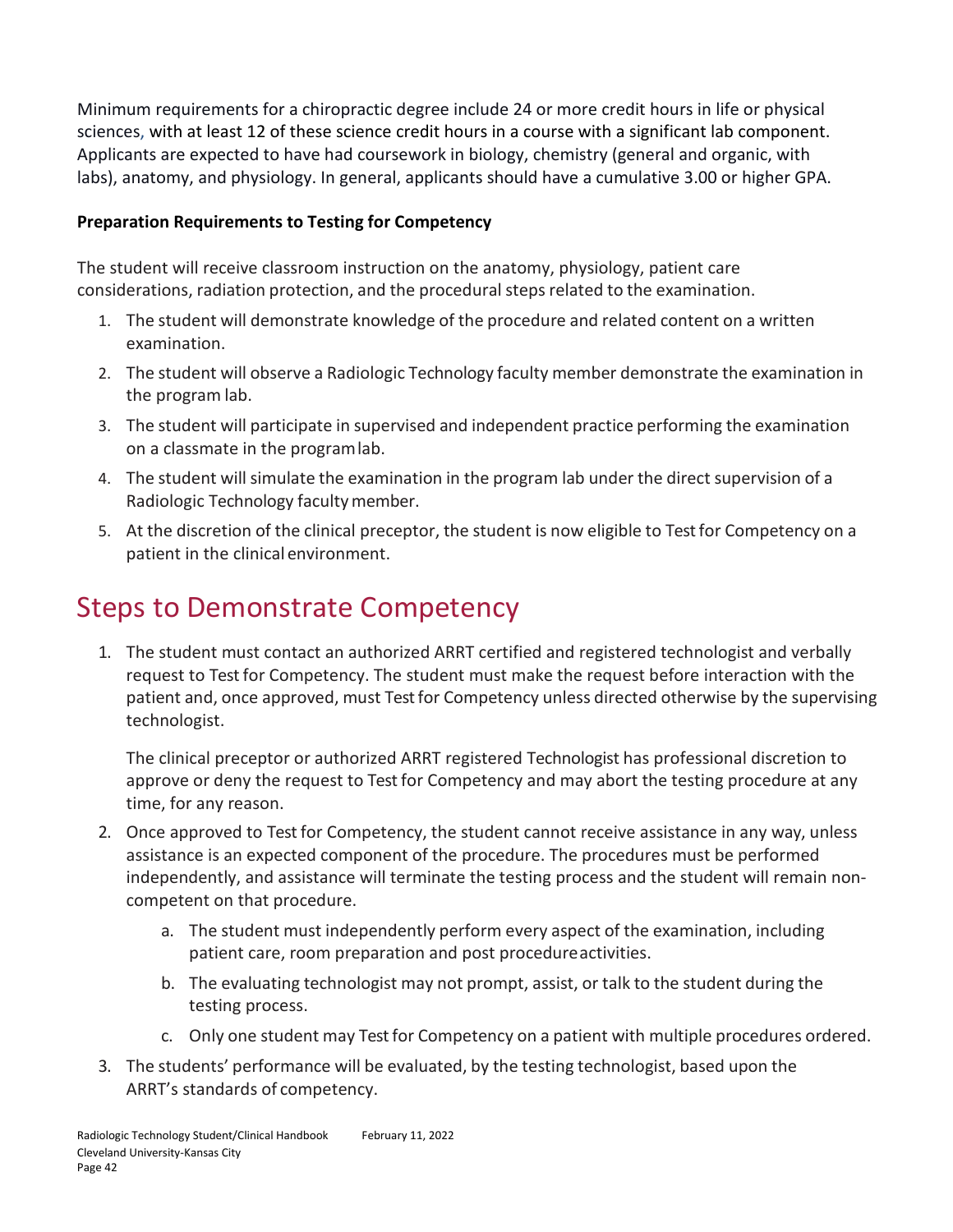- 4. Tocomplete the Competency Evaluation process, the evaluator will determine if the student has achieved competency by marking "Competent" or "Not Competent"
	- a. "Competent" (Pass): the evaluating technologist finds the student competent on the procedure evaluated.
		- i. The student may now perform this procedure under Indirect Supervision standards, with the exception of repeated images, surgical and all mobile, including mobile fluoroscopy, procedures.
	- b. "Not Competent" (Fail): the evaluating technologist determines the student is not competent on the procedure and will need further experience prior to subsequent attempts to Test for Competency.
		- i. The student must continue to perform this procedure under Direct Supervision standards.
- 5. The clinical coordinator may revoke a Competency if it is determined that is does not meet, and/or has not maintained, ARRT or CUKC Radiologic Technology program standards. In the event a Competency is revoked, it must be completed again meeting the set forth standards.

# Evaluation of Student's Clinical Competency

The Evaluation of Student's Clinical Competency form is used to evaluate and document the student's overall clinical performance and is completed by the clinical preceptor. The form is designed to identify student strengths and deficiencies. Deficiencies can be appropriately addressed by the student, clinical preceptor, clinical coordinator, program director, and Radiologic Technology faculty and strengths can be reinforced and built upon.

It is the student's responsibility to ensure the form is completed by the clinical preceptor. After the clinical preceptor has submitted the form, the student can view the Evaluation and must comment on the evaluation. The comments must be professional, constructive, and indicate a plan for improvement.

An Evaluation score of less than 75% will trigger a cooperative action plan that includes the student, clinical preceptor, and clinical coordinator. The clinical preceptor and clinical coordinator will conduct frequent counseling sessions with the student until areas of concern have adequately improved.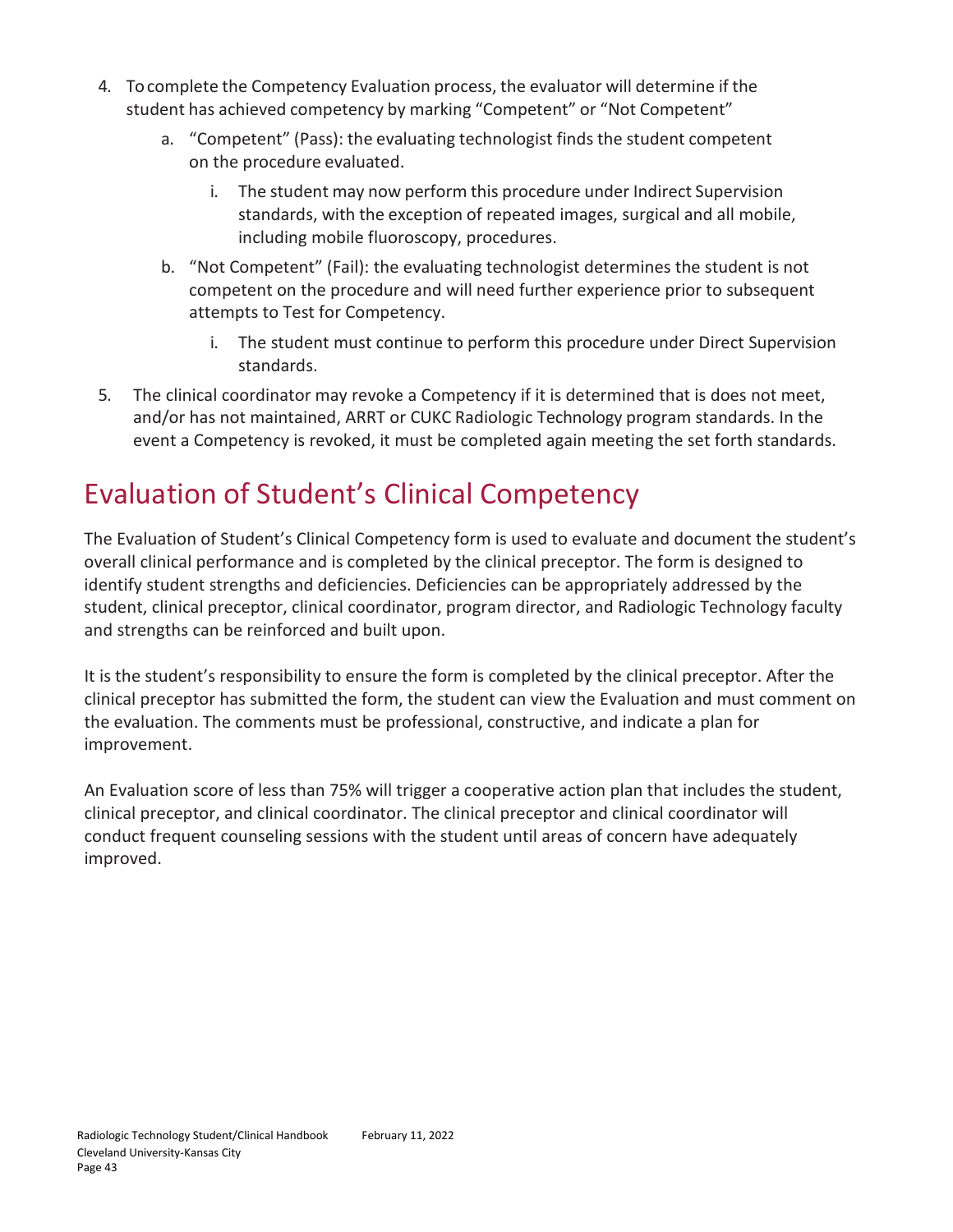# Forms Completed by the Student

#### **Time Records (Daily)**

Cleveland University-Kansas City Radiologic Technology Student must accurately record time during Clinical Education. Time records will be recorded and maintained on the student's Trajecsys account. The student must enter time with the Clock In/Out function using a clinical site computer and are strictly prohibited from using any personal device not owned by the clinical site. Trajecsys records the exact time and GPS location when a student clocks in/out. Recording clinical education time with a personal device will constitute Falsification of Records and may result in program dismissal.

A Time Exception may be submitted under extenuating circumstances with the approval of the clinical coordinator. The clinical coordinator will monitor excessive use of the Time Exception function or any entries that appear out of the ordinary. Submitting a Time Exception that is not accurate will constitute Falsification of Records.

If the student is going to be tardy, absent, or leave early, the Clinical Call in Procedure must be followed.

Clocking in late or clocking out early is considered time absent and will follow the Attendance Policy. If a student is with a patient at the end of the day, the student must complete the exam prior to clocking out and should never leave a patient or procedure because of time. Time spent beyond the students clock out time does not accrue and cannot be used at a later date.

The student must be the only person to clock themselves in or out and they may not clock in/ out another student. The student should not let his or her account information be known to anyone. Allowing or asking someone else to clock them in/ out will constitute Falsification of Records.

#### **Daily Log**

Daily Log of Exams: This function allows the student to record their clinical experience, allows the clinical coordinator to analyze the volume and variety of procedures and track constant alignment of the program course content with the corresponding clinical education.

Throughout the clinical day, it is advised that the student record procedures in a HIPAA compliant method and then transfer it into the Trajecsys system. The Daily Log should be updated daily; however, it must be updated at minimum weekly.

The student must be able to locate procedures they have performed upon the clinical coordinator's request.

#### **Repeat Log**

The student will maintain, and turn in, a hard- copy Repeat Log to document compliance with CUKC supervision policy. The Repeat Log can be printed from the Trajecsys Documents tab. The following are required on the Repeat Log: HIPAA compliant patient ID, Examination/view, reason for the repeat,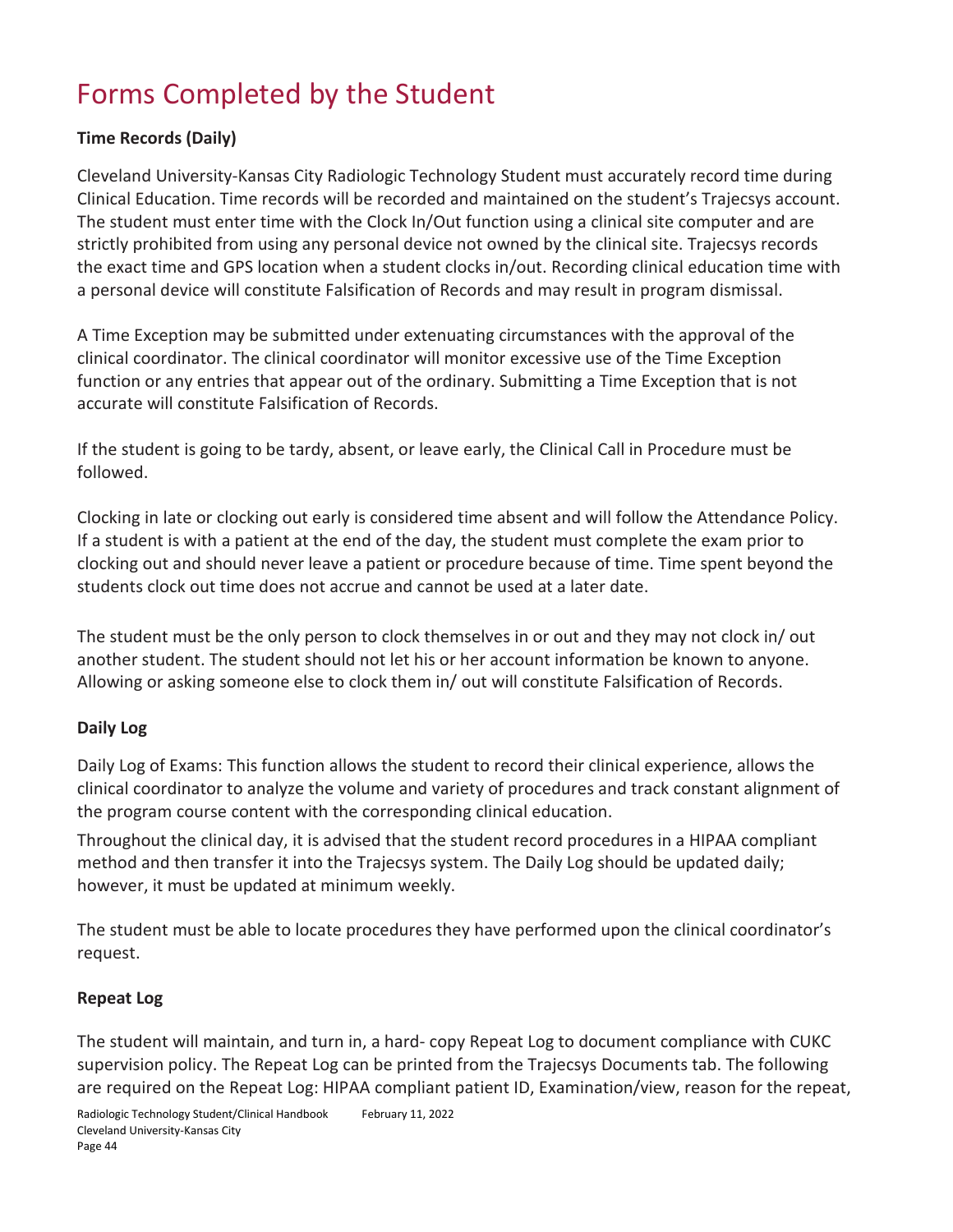and the supervising technologist's initials. The technologist that supervised the repeat must physically initial the Repeat Log. The Repeat Log must be turned in to CUKC at a date indicated by the clinical coordinator.

#### **Clinical Evaluation of Clinical Coordinator (End of Clinical Education)**

This form is completed by the student at the end of Clinical Education. This process allows the student to provide constructive feedback on the clinical coordinator's performance of effectively coordinating and evaluating the student's clinical education. This feedback is anonymous and is used to improve the student's clinical experience and overall program effectiveness.

The student is encouraged to be completely candid and honest: however, comments must remain professional and constructive in nature.

# Clinical Competency Requirements

Clinical Competence is a vital part of Cleveland University-Kansas City's Radiologic Technology competency based program. Students must demonstrate competence in the clinical activities identified in the Radiography Didactic and Clinical Competency Requirements published by the ARRT.

To assist students in maintaining an acceptable rate of demonstrating clinical competence, and ultimately meeting ARRT's requirements, Clinical Competency Goals have been established. These "Goals" will also be used in the calculation of the student's clinical grade.

If the student exceeds the goal for a given Clinical Practice course, the excess competencies will be applied to the following clinical education course.

Competency Evaluations will contribute to the student's course grade and, where appropriate, must include a Case Study and Film Critique.

Clinical Competence as described by the ARRT is "Demonstration of clinical competence means that the program director or designee has observed the candidate performing the procedure, and that the candidate performed the procedure independently, consistently, and effectively."

To meet ARRT clinical requirements, candidates must demonstrate competence in the areas outlined in the ARRT Didactic and Clinical Competency Requirements.

**[https://www.arrt.org/pages/arrt-reference-documents/by-document-type/didactic-and-clinical](https://www.arrt.org/pages/arrt-reference-documents/by-document-type/didactic-and-clinical-competency-requirements)[competency-requirements](https://www.arrt.org/pages/arrt-reference-documents/by-document-type/didactic-and-clinical-competency-requirements)**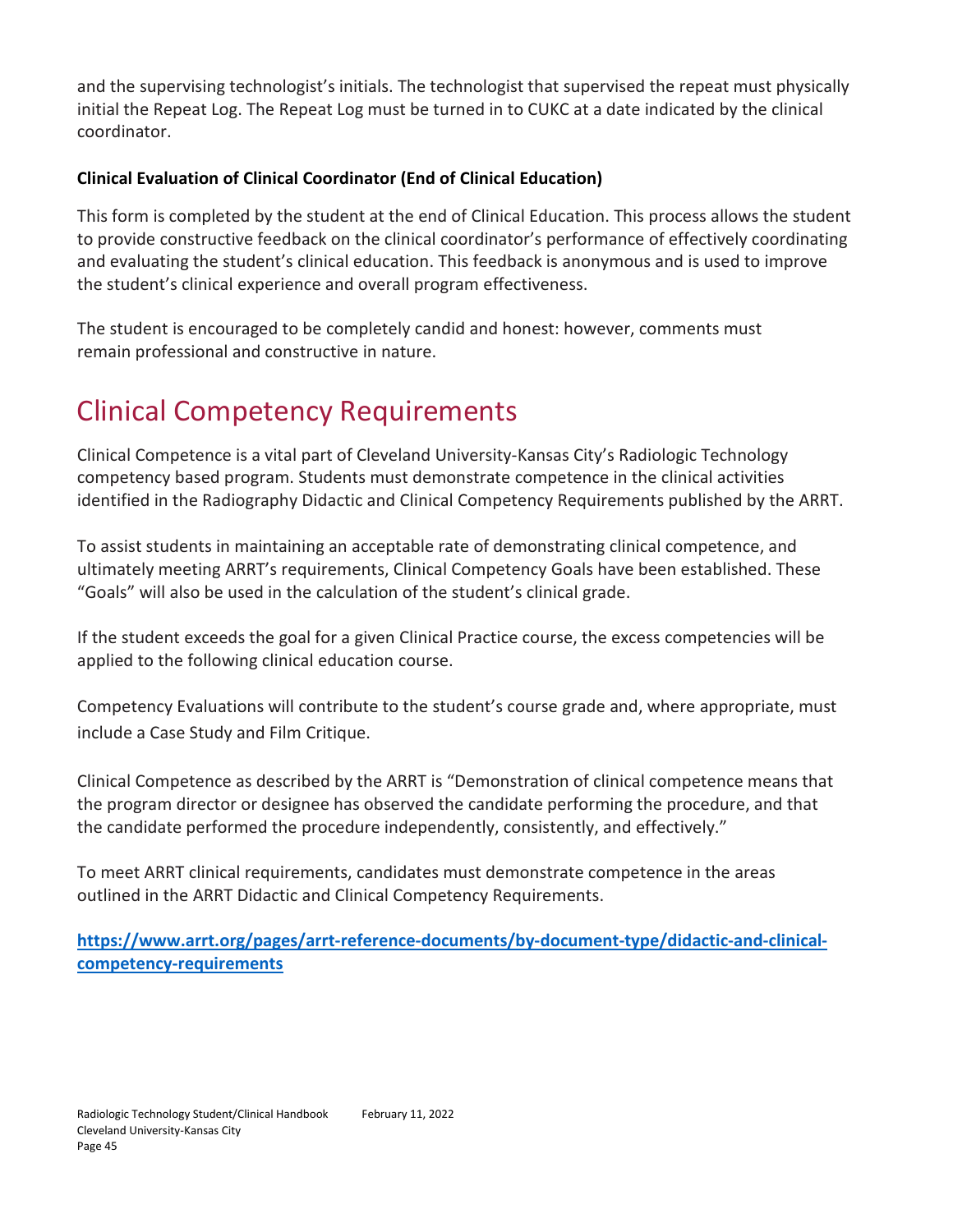# Clinical Competency Evaluation System

Cleveland University-Kansas City provides Radiologic Technology program students and clinical preceptor's a password protected individual account to the clinical document management system Trajecsys. Trajecsys allows each student and clinical preceptor's instant access to all Radiologic Technology Student & Clinical Handbooks, CUKC Catalog, and clinical documents, evaluations, and reports described under Clinical Practice Education Documentation.

**The Trajecsys Corporation website is found at: <https://www.trajecsys.com/>**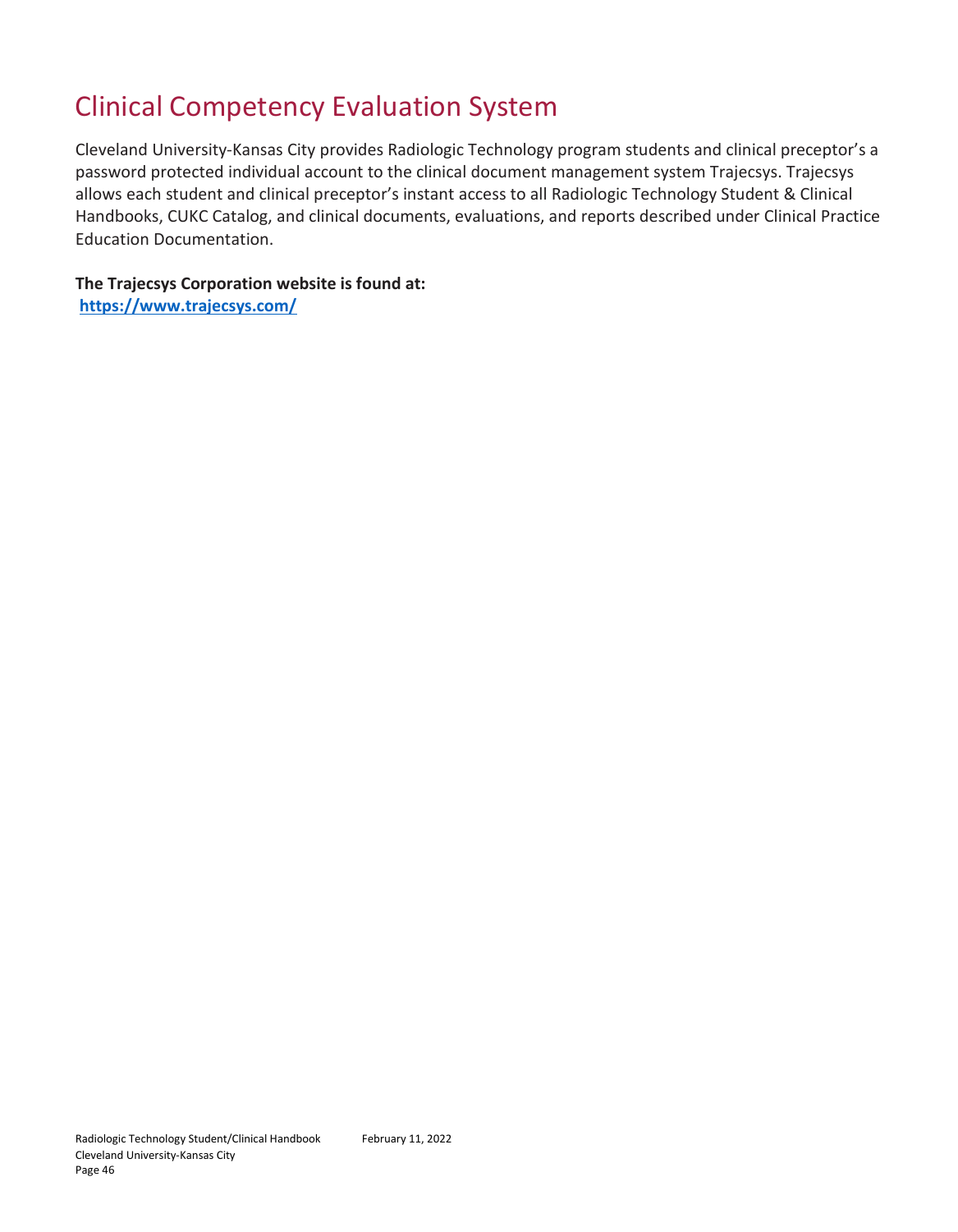# Grievance andAppealsForm

Grievances and Appealsfollow the grievances and appeals policy in the A.A.S.R.T. Program Handbook. Return completed form to program director.

| Today's Date _________________________________ | Date of Occurrence                                                       |
|------------------------------------------------|--------------------------------------------------------------------------|
| Student ID                                     | Name<br><u> 1989 - Johann John Stone, Amerikaansk politiker († 1908)</u> |
|                                                |                                                                          |
| Phone Number                                   |                                                                          |

Describe, in detail, the nature of your grievance/appeal, to include what you are appealing, parties involved, and the specific University or Program policy, procedure(s), rules, and/or regulation (including policy title, publication, and page number) you are basing your appeal upon. Attach any documents in support of the grievance/appeal.

Desired resolution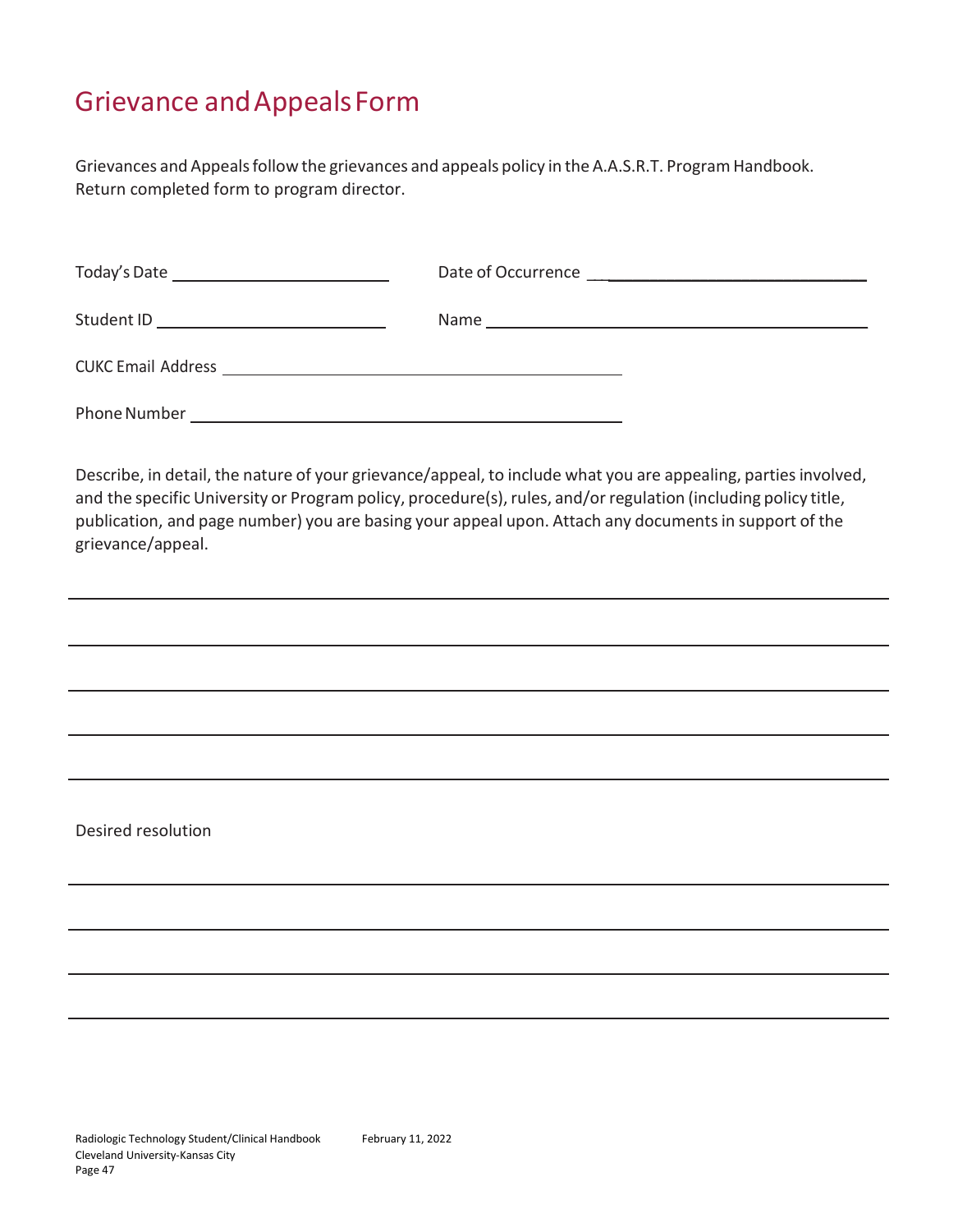# Informal Complaint Form

If wishing to remain anonymous, (\*) Items are not required, but will be helpful if additional information is needed.

After completing the form please direct it to the program director by CUKC email, CUKC mail, or it can be anonymously submitted to the AASRT program director.

| Today's Date_______________________________ | Date of Complaint ___________________________ |
|---------------------------------------------|-----------------------------------------------|
| *Student ID________________________________ |                                               |
|                                             |                                               |
|                                             |                                               |

\_\_\_\_\_\_\_\_\_\_\_\_\_\_\_\_\_\_\_\_\_\_\_\_\_\_\_\_\_\_\_\_\_\_\_\_\_\_\_\_\_\_\_\_\_\_\_\_\_\_\_\_\_\_\_\_\_\_\_\_\_\_\_\_\_\_\_\_\_\_\_\_\_\_\_\_\_\_\_\_\_\_\_\_\_\_\_\_\_\_\_\_\_\_\_\_\_\_

Describe, in detail, the nature of your complaint or item of potential improvement.

Desired resolution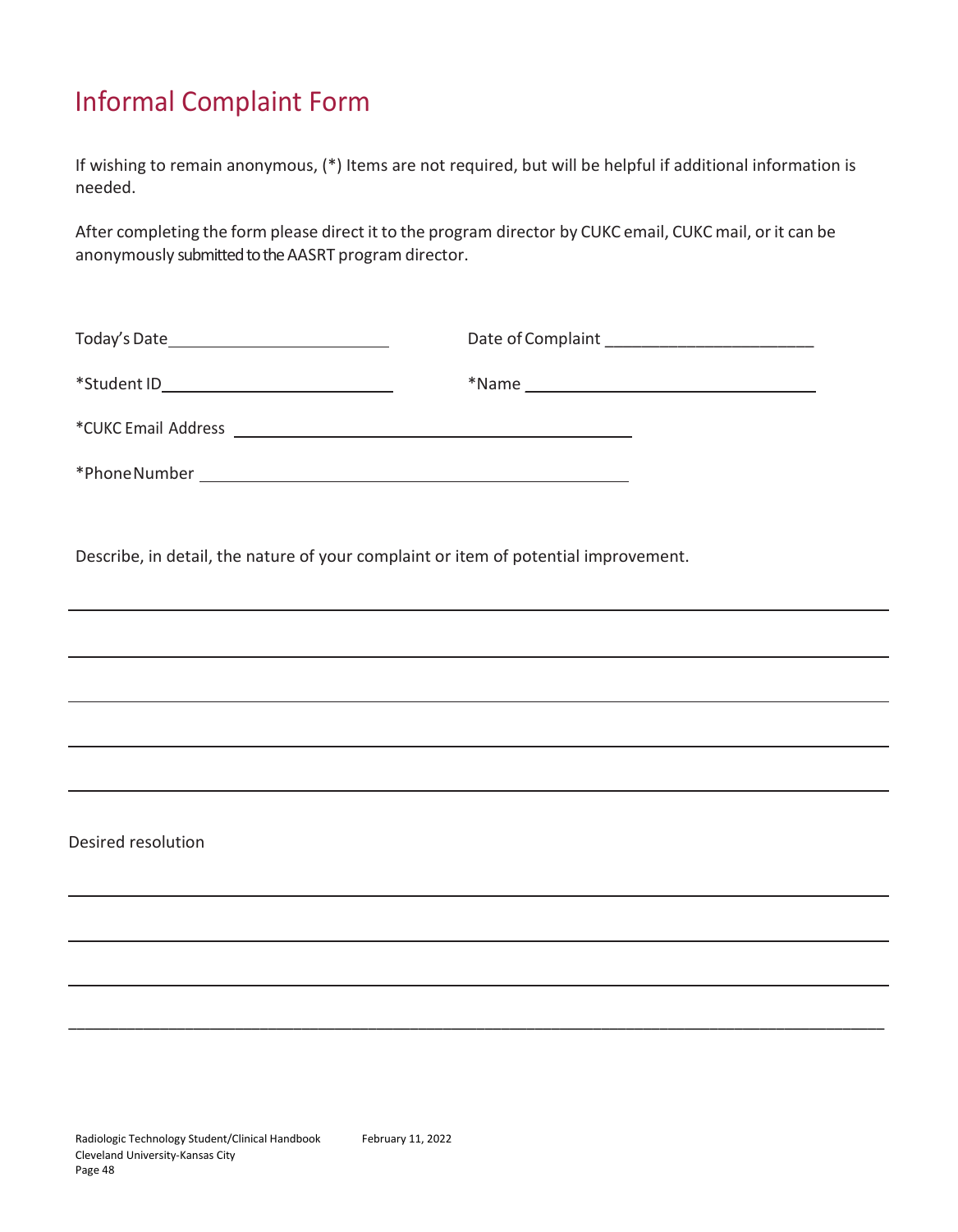# Invasive Procedures Consent Form

 $I$ ,  $\Box$ 

#### *Student Name*

Cleveland University-Kansas City's Radiologic Technology Program, students/faculty practice specific invasive procedures on consenting students/faculty. The invasive procedures that may be practiced are limited to intravenousinjections of normalsaline and venipuncture. I understand that a clinical faculty member must be in attendance during any practice session in which injections and/ or venipuncture is practiced. I will not perform any injection or venipuncture on anyone, or allow anyone to perform any such procedure on me, unless a CUKC faculty member or designee is present with me and supervising.

I understand that receiving injections and venipuncture administered by other students is strictly voluntary and will not impact my grade. I understand that the risks of these procedures may include infection, feeling light- headed, bruising, or other damage to tissue or nerves. I hereby release, and will not hold Cleveland University- Kansas City, agents, directors, officers, administrators, faculty, employees, nor my classmates liable for any injury or complication that may result from any and all activity occurring in the practice sessions.

By signing below, I hereby give my consent for students to practice, or faculty to demonstrate injections of normal saline and venipuncture on me under the supervision of Cleveland University-Kansas City faculty member or designee.

Student Signature **Date** Date of **Date** Date of **Date** Date of **Date** Date of **Date** 

Print Name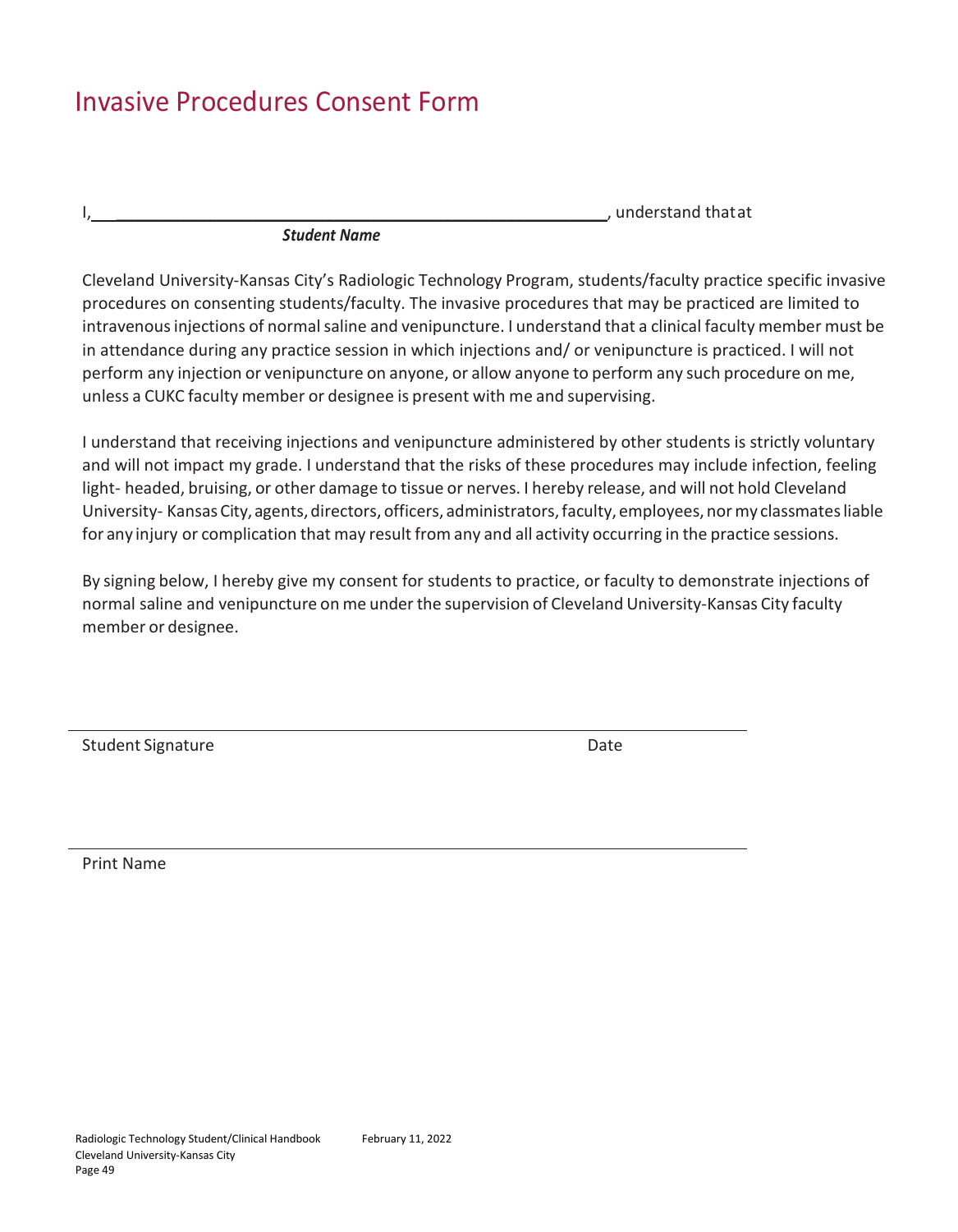# ConfidentialityStatement

I understand while performing my duties as a Cleveland University-Kansas City student during clinicalrotation experiences that I will have access to a variety of information. I understand and agree that I must hold information concerning patients and their care, proprietary financial data, personnel and payroll records, and information regarding the conduct of employees and members of the Medical Staff in confidence.

I understand that any violation of the Confidentiality Standard may result in disciplinary action, which could include termination of my educational experience and I understand that Federal law prohibits me from making any disclosure of patientinformation.

\_\_\_\_\_\_\_\_\_\_\_\_\_\_\_\_\_\_\_\_\_\_\_\_\_\_\_\_\_\_\_\_\_\_\_\_\_\_\_\_\_\_\_\_\_\_\_ \_\_\_\_\_\_\_\_\_\_\_\_\_\_\_\_\_\_\_\_\_\_\_\_

\_\_\_\_\_\_\_\_\_\_\_\_\_\_\_\_\_\_\_\_\_\_\_\_\_\_\_\_\_\_\_\_\_\_\_\_\_\_\_\_\_\_\_\_\_\_\_\_\_\_\_\_\_\_\_\_\_\_\_

Student Signature Date Date Date

Print Name